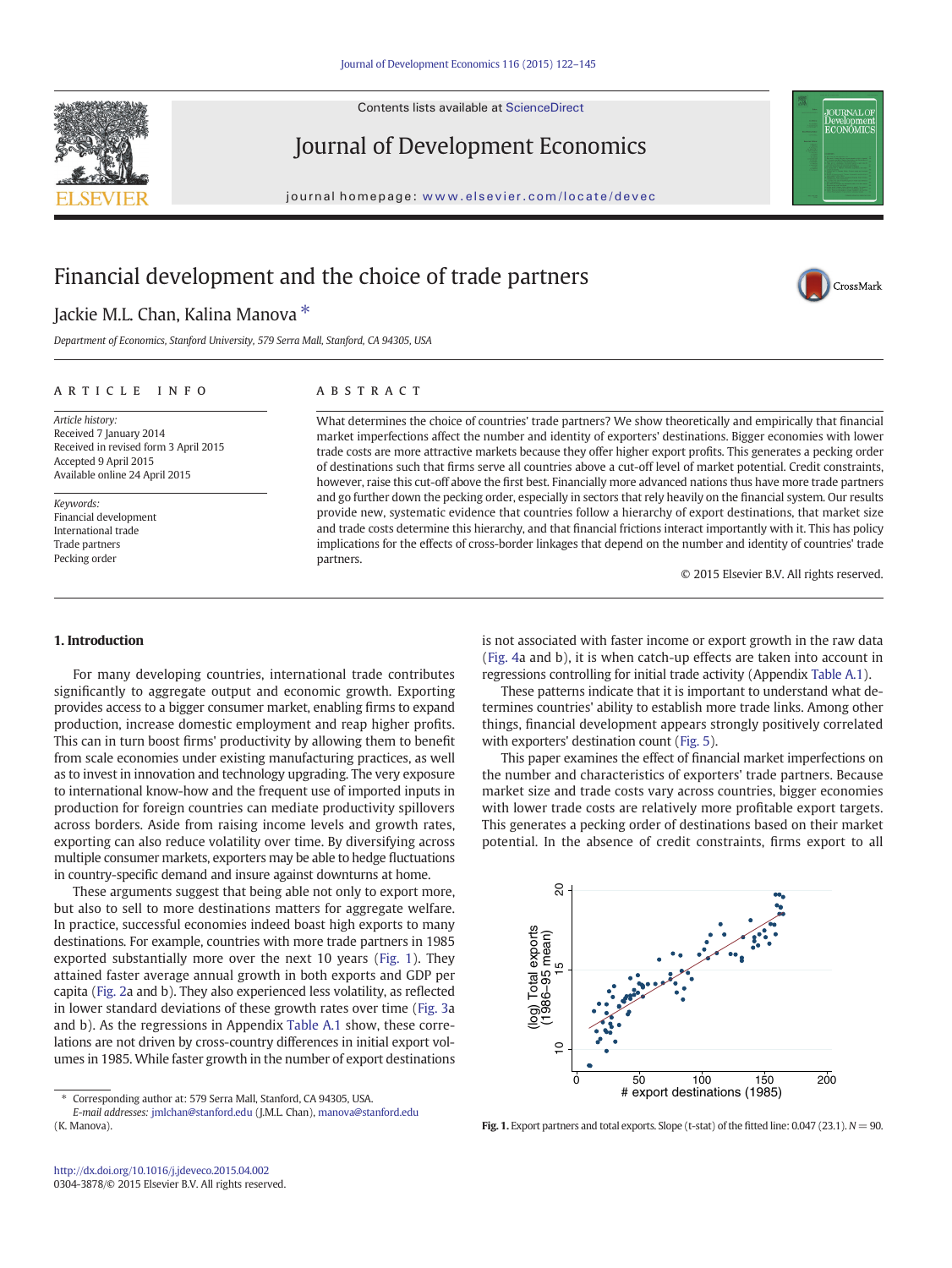<span id="page-1-0"></span>

Fig. 2. (a) Export partners and growth rate of total exports; (b) export partners and growth rate of GDP per capita. Slope (t-stat) of the fitted line: (a) 0.054 (4.2); (b) 0.018 (3.8).  $N = 90$ .



Fig. 3. (a) Export partners and std. dev. of growth rate of total exports; (b) export partners and std. dev. of growth rate of GDP per capita. Slope (t-stat) of the fitted line: (a) −0.003 (−6.2);  $(b) -0.0003 (-4.6)$ .  $N = 90$ .



Fig. 4. (a) Growth rate of number of export partners and growth rate of total exports; (b) growth rate of number of export partners and growth rate of real GDP per capita. Slope (t-stat) of the fitted line: (a) 0.097 (0.37); (b)  $-0.128$  ( $-1.37$ ).  $N = 90$ .

destinations above a cut-off level of market potential. Financial frictions, however, raise this cut-off and prevent firms from serving some markets that they would otherwise have entered in the first best. Financially developed nations thus have more trade partners and go further down the pecking order of destinations, especially in sectors that rely more heavily on the financial system.

We study these questions formally by extending the theory developed in [Manova \(2013\).](#page-23-0) In the model, heterogeneous firms incur trade costs in each market they enter. They face liquidity problems and require outside funding for a fraction of these costs, which they can raise by pledging collateral. Financial contracts are imperfectly enforced and creditors face default risks. Producers are thus unable to pursue all profitable export opportunities because they have limited access to capital. Instead, companies optimally add destinations in decreasing order of profitability until they exhaust their financial resources. Aggregating across firms, this implies that credit constraints restrict countries' number of trade partners to suboptimal levels and change the composition of these trade partners.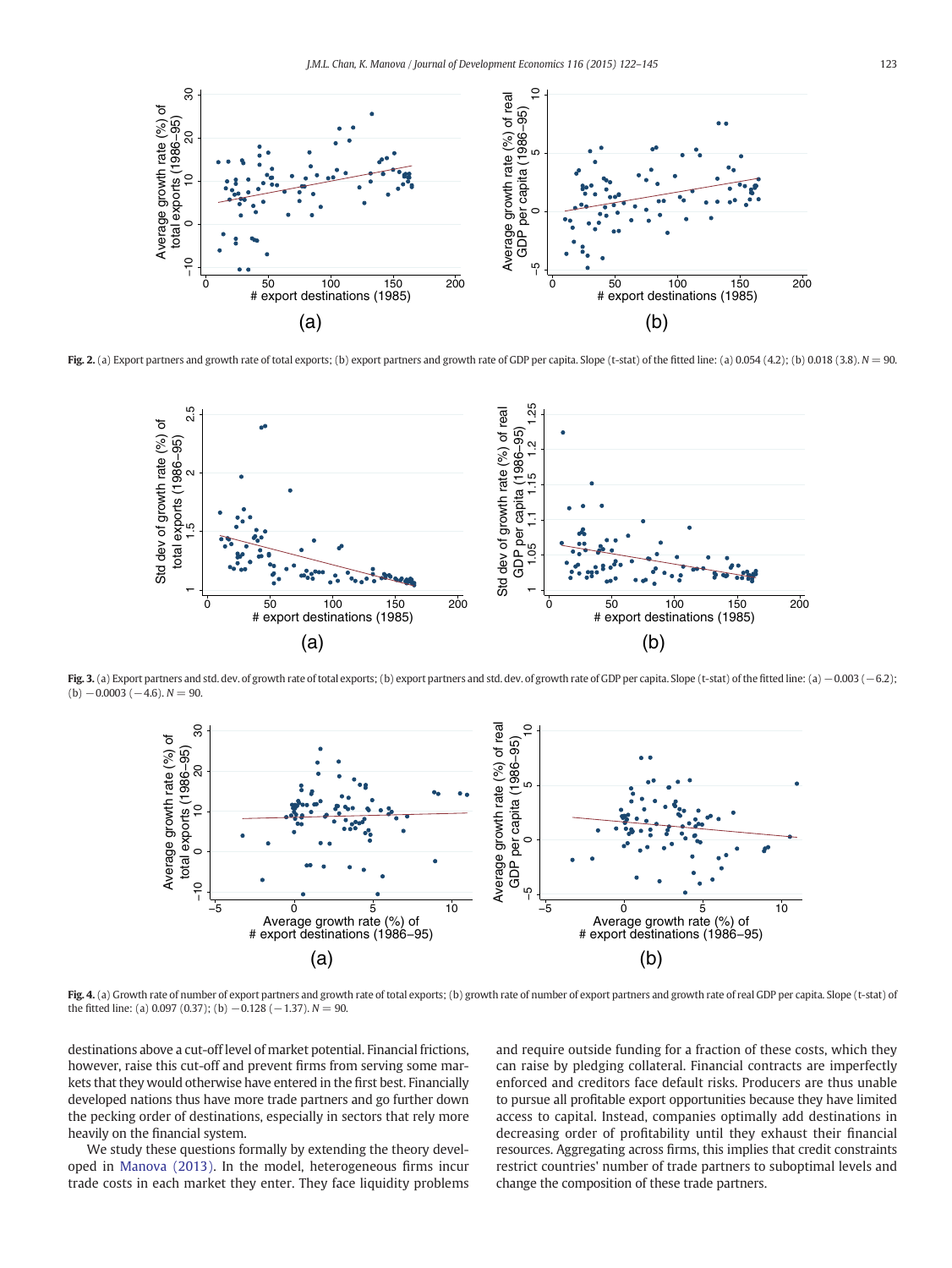<span id="page-2-0"></span>

Fig. 5. Private credit and export partners. Slope (t-stat) of the fitted line: 118.4 (8.5).  $N = 90$ .

The theory illustrates how these distortions vary systematically across exporting countries and sectors. The strength of financial contractibility depends on how developed the exporter's financial institutions are. Firms' need for external finance and availability of collateralizable assets differ across industries for technological reasons, exogenous from the perspective of individual producers. Hence while all countries can export to the most attractive destinations in the world, financially advanced countries also sell to economies with less market potential. Importantly, these effects are more pronounced in sectors that require more external capital and in sectors that are endowed with fewer tangible assets.

We provide strong empirical support for these predictions using panel data on bilateral trade for 78 export countries and 27 industries in 1985–1995. We first derive model-consistent estimating equations that relate characteristics of an exporter's destination countries to its number of destinations and credit conditions at home. We then develop a model-consistent ranking of destinations by market potential, and record the highest and lowest destination market potential among an exporter's trade partners. In line with the theory, we document no systematic variation in the maximum value across export countries and industries. By contrast, the minimum value falls with the exporter's level of financial development disproportionately faster in financially more vulnerable sectors. In other words, financially more advanced exporters go further down the pecking order in such sectors and are able to service lower-ranked destinations. Indeed, once we control for the number of destinations, we find that it fully explains the minimum destination market potential, and there is no residual direct effect of financial conditions. As further evidence that financial frictions do not reposition economies in the pecking order and that export countries follow this pecking order without gaps, we present consistent results for destinations at every 5th percentile in the distribution of countries' export markets.

These results have two key implications. First, they indicate that there exists a hierarchy of destinations that exporters observe which is stable across exporting countries, and that this hierarchy is governed by market size and trade costs in specific ways. Second, they show how credit constraints interact with this pecking order, intensify its relevance to export decisions, and ultimately affect the choice (both number and identity) of countries' trade partners. While the latter is the main focus of our study, the former is a side product of the analysis.

Our empirical strategy relies on exploiting the variation in financial development across export economies and in financial vulnerability across sectors. Following common practice, we measure the former with countries' private credit, and the latter with sectors' external finance dependence and sectors' asset tangibility.<sup>1</sup> Since financial development is correlated with other country characteristics that could influence export activity, interpreting its direct effect as causal is problematic. It can also become theoretically ambiguous in general equilibrium. On the other hand, the differential effect of financial development across industries survives in general equilibrium and cannot easily be attributed to alternative explanations. For this reason, this difference-in-difference approach has been widely used in the literature as a means of establishing a causal effect of credit constraints on various economic outcomes. It permits the inclusion of a rigorous set of control variables such as Heckscher–Ohlin sources of comparative advantage, country and sector fixed effects. We further ensure that our results do not capture the role of overall development or other institutions by controlling for the interactions of GDP per capita, rule of law and corruption with the sector measures of financial vulnerability.

We propose two methodologies to gauge destinations' relative position in the pecking order. We first examine different proxies for market size and trade costs as the sole determinants of destinations' desirability. We then pursue an alternative approach, which remains agnostic about the exact drivers of market potential and is based on the principle of revealed preferences: If a market is particularly attractive and profitable, more exporters will enter it. The number of nations selling to a given country thus implicitly signals its market potential. By the same logic, we also adopt a semi-structural two-stage estimation technique. In the first stage, we run a probit regression of an indicator for positive bilateral exports on exporter, importer and sector fixed effects. We use the coefficients on the importer dummies from this regression as an index of market desirability in the second stage. We find robust results consistent with the model's predictions both with the direct and with the agnostic measures of market potential.

Our findings extend three lines of research in the prior literature. We advance a large literature that seeks to understand why the incidence and magnitude of cross-border transactions vary substantially across countries, sectors and firms. At the aggregate level, about half of all country pairs conduct no bilateral trade, and another 15% initiate only one-way flows [\(Helpman et al., 2008](#page-23-0)). At the micro level, export sales are highly concentrated in a few large and productive firms that ship to many countries ([Bernard et al., 2007\)](#page-22-0). These patterns can be explained if economies differ in their market potential and exporters observe a pecking order of destinations. While recent work-horse models of international trade incorporate this feature, however, they can have opposing implications as to which country characteristics determine market potential and how. For example, bigger destinations rank higher in the pecking order in [Melitz](#page-23-0) [\(2003\)](#page-23-0), but lower in [Melitz and Ottaviano \(2008\)](#page-23-0) and [Eaton and](#page-22-0) [Kortum \(2002\)](#page-22-0). Separately, [Armenter and Koren \(2014\)](#page-22-0) present a random-assignment model of "balls" (i.e. export transactions) to "bins" (i.e. export markets), in which a pecking order arises atheoretically, rather than because firms purposefully add destinations in decreasing order of profitability.

Despite this theoretical interest, the pecking order hypothesis has received little attention in the empirical literature to date, with mixed results. [Eaton et al. \(2011a\)](#page-22-0) show that French companies with more export destinations tend to enter less popular markets, i.e. countries served by fewer manufacturers. However, there are significant deviations from a uniform pecking order across firms, which [Eaton et al.](#page-22-0) [\(2011a\)](#page-22-0) rationalize with idiosyncratic firm-destination specific export cost and demand draws. In cross-country data, [Helpman et al. \(2008\)](#page-23-0) find that bigger market sizes and lower trade costs increase the probability of bilateral trade on average, but do not examine whether exporting countries observe a hierarchy of destinations without gaps. It has thus remained an open empirical question whether there is a stable pecking order of exporting at the aggregate level and what factors govern it. Our analysis is one of the first to provide systematic evidence that countries do follow a (common) hierarchy of destinations, that bigger market size and lower trade costs raise destinations in this

<sup>1</sup> "Private credit" is the amount of credit extended to the private sector as a share of GDP. "External finance dependence" is the share of capital expenditures not financed from internal cash flows from operations. "Asset tangibility" is the share of plant, property and equipment in total assets. See [Section 4](#page-7-0) for more details.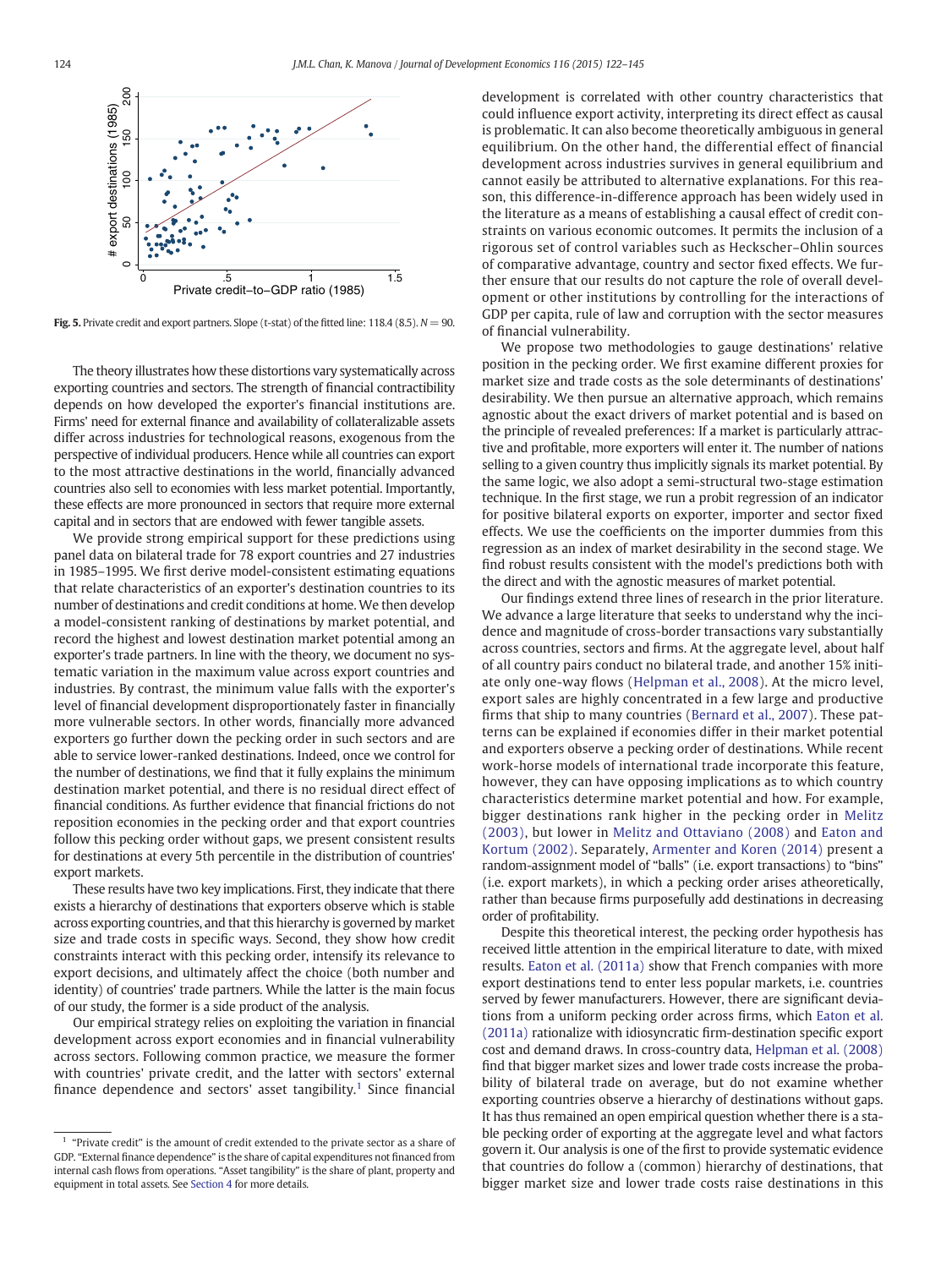hierarchy, and that financial frictions interact nontrivially with it.<sup>2</sup> In the process, we develop a methodology for obtaining agnostic, comprehensive measures of market potential from observable data that can be applied to other contexts, such as testing models with and without a pecking order of products within multi-product firms (e.g. [Bernard](#page-22-0) [et al., 2011; Dhingra, 2013; Mayer et al., 2014](#page-22-0)).

Most directly, this paper adds to the growing body of work at the intersection of international trade and corporate finance (c.f. [Foley and](#page-23-0) [Manova, forthcoming](#page-23-0)). A number of theoretical models have examined the mechanisms through which credit constraints disrupt trade activity (e.g. [Feenstra et al., forthcoming; Manova, 2013](#page-23-0)). These frameworks have illustrated that financially developed countries have a comparative advantage in financially vulnerable sectors. They have also emphasized the heterogeneous impact of imperfect capital markets across firms. On the empirical side, evidence indicates that credit constraints impede firms' export operations and distort aggregate trade flows, both in normal times and during crisis episodes (e.g. [Amiti and Weinstein,](#page-22-0) [2011; Berman and Héricourt, 2010; Bricongne et al., 2012; Chor and](#page-22-0) [Manova, 2012; Feenstra et al., forthcoming; Manova, 2013; Minetti](#page-22-0) [and Zhu, 2011](#page-22-0)).

Our contribution to this literature is in identifying a novel dimension of global commerce that is affected by credit market imperfections: the choice of countries' trade partners. Of note, [Manova \(2013\)](#page-23-0) establishes theoretically and empirically that (i) financially developed countries export to more destinations in financially more vulnerable sectors. We complement this result by showing theoretically and empirically that (ii) financial development operates by allowing exporting nations to go further down the pecking order of destinations. Importantly, while our theoretical predictions follow directly from the [Manova \(2013\)](#page-23-0) framework which we extend, our empirical findings are not automatically implied by hers because pattern (i) can obtain in alternative trade models with financial frictions that do not generate pattern (ii). What guarantees (ii) is that credit constraints do not change the ranking of destinations in the pecking order and do not cause gaps in the order in which destinations are added. These features are, however, sensitive to modeling assumptions about the economic environment and the nature of financial frictions (see [Section 2.4\)](#page-6-0). Hence our analysis implicitly provides validation for the theoretical mechanisms we propose in favor of alternative models. This may shed light on the potential welfare losses from imperfect capital markets if greater deviations from the first-best choice of trade partners are associated with lower gains from trade.

More broadly, our work is motivated by and informs studies that relate international trade linkages to economic growth, cross-country technology spillovers, and contagion. Trade openness is typically associated with faster income growth, although results are somewhat mixed [\(Rodrik, 2005\)](#page-23-0). Countries' number of trade partners too appears positively correlated with growth after controlling for other covariates [\(Kali et al., 2007,](#page-23-0) Fig. 2). Evidence also suggests that access to imported inputs allows firms in developing countries to improve product quality and to manufacture more products ([Goldberg et al., 2010; Manova and](#page-23-0) [Zhang, 2012; Verhoogen, 2008](#page-23-0)). In addition, firms in developing economies appear to learn from exporting and experience productivity gains when selling to developed nations ([de Loecker, 2007](#page-22-0)). Separately, business cycles are more synchronized between countries that trade with each other ([Baxter and Kouparitsas, 2005; Clark and van Wincoop,](#page-22-0) [2001; Frankel and Rose, 1998](#page-22-0)). Moreover, cost or demand shocks originating in one economy tend to propagate to its trade partners [\(Burstein](#page-22-0) [et al., 2008; Eaton et al., 2011b](#page-22-0)).

The effects of these cross-country interdependencies clearly hinge on the identity of the economies in question in terms of their size, average income, overall development, TFP, and role in global financial and goods markets. Understanding these interdependencies can thus be enhanced by better understanding how countries' trade partners are determined. Our results highlight the importance of financial development and credit constraints as one such determinant.

The remainder of the paper is organized as follows. The next section outlines the theoretical framework, while [Section 3](#page-6-0) derives model-consistent estimating equations. We introduce the data in [Section 4](#page-7-0) and present the empirical results in [Section 5.](#page-9-0) The last section concludes.

#### 2. Theoretical framework

We extend the [Manova \(2013\)](#page-23-0) theoretical model to study how financial market imperfections affect the choice of countries' trade partners. We provide a variant of that model here, focusing specifically on the predictions for the pecking order of export destinations. The underlying production and market structure follows [Melitz](#page-23-0) [\(2003\)](#page-23-0) in a static, partial-equilibrium setup. Correspondingly, the exposition moves quickly and refers the reader to [Manova \(2013\)](#page-23-0) for further details.

#### 2.1. Setup

The world consists of I countries and S sectors. Within each country and sector, a continuum of heterogeneous firms produce differentiated goods. The representative consumer in country *i* has utility  $U_i = \prod_s C_{is}^{\theta_s}$ , where  $C_{is}=\Big[\!\int_{\omega \in \varOmega_{is}}\! q_{is}(\omega)^\alpha d\omega\Big]^{\frac{1}{\alpha}}, \varOmega_{is}$  spans the set of available varieties, and  $\theta_s$  gives the share of expenditure on industry s. The constant elasticity of substitution across products is given by  $\varepsilon = 1/(1 - \alpha) > 1$  with  $0 < \alpha < 1$ . Demand for variety ω in sector s is thus  $q_{is}(\omega) = \frac{p_{is}(\omega)^{-\epsilon} \theta_s Y_i}{P_{is}^{1-\epsilon}}$ where  $p_{is}(\omega)$  is the price of that variety,  $Y_i$  equals total spending in country i, and  $P_{is} = \left[\int_{\omega \in \Omega_{is}} p_{is}(\omega)^{1-\varepsilon} d\omega \right]^{\frac{1}{1-\varepsilon}}$  reflects an ideal price index.

#### 2.2. Firms' export behavior

Firms in country *j* pay a sunk cost  $c_i e_j$  in order to enter industry *s*. At that point, they draw their productivity level  $1/\alpha$  from a cumulative distribution function  $G(\alpha)$  with support  $[a_L, a_H]$ ,  $a_H > a_L > 0$ . This productivity draw uniquely determines manufacturers' production and trade behavior. The marginal cost of making one unit of output is  $c_{is}a$ , where  $c_{js}$  is the country-sector specific cost of a cost-minimizing bundle of inputs. Exporting to market *i* entails fixed ( $c_{js} f_{ij} > 0$ ) and variable trade costs of the iceberg variety ( $\tau_{ij}$  > 1) in each period of trading.<sup>3</sup> These costs could, for example, relate to researching consumer demand, building and maintaining foreign distribution networks, product customization, and transportation. Setting  $\tau_{jj} = 1$  would correspond to operations in the domestic market. Given our interest, we concentrate on companies' export decisions. In other words, we study the selection of domestic producers into exporting, and leave the selection of entrants into domestic production in the background.

In work subsequent to ours, [Muûls \(2008\)](#page-23-0) has confirmed that our results for the maximum and minimum GDP across an exporter's destinations hold not only in aggregate, but also at the firm level: Financially healthier firms in Belgium are able to export to smaller destinations than credit constrained firms.

<sup>&</sup>lt;sup>3</sup> We allow the fixed costs of firm entry and exporting to depend on factor costs in the exporting country to add richness and flexibility to the model. Intuitively, the fixed investment required to establish a new firm is bigger when local factor inputs are more expensive, for example because that raises the cost of building a plant, hiring managers, buying equipment, conducting research and product development etc. Likewise, fixed trade costs may be higher when the workers employed in marketing research, product customization or advertising are more expensive. This formulation is not consequential for the model's predictions since fixed costs enter all relevant expressions linearly and are additively separable.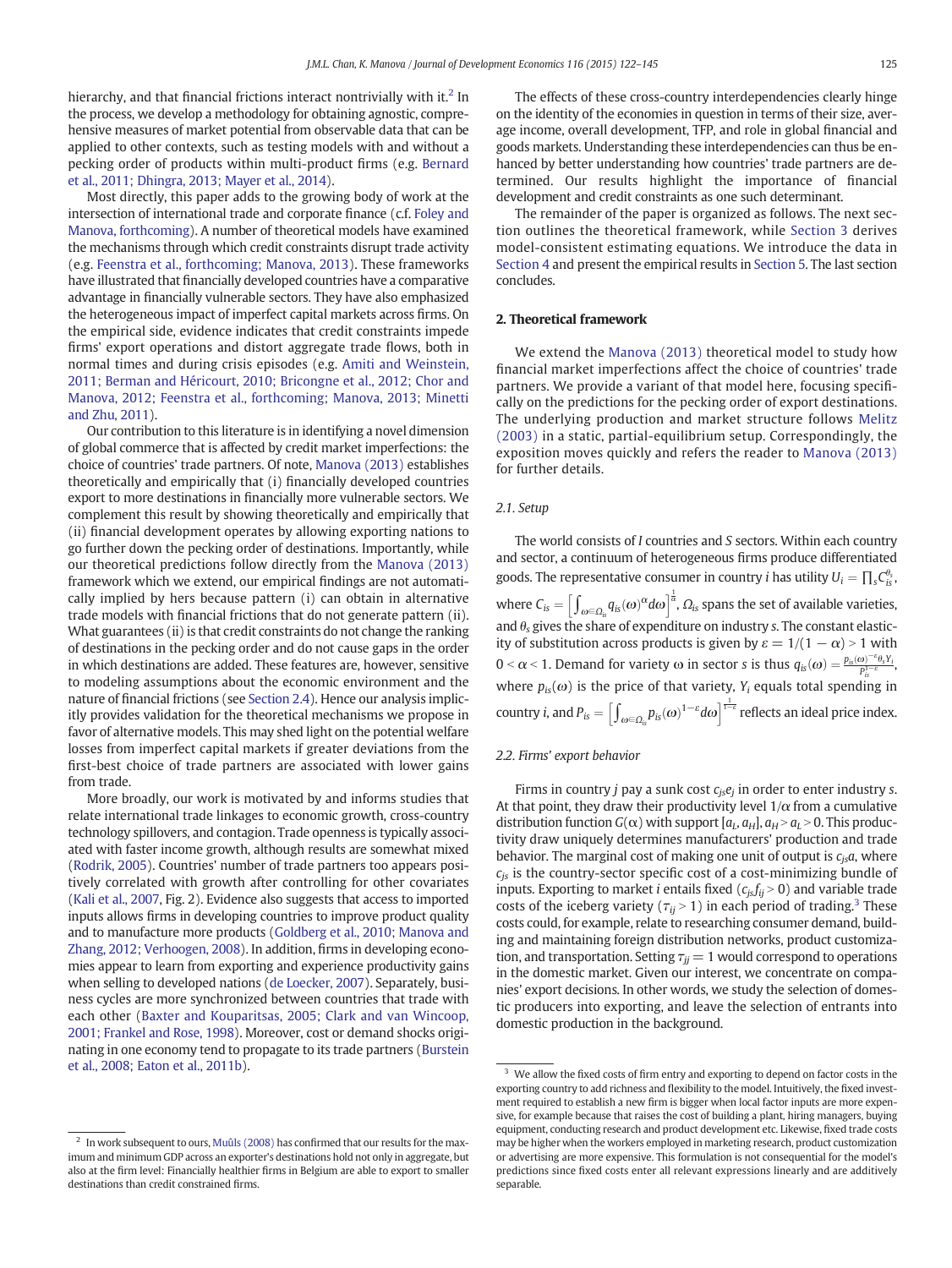<span id="page-4-0"></span>Firms face liquidity needs because a portion  $d_s \in (0, 1)$  of the fixed trade cost is incurred up-front and cannot be financed with retained earnings or internal cash flows from operations.<sup>4</sup> In order to raise these funds in the external capital market, companies must pledge collateral. Their available collateralizable assets constitute a fraction  $t<sub>s</sub>$   $\in$  (0, 1) of the initial entry cost, which can be interpreted as tangible investments in plant, property, and equipment. Financially more vulnerable sectors have relatively higher  $d_s$  and lower  $t_s$ .

Entrepreneurs obtain outside financing by making a take-it-orleave-it offer to potential (risk-neutral) investors. However, agents operate in an environment with imperfect contractibility. With an exogenous probability  $\lambda_i \in (0, 1)$ , financial agreements are enforced and lenders are repaid a pre-specified amount  $F_{is}(a)$ . Otherwise, with probability  $(1 - \lambda_i)$ , the firm defaults, and the creditor claims the collateral  $t_s c_{is}e_i$ . Manufacturers then have to replace this collateral to continue operations in the future. The parameter  $\lambda_i$  can thus be thought of as an indicator of the strength of financial institutions or the level of financial development in exporting country j.

Profit-maximizing exporters choose which destination markets i to enter, the optimal price  $p_{ijs}$  and quantity  $q_{ijs}$  in each destination, and the terms of the financial contract they propose to investors (total loan size, repayment  $F_{js}(a)$ , and collateral posted  $t_s c_{js} e_j$ ).<sup>5</sup> If  $TP(a)$  is the set of trade partners that a firm with productivity  $1/\alpha$ sells to, the firm's total liquidity needs will amount to  $\sum_{i\in TP(a)}d_s c_{is} f_{ii}$ . The company's maximization problem can therefore be expressed as follows:

$$
\max_{TP,p,q,F} \pi_{js}(a) = \sum_{i \in TP(a)} \left\{ p_{ijs}(a) q_{ijs}(a) - q_{ijs}(a) \tau_{ij} c_{js} a - (1 - d_s) c_{js} f_{ij} \right\} \tag{2.1}
$$

$$
- \lambda_j F_{js}(a) - (1 - \lambda_j) t_s c_{js} e_j
$$

s.t.

(1) 
$$
q_{ijs}(a) = \frac{p_{ijs}(a)^{-\epsilon} \theta_s Y_i}{p_{is}^{1-\epsilon}},
$$
  
\n(2)  $A_{js}(a) \equiv \sum_{i \in TP(a)} \Big\{ p_{ijs}(a) q_{ijs}(a) - q_{ijs}(a) \tau_{ij} c_{js} a - (1 - d_s) c_{js} f_{ij} \Big\} \ge F_{js}(a),$   
\nand  
\n(3)  $B_{js}(a) \equiv -\sum_{i \in TP(a)} d_s c_{js} f_{ij} + \lambda_j F_{js}(a) + (1 - \lambda_j) t_s c_{js} e_j \ge 0.$ 

The expression for profits reflects the fact that the firm finances  
all of its variable costs 
$$
q_{ijs}(a)\tau_{ij}c_{js}a
$$
 and a fraction  $(1 - d_s)$  of its  
fixed costs internally, pays the investor  $F_{js}(a)$  when the contract  
is enforced (with probability  $\lambda_j$ ), and replaces the collateral in case  
of default (with probability  $(1 - \lambda_j)$ ). In the absence of financial  
frictions, exports maximumize profits subject to demand (1). With  
liquidity needs, two additional conditions bind manufacturers' deci-  
sions. In case of repayment, antrepeneurs can offer at most their net  
revenues to the creditor, i.e.  $A_{js}(a) \ge F_{js}(a)$ . Also, investors only fund  
the company if their net return  $B_{js}(a)$  exceeds their outside option,  
here normalized to 0.

With competitive credit markets, lenders always break even in expectation. This implies that producers adjust their payment  $F_{is}(a)$ so as to bring the financier to his participation constraint in (3), i.e.  $B_{is}(a) = 0$ . The optimization problem therefore reduces to a familiar Melitz-type formulation with the additional credit constraint (2):

$$
\max_{TP, p, q} \pi_{js}(a) = \sum_{i \in TP(a)} \left\{ p_{ijs}(a) q_{ijs}(a) - q_{ijs}(a) \pi_{ij} c_{js} a - c_{js} f_{ij} \right\} = \sum_{i \in TP(a)} \pi_{ijs}(a)
$$
\n(2.2)

s.t.

(1) 
$$
q_{ijs}(a) = \frac{p_{ijs}(a)^{-\epsilon} \theta_s Y_i}{p_{is}^{1-\epsilon}}
$$
, and  
\n(2)  $A_{js}(a) \ge \frac{1}{\lambda_j} \left\{ \sum_{i \in TP(a)} d_s c_{js} f_{ij} - (1 - \lambda_j) t_s c_{js} e_j \right\}$ .

The profits  $\pi_{iis}(a)$  from any market are unaffected by financial considerations (conditional on exporting there). This occurs because firms require external capital only for their fixed costs. They thus optimally set the same price and quantity in every destination they choose to serve as in the absence of financial frictions. Incorporating the demand condition (1), the maximization problem finally becomes:

$$
\max_{TP} \pi_{js}(a) = \sum_{i \in TP(a)} \left\{ (1-\alpha) \left( \frac{\tau_{ij} c_{js} a}{\alpha P_{is}} \right)^{1-\epsilon} \theta_s Y_i - c_{js} f_{ij} \right\} = \sum_{i \in TP(a)} \pi_{ijs}(a)
$$
  
s.t. 
$$
\sum_{i \in TP(a)} \left\{ (1-\alpha) \left( \frac{\tau_{ij} c_{js} a}{\alpha P_{is}} \right)^{1-\epsilon} \theta_s Y_i - c_{js} f_{ij} \right\}
$$

$$
\geq \frac{1-\lambda_j}{\lambda_j} \left\{ \sum_{i \in TP(a)} d_s c_{js} f_{ij} - t_s c_{js} e_j \right\}.
$$
(2.3)

We build intuition for the solution to this problem in steps. Note first that profitability will vary across export markets. From the perspective of firms in country j and sector s, destinations i can be uniquely ranked in terms of their relative profitability: While profits  $\pi_{ijs}(a)$  increase with productivity 1/ $\alpha$ , one can verify that  $\pi_{xjs}(a') > \pi_{yjs}(a')$  whenever  $\pi_{x}(\alpha) > \pi_{y}(\alpha)$ . In other words, if destination x is more profitable than destination y for firm  $\alpha$ , it is also more desirable for firm  $a'$ , if both firms are based in the same country  $i$  and sector  $s$ .

Observe also that importing countries with a larger market size  $Y_i$ and lower trade costs,  $\tau_{ij}$  and  $f_{ij}$ , are more attractive because they guarantee higher profits. We jointly refer to these characteristics as market potential (MP), and to the ranking of destinations in decreasing order of market potential as the pecking order. A summary statistic for the market potential of destination i relevant for firms exporting from country *j* is  $MP_{ijs} = Y_i/(\tau_{iifj})$ . What matters for our purposes is not the exact functional form for  $MP_{ijs}$ , but rather that it is increasing in  $Y_i$  and decreasing in  $\tau_{ii}$  and  $f_{ii}$ .

In this setup, all firms in a given country  $j$  will observe the same pecking order regardless of their sector affiliation, since the pertinent sector characteristics ( $c_{is}$ ,  $\theta_s$ ,  $d_s$  and  $t_s$ ) enter separably. We capture these characteristics with sector fixed effects in our empirical analysis. To the extent that the hierarchy of destinations in fact varies across industries within j, the theoretical predictions below would be weakened and we would be less likely to find support for them in the data.

On the other hand, our framework does not guarantee that manufacturers in different export countries will follow the same pecking order. While all firms exporting to *i* face the same destination market size  $Y_i$ regardless of their country of origin j, they incur different bilateral trade costs  $\tau_{ij}$  and  $f_{ij}$  that depend on the country pair. If these trade costs are separable into exporter- and importer-specific components, then the pecking order will be stable across exporting nations. For example, if  $\tau_{ij} = \tau_i \tau_j$  and  $f_{ij} = f_i f_j$ , then the summary statistic for market potential can be expressed as  $MP_{ijs} = MP_i = Y_i/(\tau_i f_i)$  for all *j*. We return to this point later on.

With perfect financial contractibility ( $\lambda_i = 1$ ), each firm would export to all countries that promise non-negative profits. For a firm

<sup>4</sup> While requiring firms to use external finance for part of their variable costs would not qualitatively affect our predictions, securing funding for fixed trade costs is plausibly more difficult than raising funds for their working capital needs associated with variable trade costs. For example, banks often provide letters of credit to cover the latter since these are tied to specific trade transactions and the goods shipped can serve as collateral themselves.

<sup>5</sup> To maximize their chance of obtaining the loan, it is in firms' interest to pledge all of their collateralizable assets.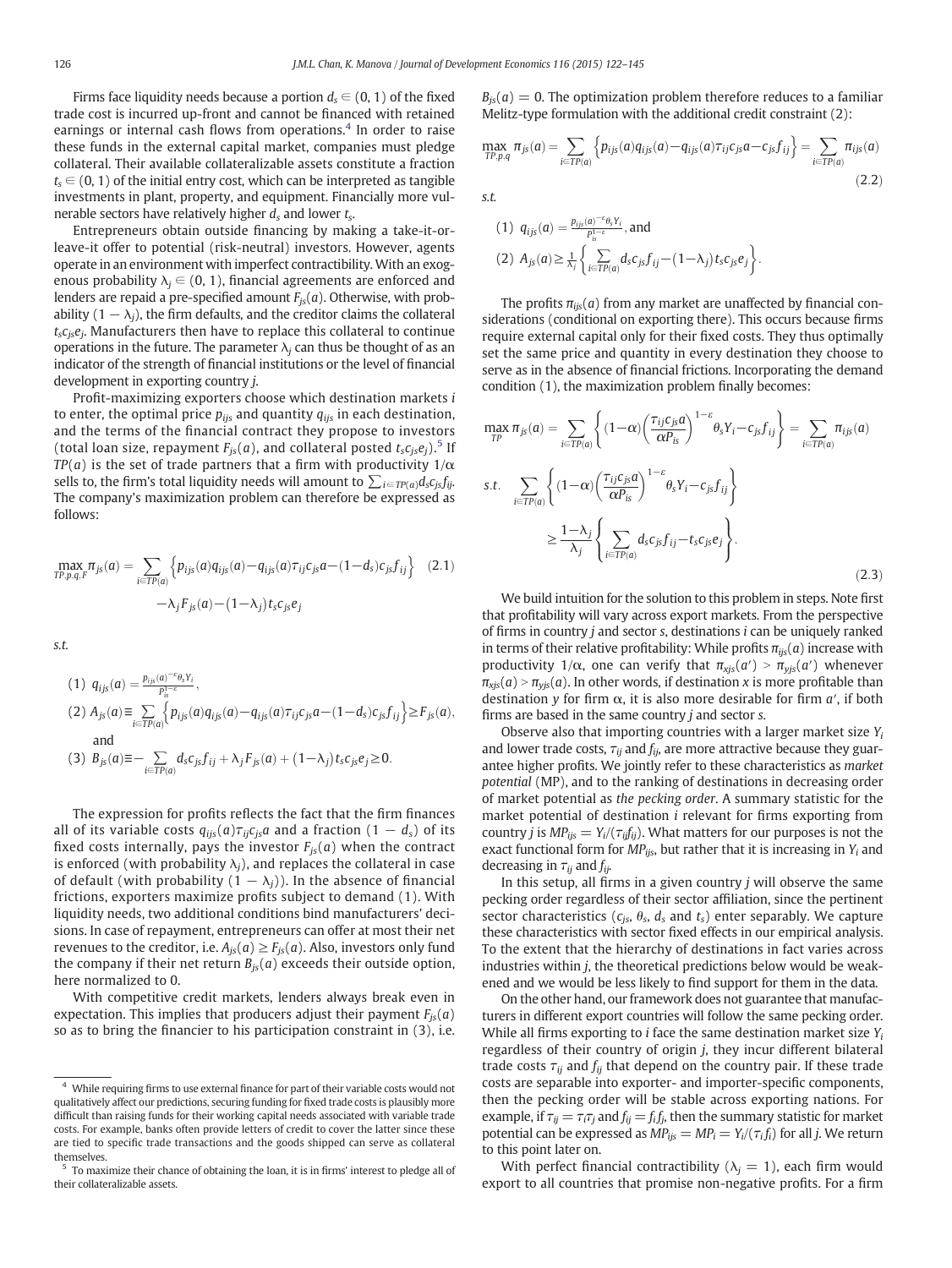<span id="page-5-0"></span>with productivity  $1/\alpha$ , there will be a minimum level of market potential such that the firm serves all destinations more attractive than it. This threshold is pinned down by  $\pi_{iis}(a) = 0$ . We denote this first-best group of trade partners  $TP^{FB}(a)$ , and the number of countries in it  $# TP^{FB}(a)$ .

With financial frictions ( $\lambda$ <sub>i</sub> < 1), entrepreneurs might have to forgo exporting to some countries in their ideal set  $TP^{FB}(a)$ . This arises because each destination not only brings extra profits, but also imposes additional liquidity needs. The limited collateral a firm possesses, however, constrains the total loan it can access. This implies that the marginal country the producer ships to will have to generate strictly positive profits to warrant the extra burden it places on the overall financial contract. We restrict our attention to the interesting case when the total loan size needed to access all destinations in  $TP^{FB}(a)$  exceeds the value of the available collateral, i.e.,  $\sum_{i \in T P^{FB}(a)} d_s c_{js} f_{ij} > t_s c_{js} e_j$ .

Formally, the exporter's constrained optimal choice of trade partners TP<sup>∗</sup> (a) satisfies:

$$
\sum_{i \in TP^*(a)} \pi_{ijs}(a) \ge \frac{1 - \lambda_j}{\lambda_j} \left\{ \sum_{i \in TP^*(a)} d_s c_{js} f_{ij} - t_s c_{js} e_j \right\} \text{ and}
$$
\n
$$
\sum_{i \in TP^*(a) + 1} \pi_{ijs}(a) < \frac{1 - \lambda_j}{\lambda_j} \left\{ \sum_{i \in TP^*(a) + 1} d_s c_{js} f_{ij} - t_s c_{js} e_j \right\},\tag{2.4}
$$

where the set  $TP^*(a) + 1$  includes all countries in  $TP^*(a)$  plus the destination ranked next in the pecking order according to its market potential.

By construction, #  $TP^*(a) \leq$  # $TP^{FB}(a)$  necessarily holds. #  $TP^*(a)$  will be strictly below the first-best #  $TP^{FB}(a)$  whenever  $\sum_{i \in TP^{FB}(a)} \pi_{ijs}(a)$  $\frac{1-\lambda_j}{\lambda_j}\Big\{\sum_{i\in T P^{FB}(a)}d_{s}c_{js}f_{ij}-t_{s}c_{js}e_j\Big\}$ , i.e. when the profits from exporting to all destinations in the first-best set  $\sum_{i\in TP^{FB}(a)}\pi_{ijs}(a)$  are insufficient to incentivize investors to provide the necessary funding  $\sum_{i\in TP^{FB}(a)} d_s c_{js} f_{ij}$ given the available collateral  $t_s c_j s_l$  and probability of repayment  $\lambda_i$ . Note that the left-hand side of this inequality (i.e. global firm profits) rises monotonically with productivity, while the right-hand side is invariant across firms. This implies that more productive firms will be able to go further down the pecking order and export to more destinations. Moreover, only companies below a certain productivity level will be affected by financial concerns and forced to reduce their number of trade partners below the first best.

#### 2.3. Countries' trade partners

We next consider the implications of imperfect financial markets for countries' aggregate export behavior. All producers target destinations in decreasing order of market potential and follow the same pecking order (for given exporter–sector characteristics). In the aggregate, country  $j$  will therefore export to country  $i$  in sector  $s$  as long as at least one firm in *j* can afford to do so. This will in turn depend on importer i's position in j's hierarchy of destinations. For example, if i is the fifth most attractive market, at least one firm in j should sell to five or more nations in order to ship to i; if i is ranked tenth, at least one firm should serve ten or more markets; etc. This implies a one-to-one mapping between the number of country *j*'s trade partners  $# TP<sub>js</sub>$  and the identity of these trade partners.

For any given set (number) of export destinations  $TP_{js}$  (#TP<sub>js</sub>), there is a minimum productivity level  $1/a_{TP_k}$  above which firms can sustain this many trade links. This cut-off is determined by the liquidity constraint in Eq. [\(2.3\):](#page-4-0)

$$
\sum_{i \in TP_{jk}} \left\{ (1 - \alpha) \left( \frac{\tau_{ij} c_{js} a_{TP_{jk}}}{\alpha P_{is}} \right)^{1 - \varepsilon} \theta_s Y_i - c_{js} f_{ij} \right\} = \frac{1 - \lambda_j}{\lambda_j} \left\{ \sum_{i \in TP_{jk}} d_s c_{js} f_{ij} - t_s c_{js} e_j \right\}.
$$
\n(2.5)

The left-hand side of this equality is increasing in the productivity cut-off. Taking derivatives, simple comparative statics describe the effect of financial market imperfections on the right-hand side RHS:

$$
\frac{\partial RHS}{\partial \lambda_j} = -\frac{1}{\lambda_j^2} \left\{ \sum_{i \in TP_{js}} d_s c_{js} f_{ij} - t_s c_{js} e_j \right\} < 0,
$$
  

$$
\frac{\partial RHS}{\partial d_s} = \frac{1 - \lambda_j}{\lambda_j} \sum_{i \in TP_{js}} c_{js} f_{ij} > 0, \frac{\partial RHS}{\partial t_s} = -\frac{1 - \lambda_j}{\lambda_j} c_{js} e_j < 0,
$$
(2.6)

$$
\frac{\partial^2 RHS}{\partial \lambda_j \partial d_s} = -\frac{1}{\lambda_j^2} \sum_{i \in TP_{js}} c_{js} f_{ij} < 0, \frac{\partial^2 RHS}{\partial \lambda_j \partial t_s} = \frac{1}{\lambda_j^2} c_{js} e_j > 0.
$$

This immediately implies that the productivity cut-off for exporting from  $j$  to  $\# TP_{js}$  destinations is higher in sectors that require more external finance or have fewer tangible assets,  $\frac{\partial \left(1/a_{TP_{jk}}\right)}{\partial d}$  $\frac{P}{\partial d_s}$  >0 and  $\partial\left(1/a_{TP_{js}}\right)$  $\frac{b}{\partial t_s}$  < 0. The threshold also falls with the strength of financial contractibility,  $\partial\Bigl(1/a_{TP}}_{js}\Bigr)$  $\frac{\partial \mathcal{L}_{\hat{B}}}{\partial \lambda_j}$  < 0. Importantly, financial development reduces the export cut-off relatively more in financially vulnerable industries,  $\frac{\partial^2 (1/a_{TP_{jk}})}{\partial \lambda \cdot \partial d}$  $\frac{\partial}{\partial \lambda_j \partial d_s}$   $<$ 0 and  $\frac{\partial^2 (1/a_{TP}}{\partial \lambda \cdot \partial t})$  $\frac{\sum_{i=1}^{N-1} x_i}{\partial \lambda_i \partial t_s}$  >0.<sup>6</sup> If no firm in country *j* has productivity above this

cut-off (i.e., if  $1/a_{TP} > 1/a_L$ ), then j will sell to fewer than #  $TP_{is}$  markets and will certainly not export to the destination country in position  $\# TP_{is}$ of j's pecking order.

Recall that the ranking of destinations by market potential will generally vary across exporting nations because it depends on bilateral trade costs. Ceteris paribus, these comparative statics therefore describe the impact of financial development on trade patterns within an exporting country over time and across sectors. To the extent that the pecking order is universal, they would also apply to the crosssectional variation across exporting nations and sectors. Our empirical exercise takes this into account by including export country, sector and time fixed effects. We also consider different proxies for market potential, some of which are specific to each importer (market size, import costs), while others are bilateral in nature (distance). This allows us to shed light on the stability of the pecking order in practice.

The following propositions summarize the key implications of the model that we take to the data. For brevity, we state them without reference to the above caveat about the uniformity of the pecking order across countries.

Proposition 1. (Trade partners) The number of export destinations increases with the exporter's level of financial development. This effect is stronger in financially more vulnerable sectors, i.e.

$$
\frac{\partial (\#TP_{js})}{\partial \lambda_j} > 0, \frac{\partial^2 (\#TP_{js})}{\partial \lambda_j \partial d_s} > 0, \frac{\partial^2 (\#TP_{js})}{\partial \lambda_j \partial t_s} < 0.
$$

Proposition 2. (Pecking order) Exporters follow a pecking order of destinations, determined by market potential. All exporters sell to the destination with the greatest market potential. Financially developed countries go further down the pecking order and also export to destinations with

 $6\,$  While the level effect of financial development can become ambiguous in general equilibrium, its differential impact across sectors would persist. See [Manova \(2013\)](#page-23-0) for more details.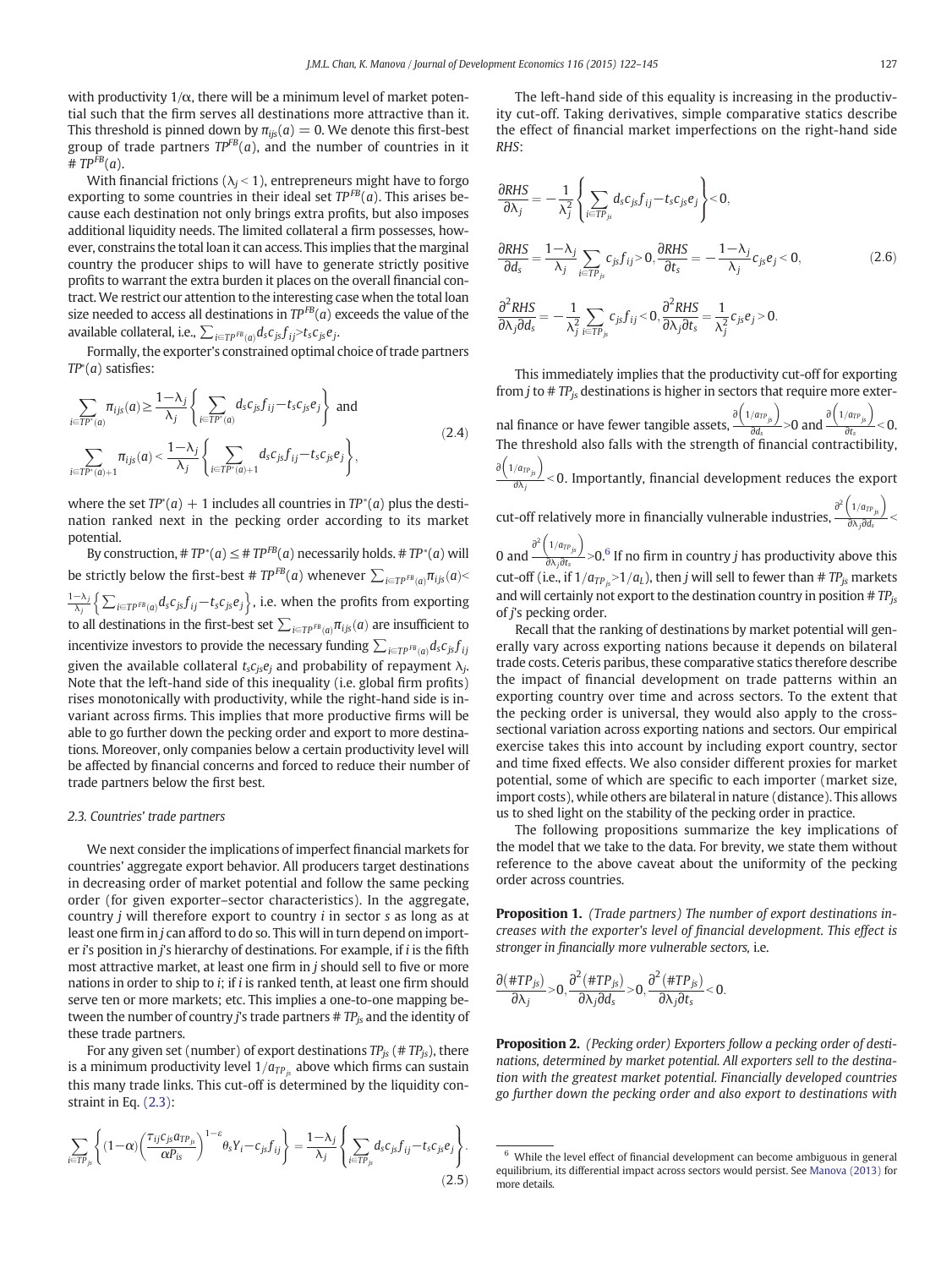<span id="page-6-0"></span>lower market potential. This latter effect is stronger in financially more vulnerable sectors, i.e.

$$
\frac{\partial \max_{i \in TP_{js}} MP_{ijs}}{\partial \lambda_j} = \frac{\partial^2 \max_{i \in TP_{js}} MP_{ijs}}{\partial \lambda_j \partial d_s} = \frac{\partial^2 \max_{i \in TP_{js}} MP_{ijs}}{\partial \lambda_j \partial t_s} = 0, \text{ and}
$$
  

$$
\frac{\partial \min_{i \in TP_{js}} MP_{ijs}}{\partial \lambda_j} < 0, \frac{\partial^2 \min_{i \in TP_{js}} MP_{ijs}}{\partial \lambda_j \partial d_s} < 0, \frac{\partial^2 \min_{i \in TP_{js}} MP_{ijs}}{\partial \lambda_j \partial t_s} > 0.
$$

The first proposition restates theoretical and empirical results from [Manova \(2013\),](#page-23-0) which we have re-derived in the present version of the model. The second proposition is novel, and it is the one we focus on in our empirical analysis.

#### 2.4. Discussion

In our model, credit constraints disrupt trade activity but do not change the ranking of destinations in the pecking order and do not cause gaps in the order in which destinations are added. This feature is important in allowing us to derive [Proposition 2.](#page-5-0) While it would also be present in other models of international trade with imperfect capital markets, it is not insensitive to certain assumptions about the economic environment and the nature of financial frictions. In particular, financing considerations may reshuffle the hierarchy of destinations to one that is not based solely on market profitability as in the first best, or they may lead different exporters to follow different pecking orders. Credit market imperfections may also lead to gaps in the pecking order such that more profitable markets are not served first. To illustrate this, we now briefly describe some alternative frameworks that would deliver [Proposition 1](#page-5-0) but not necessarily [Proposition 2.](#page-5-0) In light of this discussion, our empirical analysis below implicitly provides validation for the theoretical mechanisms we propose in favor of alternative models.

Departures from the [Melitz \(2003\)](#page-23-0) market demand structure may negate the prediction for a pecking order of exporting even in the absence of financial frictions. Adding financial frictions would then trivially imply no pecking order either. For example, firm-destination specific cost or demand draws would generate a hierarchy of destinations that varies across firms from the same exporting country [\(Eaton](#page-22-0) [et al., 2011a](#page-22-0)). Whether a stable pecking order obtains across exporting countries at the aggregate level would then become theoretically ambiguous and dependent on the joint distribution of firm productivity and firm-destination specific draws.

When a pecking order does hold in the absence of financial frictions, it matters how different market characteristics govern it and whether it interacts with credit constraints. While bigger markets are more attractive export destinations with CES demand for instance ([Melitz,](#page-23-0) [2003\)](#page-23-0), with linear demand they are more competitive, require a higher productivity cut-off for exporting and place lower in the hierarchy of destinations ([Melitz and Ottaviano, 2008\)](#page-23-0). If a pecking order arises atheoretically due to the random falling of "balls" into "bins" [\(Armenter](#page-22-0) [and Koren, 2014\)](#page-22-0), financial frictions could restrict all trade flows proportionately, rather than systematically shift trade activity towards more profitable markets.

Finally, alternative forms of credit market imperfections may affect how financial frictions interact with the pecking order. First, if exporters face the risk of non-payment by the importer, and if this risk varies across destinations but is not correlated with market size and trade costs, investors may be more willing to fund exports to less risky countries. This would result in deviations from the first-best pecking order based on market size and trade costs. Second, firms might require external finance for both their fixed and variable costs. Under certain demand or production functions, it may be optimal for firms to serve more, smaller markets with first-best export quantities rather than fewer, bigger destinations with reduced, second-best export quantities. Third, violations of the pecking order could occur if financial frictions lead to strategic interactions whereby financially more developed exporters choose to fully saturate demand in destinations with less market potential, while financially less developed exporters use their limited resources to sell in the top markets.

Fourth, our model features credit underprovision but no credit misallocation since there is no informational asymmetry between borrowers and lenders: More productive firms receive more financing than less productive firms, even if not enough to implement their first-best export strategy. Credit misallocation may however arise if lenders do not observe firms' productivity or firm-destination specific profitability. Financiers might then extend the "wrong" amount of funding to the "wrong" firms for the "wrong" export markets. The pecking order of destinations would be violated at the firm level, with ambiguous implications for its observance at the country level.

#### 3. Empirical specification

Our model delivers clear predictions for exporters' choice of destination countries in the presence of imperfect capital markets. We test [Proposition 2](#page-5-0) with the following reduced-form equations:

$$
\max_{i \in TP_{jst}} MP_{ijst} = \alpha + \alpha_0 FinDev_{jt} + \alpha_1 FinDev_{jt} \times ExtFin_s + \alpha_2 FinDev_{jt}
$$
  
× Tang<sub>s</sub> +  $A_X X_{jst} + \varphi_j + \varphi_s + \varphi_t + \epsilon_{jst}$ , (3.1)

$$
\min_{i \in TP_{jst}} MP_{ijst} = \beta + \beta_0 FinDev_{jt} + \beta_1 FinDev_{jt} \times ExtFin_s + \beta_2 FinDev_{jt}
$$
  
× Tang<sub>s</sub> + B<sub>x</sub>X<sub>jst</sub> +  $\phi_j$  +  $\phi_s$  +  $\phi_t$  +  $\nu_{jst}$ , (3.2)

$$
\min_{i \in TP_{jst}} MP_{ijst} = \gamma + \gamma_0 FinDev_{jt} + \gamma_1 FinDev_{jt} \times ExtFin_s + \gamma_2 FinDev_{jt}
$$
  
× Tang<sub>s</sub> +  $\gamma_3 \# TP_{jst} + \Gamma_X X_{jst} + \psi_j + \psi_s + \psi_t + \eta_{jst}$ . (3.3)

Here  $TP_{jst}$  represents the set of trade partners that country  $j$  exports to in sector  $s$  and year  $t$ . If the relative attractiveness of importer  $i$  is measured by its market potential  $MP_{ijst}$ , and if exporters observe a pecking order governed by  $MP_{ijst}$ , then much can be learned from examining the maximum and minimum values of  $MP_{i}$  among j's chosen destinations. The unit of observation in these regressions is thus the exporter–sector–year, and the outcomes precisely these extreme values. The main explanatory variables of interest are exporter j's level of financial development  $FinDev_{it}$ , sector s's external finance dependence ExtFin<sub>s</sub>, and sector s's asset tangibility Tangs. These are the empirical counterparts to the parameters  $\lambda_i$ ,  $d_s$  and  $t_s$  in the model.

Consider the case of a stable pecking order across exporting countries. According to [Proposition 2,](#page-5-0) all exporters should be able to enter the most profitable market in the world. Thus,  $max_{i \in TP_{ist}} MP_{ijst}$  should not vary systematically across countries and sectors, and we would hypothesize that  $\alpha_1 = \alpha_2 = 0$ .<sup>7</sup> On the other hand, financially developed economies should be able to go further down the hierarchy of export destinations and penetrate less attractive markets as well, especially in financially vulnerable industries. This implication would be validated if  $\beta_1$  < 0 and  $\beta_2$  > 0. Finally, the model generates a direct mapping between the number of trade partners  $# TP_{\text{ist}}$  and the market potential of the least appealing one among them. In other words, # TP<sub>jst</sub> should exactly pin down  $min_{i \in TP_{i\sigma}} MP_{i\sigma}$ . Once we control for # TP<sub>jst</sub>, we would expect that  $\gamma_1 = \gamma_2 = 0$  and  $\gamma_3 < 0$  in the third regression.

We adopt two strategies to address the possibility that the pecking order of destinations might vary across exporters. First, we use panel data on bilateral trade by sector which allows us to include various fixed effects. Exporter fixed effects ( $\varphi_j$ ,  $\phi_j$  and  $\psi_j$ ) control for intransient

<sup>&</sup>lt;sup>7</sup> While [Proposition 2](#page-5-0) also makes predictions regarding the coefficients on  $FinDev<sub>jb</sub>$ , i.e.  $\alpha_0$ ,  $\beta_0$ , and  $\gamma_0$ , we focus on the interaction terms since only they hold unambiguously in general equilibrium.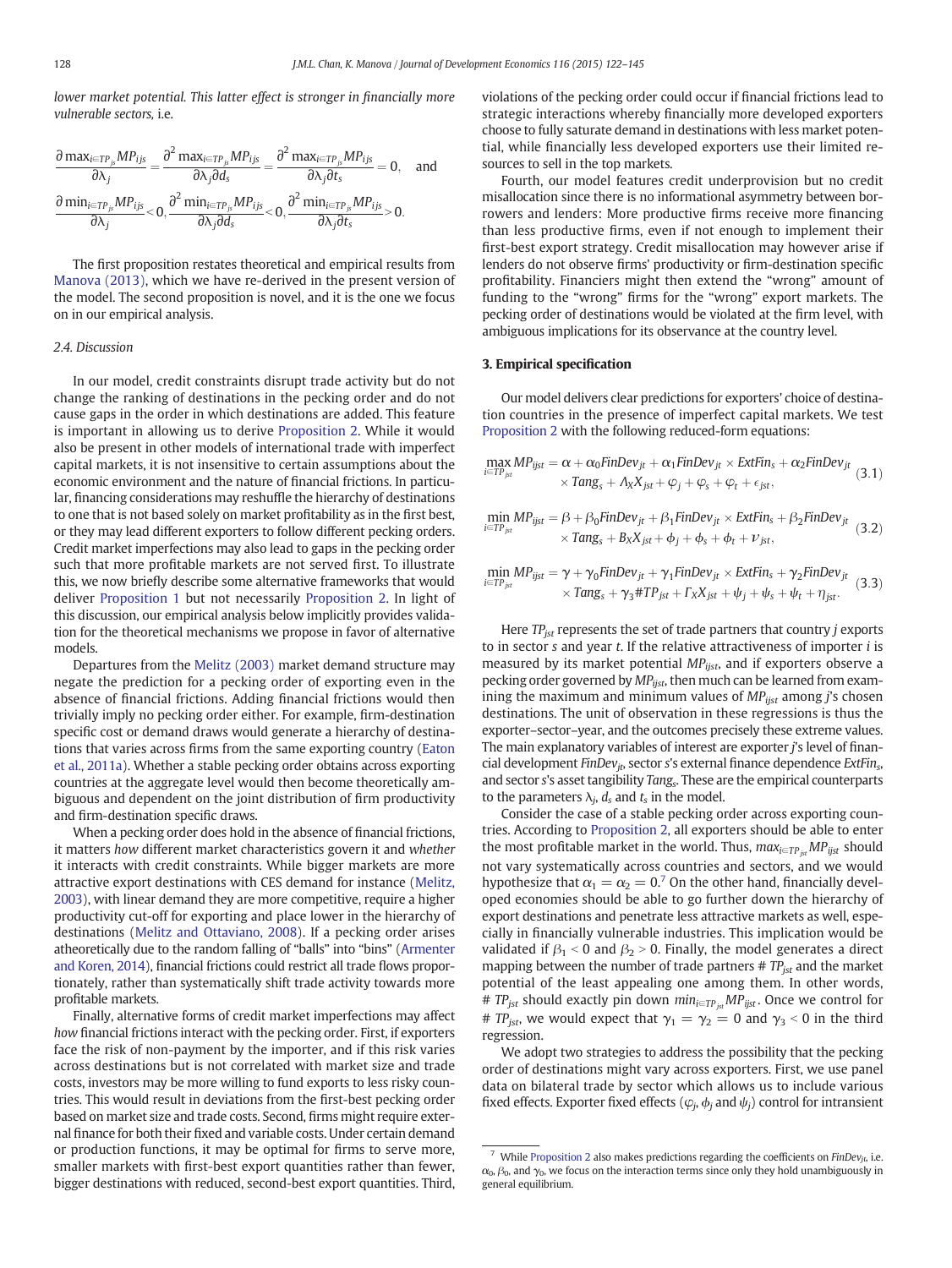<span id="page-7-0"></span>country characteristics that affect export outcomes in all sectors, such as local infrastructure or regulatory obstacles to production and trade. Similarly, sector fixed effects ( $\varphi_s$ ,  $\phi_s$  and  $\psi_s$ ) capture industry features that shape trade activity in all countries, such as the composition of consumer demand, need for product customization, marketing costs, and the main effects of  $Exffin<sub>s</sub>$  and Tang<sub>s</sub>. Finally, year fixed effects ( $\varphi_t$ ,  $\phi_t$  and  $\psi_t$ ) reflect cost or demand shocks common to all suppliers, such as changes in energy prices, shipping and logistics technologies, or global crises. We cluster errors by country, to allow for correlated trade patterns across sectors and over time within an exporter. Our results are very similar if we instead cluster by exporter–sector pair. For a meaningful spread in market potential across export destinations, we focus on observations with more than 5 trade partners, but our findings are not sensitive to this restriction.

Our second strategy is to consider different dimensions of market potential as dictated by the model. Ceteris paribus, the comparative statics derived for overall market potential hold for its individual components as well. We thus examine some proxies for  $MP_{i}$  that are invariant across exporting countries (e.g. destinations' market size and bureaucratic import costs). All exporters should order destinations uniformly along these dimensions. We also study proxies that are bilateral in nature (e.g. distance). While these would tend to generate varying pecking orders across exporting countries, they would still imply a stable pecking order across sectors within a country. Since these different  $MP_{i<sub>ist</sub>}$  measures are imperfectly correlated, no one factor alone will determine j's overall hierarchy of destinations. Our results could thus deviate from our strict predictions when we focus on only one aspect of market potential. For this reason, we also analyze more encompassing measures, which we expect to perform better.

Implicitly, these specifications test the base premise that a pecking order of exporting exists, as well as the hypothesis that it interacts systematically with financial conditions. To the extent that countries follow different pecking orders that we fail to capture, this would work against us finding support for [Proposition 2.](#page-5-0)

Separately, we want to rule out alternative explanations of the pecking order unrelated to credit constraints. To this end, we include a series of controls  $X_{jst}$  to account for other determinants of trade activity. Their corresponding coefficients form the vectors  $Λ<sub>x</sub>, B<sub>x</sub>$  and  $Γ<sub>x</sub>$ . We condition on the exporter's size with its annual log GDP. This accommodates the possibility that bigger economies have more or different trade links, for example because they support a larger mass of firms. We also take into account Heckscher–Ohlin sources of comparative advantage. We allow exporters' log endowments of physical capital  $K/L_{it}$ , human capital  $H/L_{it}$  and natural resources per capita  $N/L_{it}$  to enter the regression, as well as their interactions with sectors' respective factor intensities  $k_s$ ,  $h_s$  and  $n_s$ . The main effects of these sector characteristics are subsumed by the sector dummies. Finally, we ensure that our estimates capture the role of financial development as opposed to overall economic development. We do so by controlling for exporters' log GDP per capita and its interactions with both  $Exffin<sub>s</sub>$  and Tang<sub>s</sub>. All countrylevel variables in  $X_{jst}$  are time-variant.

#### 4. Data

Our empirical analysis requires five pieces of information. First, we obtain bilateral trade flows for 164 exporting and 175 importing countries over the 1985–1995 period from [Feenstra's](#page-22-0) World Trade Flows. These data are available at the 4-digit SITC Rev. 2 industry level, which we aggregate up to the 3-digit ISIC level to merge with various industry characteristics of interest.8

Second, we capture exporters' level of financial development with a standard measure in the literature: the amount of credit extended by deposit-money banks and other financial institutions to the private sector, as a share of GDP. This outcome-based variable reflects the actual availability of financial resources in an economy, and is commonly believed to gauge the depth and breadth of the financial system. It is available for over 150 nations from [Beck et al. \(2000\)](#page-22-0) and varies substantially both in the cross-section and over time. In our sample, it has an average of 0.414 and standard deviation of 0.364. In robustness checks, we also consider indicators of the underlying institutional environment and its ability to sustain financial contracts. We discuss these alternative measures in [Section 5.4](#page-15-0).

Third, we employ two widely used measures of sectors' financial vulnerability that correspond to the concepts of  $d_s$  and  $t_s$  in the model. External finance dependence is the share of capital expenditures not financed with internal cash flows from operations. It signals producers' need for outside funding so that they can meet up-front expenditures that have to be incurred before revenues are realized. Asset tangibility is computed as net property, plant and equipment, as a share of total book-value assets. It identifies producers' ability to raise external finance by pledging hard, collateralizable assets.

These two variables are meant to capture inherent characteristics of the manufacturing process that are largely exogenous from the perspective of individual firms. Consistent with this, they vary significantly more across industries than across companies within an industry. Following best practice in the literature, we adopt measures based on data for all publicly listed US companies in Compustat from [Braun](#page-22-0) [\(2003\)](#page-22-0). These are available for 27 3-digit ISIC manufacturing industries.<sup>9</sup> The mean (standard deviation) of external finance dependence and asset tangibility are 0.242 (0.330) and 0.298 (0.139), respectively. Both of their effects can be analyzed as they are only weakly correlated at 0.010. This low correlation corroborates the notion that the variables capture two distinct aspects of financial vulnerability. [Manova \(2013\)](#page-23-0) and [Manova et al. \(forthcoming\)](#page-23-0) provide further justification for the use of these proxies.

Fourth, we examine a series of importer characteristics that determine countries' attractiveness to potential exporters. We measure market size using data on PPP-adjusted GDP from the Penn World Tables 6.1 (PWT). Alternatively, we gauge aggregate consumer demand with the sum of net imports and domestic output by sector from UNIDO (in international dollars in 1996 constant prices).

Since trade costs are not readily observed directly, we examine a variety of proxies proposed in the prior literature.<sup>10</sup> We use bilateral distance from CEPII as a correlate of transportation costs. We also employ estimates of the regulation costs of exporting and importing from the World Bank Doing Business Report (DB). These include the number of days, number of documents, and nominal cost (per shipping container) required for a cross-border transaction. Separately, the World Bank collects survey data on trade facilitation and calculates a Logistics Performance Index (LPI), based on 6 different indicators.<sup>11,12</sup> Finally, the ESCAP-World Bank Trade Cost Database provides an index of comprehensive trade costs and decomposes it into its tariff and

<sup>8</sup> We use SITC–ISIC concordance tables provided by [Haveman](#page-23-0) at [http://www.macalester.](http://www.macalester.edu/research/economics/PAGE/HAVEMAN/Trade.Resources/tradeconcordances.html) [edu/research/economics/PAGE/HAVEMAN/Trade.Resources/tradeconcordances.html](http://www.macalester.edu/research/economics/PAGE/HAVEMAN/Trade.Resources/tradeconcordances.html).

<sup>&</sup>lt;sup>9</sup> The measures are calculated as the median values across all firms in a given industry, after first averaging these firm values over the 1986–1995 period. The measures are available for manufacturing, i.e. industries with first digit equal to 3 in the ISIC Rev. 2 classification system. The industries excluded from our analysis are agriculture, mining, utilities (electricity/gas/water) and services (e.g. construction, retail, financial, transportation). <sup>10</sup> See [Novy \(2013\)](#page-23-0) for a short summary.

<sup>&</sup>lt;sup>11</sup> Specifically, these 6 components are: (1) the efficiency of customs and border management clearance; (2) the quality of trade and transport infrastructure; (3) the ease of arranging competitively priced shipments; (4) the competence and quality of logistics services; (5) the ability to track and trace consignments; and (6) the frequency with which shipments reach consignees within scheduled or expected delivery times.

 $12$ <sup>2</sup> The year closest to our panel for which DB and LPI data are available is 2007. While these costs may change over time, they arguably reflect the underlying institutional environment which is slow-moving. The cross-sectional variation and ranking across nations is thus relatively stable. For example, the correlation between the values in 2007 and 2012 is in the range of 0.77 to 0.90 for the various DB and LPI measures.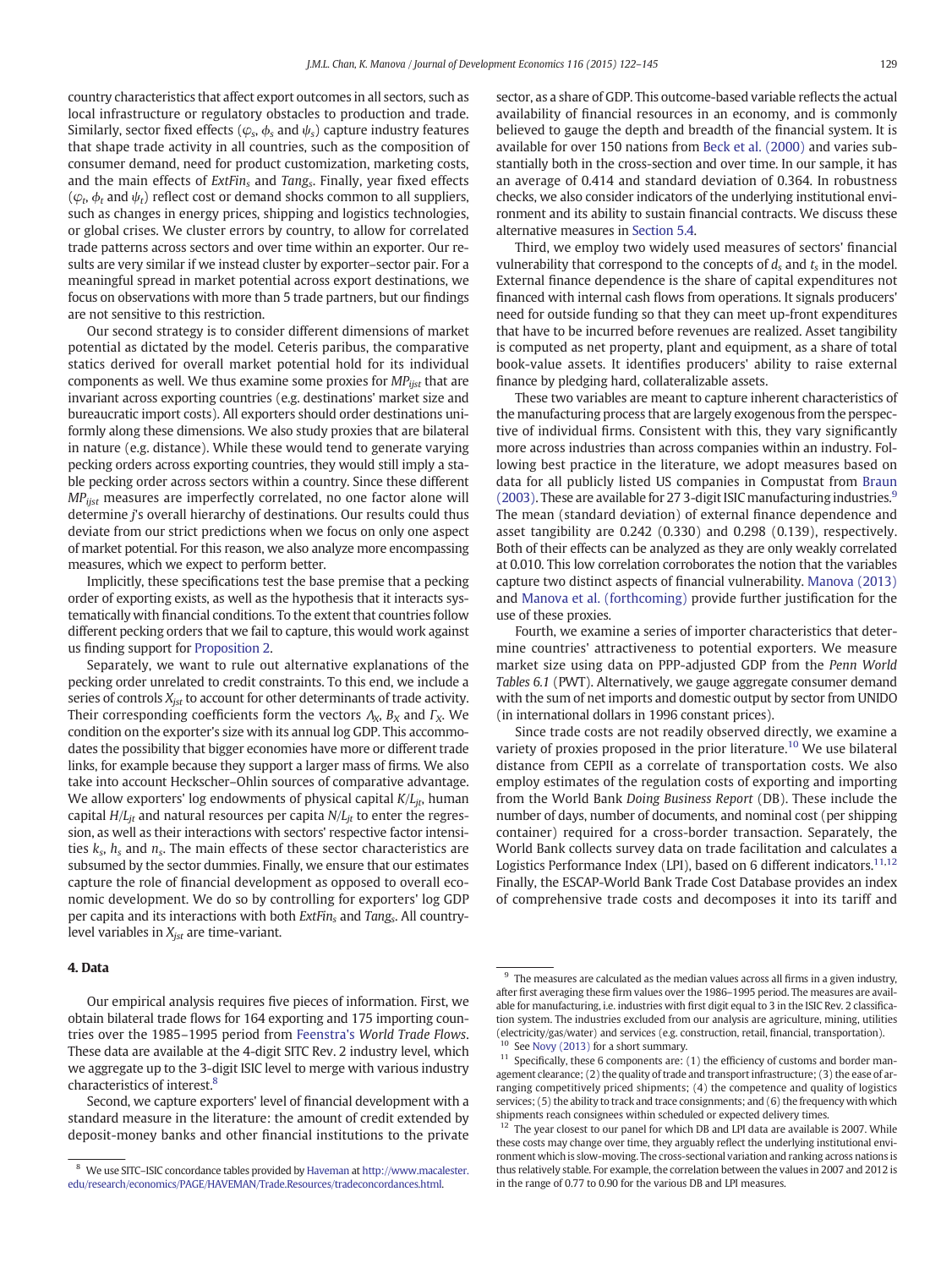### <span id="page-8-0"></span>Table 1

Top and bottom importers.

| Country                       | Total imports<br>(in billions) | Average number<br>of partners | GDP<br>(in billions) | GDP per capita<br>(in thousands) | DB trade<br>cost index |
|-------------------------------|--------------------------------|-------------------------------|----------------------|----------------------------------|------------------------|
| 1. USA                        | 459                            | 94.6                          | 6530                 | 26.1                             | 9.2                    |
| 2. Germany                    | 268                            | 81.9                          | 1540                 | 19.4                             | 7.4                    |
| 3. France                     | 177                            | 80.9                          | 1110                 | 19.1                             | 11.5                   |
| 4. Great Britain              | 171                            | 89.3                          | 1030                 | 17.9                             | 8.9                    |
| 5. Japan                      | 136                            | 65.0                          | 2620                 | 21.2                             | 9.9                    |
| $\cdots$                      |                                |                               |                      |                                  |                        |
| 103. Sierra Leone             | 0.156                          | 15.7                          | 4.57                 | 1.14                             | 23.3                   |
| 104. Burundi                  | 0.137                          | 11.9                          | 4.34                 | 0.80                             | 60.9                   |
| 105. Central African Republic | 0.122                          | 10.8                          | 3.91                 | 1.34                             | 74.1                   |
| 106. Chad                     | 0.114                          | 7.8                           | 5.73                 | 0.99                             | 79.7                   |
| 107. Equatorial Guinea        | 0.063                          | 6.6                           | 0.50                 | 1.43                             | 28.3                   |

Notes: Total imports, GDP, and GDP per capita are measured in 1996 international dollars. Average number of partners refers to the mean number of partners across sectors where imports are positive. Mean values over the period 1985–1995 given for the first four columns, values in 2007 for the last.

|--|--|

Top and bottom exporters.

| Country                      | Total exports | Average number | Private | Maximum destination | 10th percentile destination |
|------------------------------|---------------|----------------|---------|---------------------|-----------------------------|
|                              | (in billions) | of partners    | credit  | GDP (in billions)   | GDP (in billions)           |
|                              |               |                |         |                     |                             |
| 1. USA                       | 351           | 130.0          | 0.91    | 2690                | 4.93                        |
| 2. Germany                   | 349           | 141.3          | 0.93    | 6534                | 4.68                        |
| 3. Japan                     | 302           | 121.0          | 1.63    | 6534                | 7.50                        |
| 4. France                    | 178           | 139.5          | 0.86    | 6534                | 4.22                        |
| 5. Great Britain             | 160           | 146.1          | 0.95    | 6534                | 4.23                        |
| $\cdots$                     |               |                |         |                     |                             |
| 103. Guinea-Bissau           | 0.025         | 4.3            | 0.03    | 2544                | 657                         |
| 104. Central Africa Republic | 0.020         | 3.4            | 0.07    | 2044                | 477                         |
| 105. Equatorial Guinea       | 0.015         | 2.4            | 0.18    | 1362                | 682                         |
| 106. Rwanda                  | 0.008         | 3.3            | 0.09    | 3027                | 719                         |
| 107. Burundi                 | 0.007         | 3.0            | 0.09    | 1641                | 524                         |

Notes: Total exports and GDP are measured in 1996 international dollars. Average number of partners refers to the mean number of partners across sectors where exports are positive. Private credit is the ratio of the amount of private credit by deposit money banks and other financial institutions to GDP. Mean values over the period 1985–1995 given.

non-tariff components.13 All of these trade cost measures are country characteristics that do not vary over time.

Lastly, we require a number of control variables. GDP per capita is accessible from PWT. Economies' endowments of physical and human capital per capita come from [Caselli \(2005\).](#page-22-0) The World Bank's Expanding the Measure of Wealth gives estimates of natural resource endowments, which we translate into per-capita terms by dividing by population size from PWT. Sectors' physical capital, human capital, and natural resource intensities are from [Braun \(2003\).](#page-22-0)

The core sample for our empirical analysis comprises 78 export countries with available data on financial development and the above control variables. The set of importing countries we use to construct the dependent variables of interest in each regression (max $_{i\in TP_{is}}MP_{ijst}$ and  $\min_{i \in TP_{ist}} MP_{ijst}$ ) varies across specifications because different indicators of market potential  $MP_{ijst}$  are available for different subsamples of countries. For example, GDP (a measure of market size) is observed for more destinations than regulatory and logistical barriers to trade (a measure of trade costs). We are, however, able to develop a comprehensive measure of market potential for all 175 destinations in the raw trade data by estimating country fixed effects in an auxiliary probit regression that circumvents such data limitations.

#### 4.1. A first glance at the data

As a prelude to the econometric analysis, we first present some suggestive descriptive patterns broadly in line with the theory's predictions. In particular, we tabulate summary statistics for the top and bottom exporters and importers in the sample. For each nation, we record its total exports and imports. We also count the number of destinations it exports to and the number of origin countries it imports from (averaged across sectors). Tables 1 and 2 show averages for the 1985–1995 period, but qualitatively similar patterns hold in any one year. Given our focus on the role of financial development, we concentrate on a common set of 107 economies with data both on GDP and private credit.<sup>14</sup>

The five biggest importers in the sample are the US, Germany, France, the United Kingdom, and Japan, in that order. The five destinations with the lowest import flows are Equatorial Guinea, Chad, the Central African Republic, Burundi, and Sierra Leone. The contrasts between these two sets of countries are striking: The largest importers receive shipments worth 3–4 orders of magnitude more than the smallest ones. While the top importers purchase goods from 65–95 countries, the bottom five source products from 6–16 suppliers only. Moreover, these outcomes appear strongly correlated with key determinants of the pecking order of destinations in our model (Appendix [Table A.2](#page-19-0)). Leading importers are significantly larger and richer economies, as evidenced by their GDP and per capita income. They also tend to have markedly lower trade costs. For the purposes of this table, we proxy the latter with an overall index of the DB regulation cost variables. We construct it by first normalizing each of the three components to a number between 0 and 100, and then taking the unweighted average.

We next turn to the most and least active exporters in the data (Table 2). The top five importers are also the top five exporters in the world during this period, with a slightly reordered ranking. Their cross-border sales dramatically exceed those of the bottom five exporters (Burundi, Rwanda, Equatorial Guinea, the Central African

<sup>&</sup>lt;sup>13</sup> See [Arvis et al. \(2013\)](#page-22-0) for more details on these data.

 $^{14}\,$  We first count the number of trade partners in the full sample of 164 exporting and 175 importing countries in the raw trade data. We then report the top and bottom trading countries among the 107 nations in our sample.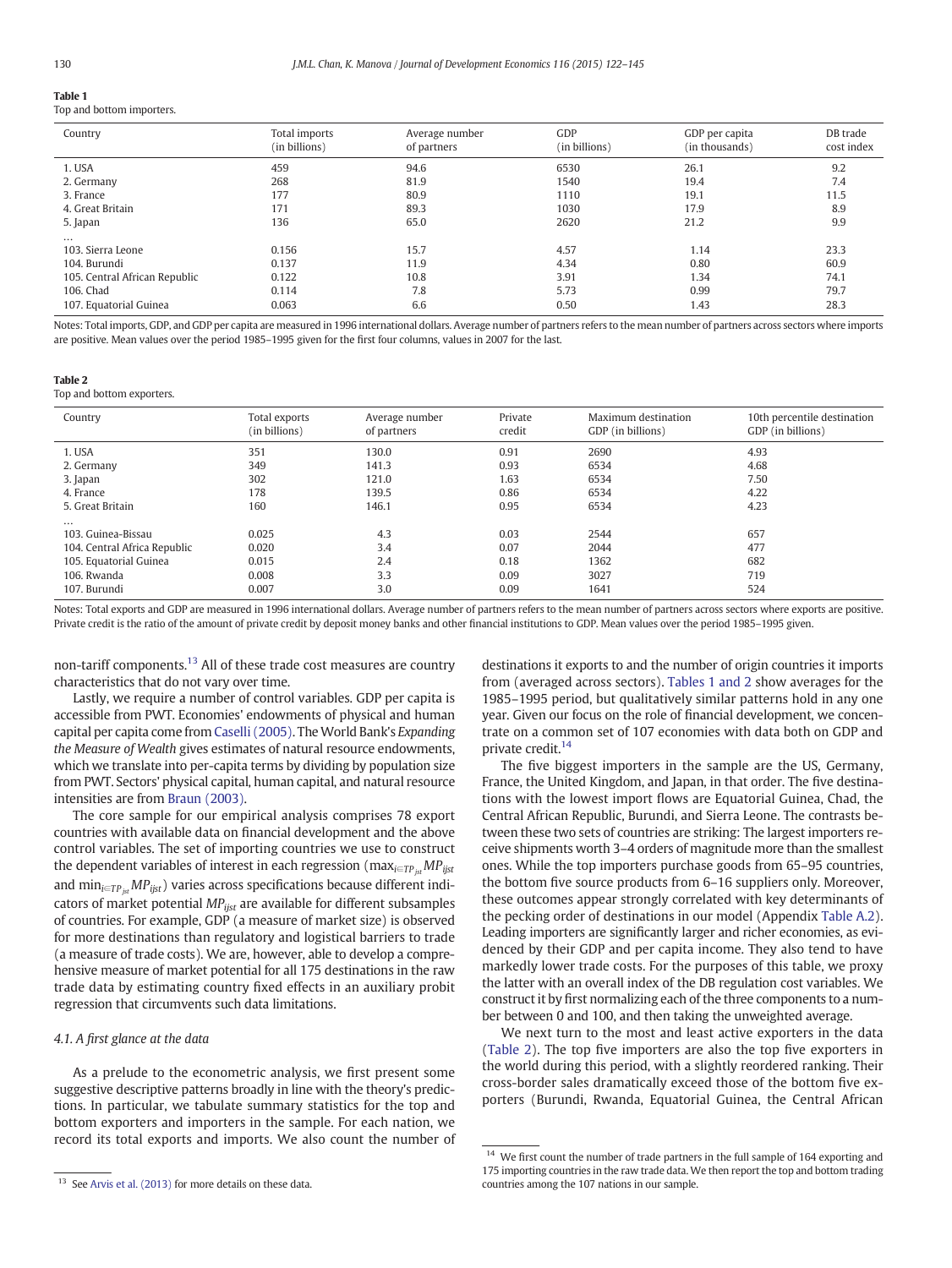<span id="page-9-0"></span>Republic, and Guinea-Bissau) by 4 orders of magnitude. While the largest exporters service 121–146 economies, the smallest enter only 2–4 foreign markets. Consistent with our theory, exporters' level of financial development is highly correlated with their choice of trade partners (Appendix [Table A.2\)](#page-19-0). Private credit is about 10 times more accessible in the leading exporters, indicating deeper and more effective capital markets. Looking across exporters' destination countries, the biggest markets served are quite comparable and vary between 1.4 and 6.5 trillion USD in size. By contrast, the smallest markets penetrated differ tremendously: Their GDP is on average some 100 times lower for the top exporters (roughly 4 vs 700 billion USD).

Note also that the biggest export destination of Germany, France, the UK and Japan is the same country (the US), as implied by a strictly sizedriven pecking order in our model. Although the bottom exporters do not exhibit this consistency, they generally still tap into some of the biggest economies in the world. In fact, they sell only to relatively large destinations, while top exporters are also able to access smaller markets. This can be gauged from the gap between the values in the last two columns.

When we look across an exporter's destination countries, we focus on the importer at the 10th percentile of the distribution instead of at the absolute minimum to guard against idiosyncrasies in the data. Our model examines firms as monopolistic competitors in a static environment. In reality, there could be temporary fluctuations in conditions that may influence suppliers' choice of locations to sell in. For instance, price and demand shocks could alter the relative attractiveness of different markets. In addition, firms might face uncertainty about their products' consumer appeal, and first experiment in some markets with limited sales before deciding whether to scale up or pull out from a market. These factors are more likely to affect export entry into marginal destinations around the cut-off minimum market potential; they are by contrast less likely to influence export entry into large and established markets with known high potential. To address these concerns, we use the 10th percentile and the maximum values of market potential across an exporter's trade partners. Our results are however not sensitive to this choice.

Overall, these descriptive statistics provide preliminary evidence consistent with market size and trade costs shaping the relative attractiveness of different destinations. In addition, countries' level of financial development appears closely related to their total exports, number of export markets, and ability to go further down the pecking order of destinations.

### 5. Results

We next evaluate econometrically the impact of financial development on countries' choice of trade partners. We organize the analysis into three steps that correspond to different ways of ranking the desirability of export destinations. We first consider a pecking order of importers based exclusively on market size, and ignore cross-country differences in trade costs. We then study the opposite and complementary case, in which only trade costs matter, while market size plays no role. Finally, we take an integrated approach and develop summary statistics of market potential that incorporate information on both size and costs.15

Implicit in our study is that credit conditions affect the level of countries' exports and their number of trade partners. For completeness, in Appendix [Table A.3](#page-19-0) we reproduce results from [Manova \(2013\)](#page-23-0) confirming that this is indeed the case.<sup>16</sup> Financially advanced economies export relatively more in sectors more reliant on external capital and in sectors more intensive in intangible assets than in less financially vulnerable sectors. Countries with stronger financial systems also ship to more destinations in such industries. These patterns hold in a baseline regression controlling for the exporter's GDP, country, sector and year fixed effects, as well as when we condition on the full set of control variables from the specifications below.

Appendix [Fig. A.1](#page-20-0) provides some canonical examples of the impact of financial development on trade activity. We consider 6 nations that experienced some of the biggest improvements in financial conditions in our panel: Bolivia, China, Indonesia, Mexico, Poland, and Thailand. The left-hand side graphs illustrate how private credit and the aggregate number of export destinations generally moved closely together within countries over the 1985–1995 period. The right-hand side graphs plot the rise in the destination count by sector between 1985 and 1995 against sectors' external finance dependence. Financial development indeed tended to differentially affect market entry across sectors.<sup>17</sup>

#### 5.1. A pecking order of market sizes

We first evaluate how market size influences the pecking order of export destinations and if financial development affects how far down this pecking order exporting countries reach. We use GDP as our main measure of market size, since it is the conceptual counterpart to aggregate spending  $Y_i$  in the model. For each exporter j, we rank its trade partners in sector s ( $TP_{jst}$ ) by size, and record the log GDP of its largest importer, max<sub>i∈TP<sub>ist</sub>GDP<sub>it</sub>. We do this separately for each year in the</sub> panel to allow for changes in economic conditions that affect destinations' attractiveness. Similarly, we note the log GDP of the destination at the 10th percentile of the distribution, our proxy for  $\min_{i \in TP_{ist}} GDP_{it}$ for reasons outlined above. Using these two variables, we estimate specifications [\(3.1\), \(3.2\), and \(3.3\)](#page-6-0).

The results in Panel A of [Table 3](#page-10-0) lend strong support to our model's predictions. We find no systematic variation in the market size of exporters' largest trade partners across exporters at different levels of financial development and across sectors at different levels of financial vulnerability (Column 1). By contrast, credit conditions are an important driver of the size of the smallest market that exporters choose to service (Column 2). Financially advanced economies are able to penetrate smaller destinations than financially less developed exporters, and this difference is bigger in financially more vulnerable industries. The coefficients on the two interaction terms of interest (FinDev<sub>it</sub>  $\times$ *ExtFin<sub>s</sub>* and *FinDev*<sub>it</sub>  $\times$  *Tang<sub>s</sub>*) are highly statistically significant, both individually and jointly. The last row in the panel reports the  $p$ -value from an F-test of  $\beta_1 = \beta_2 = 0$ , and decisively rejects this null hypothesis at the 0.1% level of confidence.<sup>18</sup>

These effects are also of sizable economic magnitude. Consider a country such as Mexico that undergoes financial reforms. Let these reforms increase the amount of private credit available in the economy (as a share of GDP) by 0.364, which corresponds to one standard deviation in our data. As a result, Mexico would be able to begin exporting to more destinations by going further down the pecking order and entering progressively smaller markets. The extent of this expansion into additional export markets would vary across industries and depend on their reliance on the financial system. Since sectors differ along two dimensions that are not perfectly correlated with each other (external finance dependence and asset tangibility), we characterize their

<sup>&</sup>lt;sup>15</sup> In our partial-equilibrium model, the aggregate price index in a destination country also affects its position along the pecking order. In general equilibrium, however, it too would be a function of market size and trade costs.

Table 5, Panel B, Column 1 in [Manova \(2013\)](#page-23-0) is identical to Appendix [Table A.3](#page-19-0), Panel A, Column 2 here. The other regression results we report are not exactly the same as those in [Manova \(2013\)](#page-23-0) because of slight differences in the sample and the control variables included.

 $^{17}\,$  These figures are of course only suggestive since many other developments take place in these countries over the 1985–1995 period aside from financial development. Our regression analysis will take this into account with a combination of country, sector and year fixed effects, as well as various controls.

 $^{18}\,$  In unreported results available on request, we have considered a decomposition of GDP into population and GDP per capita, and found consistent results for both components. While the maximum values of log population and log income do not vary systematically across exporters and sectors, the minimum values do much like aggregate GDP.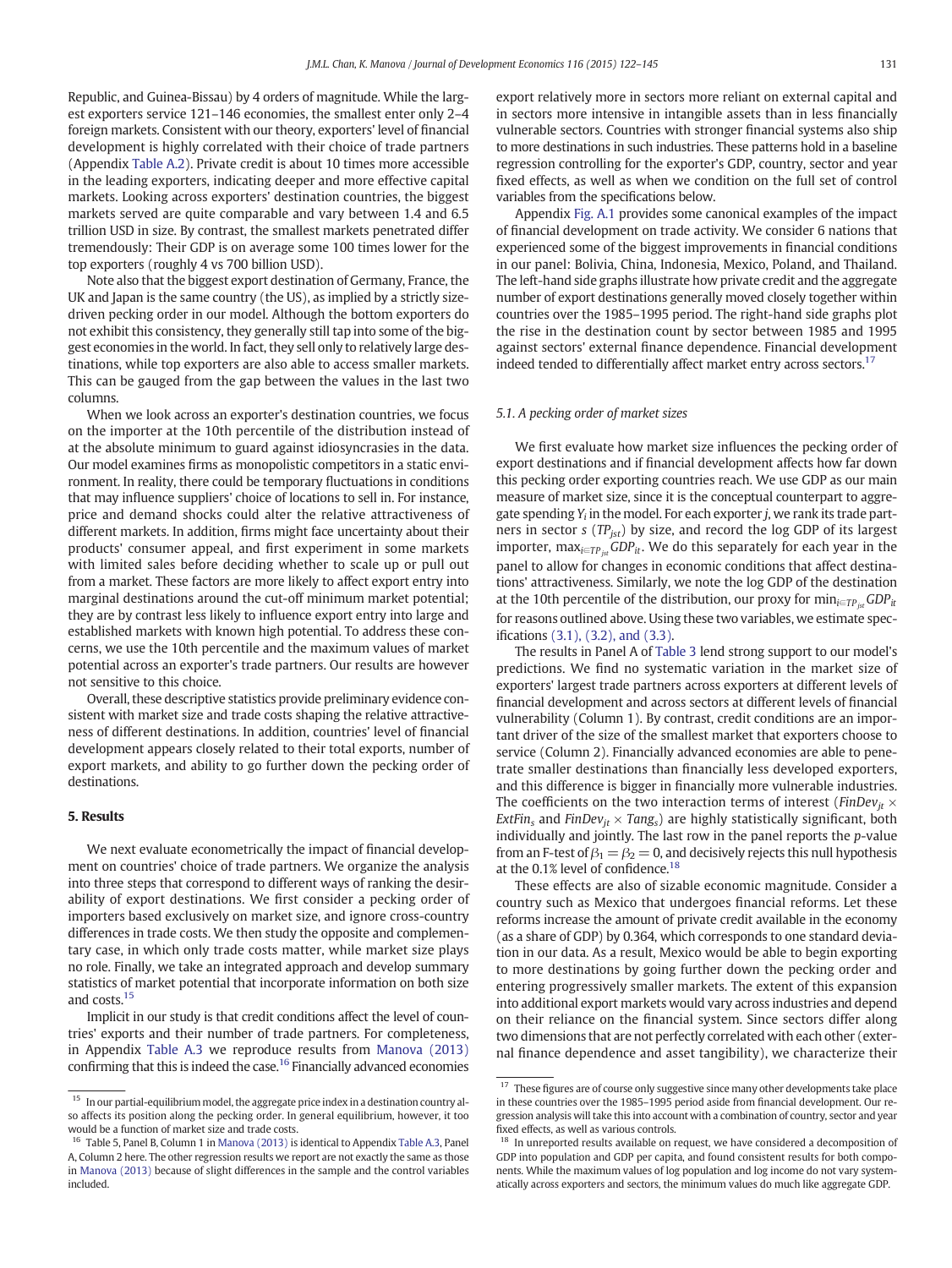#### <span id="page-10-0"></span>Table 3 Market size.

|                                           | Panel A                |                                                |                           | Panel B                     |                                      |                          |  |
|-------------------------------------------|------------------------|------------------------------------------------|---------------------------|-----------------------------|--------------------------------------|--------------------------|--|
| Dependent variable:                       | (log) GDP              |                                                |                           | Ranking of GDP              |                                      |                          |  |
|                                           | Maximum                | 10th percentile                                |                           | Minimum                     | 90th percentile                      |                          |  |
|                                           | (1)                    | (2)                                            | (3)                       | (1)                         | (2)                                  | (3)                      |  |
| $FinDev_{it}$                             | $0.250*$<br>(1.81)     | $-0.150$<br>$(-0.70)$                          | $-0.206$<br>$(-1.16)$     | $-1.534*$<br>$(-1.88)$      | 0.235<br>(0.06)                      | 1.474<br>(0.47)          |  |
| $FinDev_{it} \times ExtFin_s$             | 0.044<br>(0.56)        | $-0.498$ <sup>***</sup><br>$(-3.71)$           | $-0.047$<br>$(-0.37)$     | $-0.287$<br>$(-0.70)$       | $10.740***$<br>(4.27)                | 0.802<br>(0.41)          |  |
| $FinDev_{it} \times Tang_s$               | $-0.210$<br>$(-0.93)$  | $0.809***$<br>(2.01)                           | $0.536*$<br>(1.77)        | 1.602<br>(1.18)             | $-15.985***$<br>$(-2.13)$            | $-9.973*$<br>$(-1.93)$   |  |
| $#$ Partners <sub>ist</sub>               |                        |                                                | $-0.015***$<br>$(-11.93)$ |                             |                                      | $0.333***$<br>(15.68)    |  |
| $R^2$                                     | 0.28                   | 0.52                                           | 0.56                      | 0.12                        | 0.54                                 | 0.61                     |  |
| <i>F</i> -test on interaction terms $(p)$ | 0.64                   | < 0.01                                         | 0.21                      | 0.50                        | < 0.01                               | 0.15                     |  |
|                                           | Panel C                |                                                |                           | Panel D                     |                                      |                          |  |
| Dependent variable:                       |                        | (log) Aggregate consumption across all sectors |                           | (log) Consumption by sector |                                      |                          |  |
|                                           | Maximum                | 10th percentile                                |                           | Maximum                     | 10th percentile                      |                          |  |
|                                           | (1)                    | (2)                                            | (3)                       | (1)                         | (2)                                  | (3)                      |  |
| $FinDev_{it}$                             | $0.256^\ast$<br>(1.70) | $-0.149$<br>$(-0.47)$                          | $-0.214$<br>$(-0.66)$     | $0.349***$<br>(2.00)        | $-0.056$<br>$(-0.22)$                | $-0.108$<br>$(-0.42)$    |  |
| $FinDev_{it} \times ExtFin_s$             | 0.053<br>(0.65)        | $-0.465$ ***<br>$(-3.35)$                      | 0.054<br>(0.44)           | 0.025<br>(0.34)             | $-0.338$ <sup>***</sup><br>$(-3.27)$ | 0.023<br>(0.24)          |  |
| $FinDev_{it} \times Tang_s$               | $-0.238$<br>$(-0.95)$  | $0.930^\ast$<br>(1.97)                         | 0.616<br>(1.58)           | $-0.426$<br>$(-1.52)$       | 0.481<br>(1.22)                      | 0.263<br>(0.77)          |  |
| $#$ Partners <sub>ist</sub>               |                        |                                                | $-0.017***$<br>$(-11.73)$ |                             |                                      | $-0.012***$<br>$(-8.15)$ |  |
| $R^2$                                     | 0.23                   | 0.45                                           | 0.49                      | 0.79                        | 0.59                                 | 0.61                     |  |
| <i>F</i> -test on interaction terms $(p)$ | 0.64                   | < 0.01                                         | 0.24                      | 0.24                        | < 0.01                               | 0.74                     |  |

Notes: This table shows the effect of an export country's financial development on the maximum and minimum destination market size among its export destinations. Estimates from Eqs. [\(3.1\), \(3.2\) and \(3.3\)](#page-6-0) are reported in Columns 1, 2, and 3 of each panel respectively. Financial development is measured by private credit as a share of GDP. Market size is measured by log GDP, a rank order based on GDP, log aggregate consumption, or log consumption by sector. The sample is restricted to exporter–sector–year observations with more than 5 trade partners. The number of observations (number of exporters) is 16,332 (78) in Panels A to C and 15,688 (78) in Panel D. All regressions include a constant and controls as listed in the text. Standard errors are clustered at the exporter level. T-statistics in parentheses.

Statistically significant at the 1% level.

Statistically significant at the 5% level.

Statistically significant at the 10% level.

differential response with three comparative statics. Take first two sectors that have the same level of asset tangibility but one requires as much external capital as the Electrical Machinery industry (ISIC 383,  $Exffin<sub>s</sub> = 0.768$ ), the sector at the 90th percentile of the distribution, while the other uses as little outside finance as the Leather industry (ISIC 323, ExtFin<sub>s</sub>  $= -0.140$ ), the sector at the 10th percentile. Following financial reforms, the size of Mexico's smallest export destination would fall by 16.6 percentage points more in Electrical Machinery than in Leather. Conversely, two sectors might exhibit the same reliance on external finance but have endowments of tangible assets corresponding to the 10th and 90th percentiles of the distribution, Footwear (ISIC 324, Tang<sub>s</sub> = 0.117) and Iron and Steel (ISIC 371, Tang<sub>s</sub> = 0.458). The size of Mexico's smallest trade partner would fall by 10.1 percentage points more in Footwear than in Iron and Steel. Finally, we account for the actual variation across sectors in the data along both dimensions of financial vulnerability, and calculate the total implied impact of financial reforms for each sector. The industry that experiences the biggest expansion into new export markets would see the size of its smallest destination fall by 32.0 percentage points more than the industry that benefits the least.

Appendix [Table A.4](#page-22-0) reports these comparative statics, as well as similar calculations for other measures of market potential discussed below such as aggregate consumption or bilateral distance. For each of these measures, Column 1 reports the differential effect of a one-standarddeviation improvement in financial conditions on the market potential of the marginal export destination in a sector at the 90th vs at the 10th percentile of ExtFin<sub>s</sub> (holding Tang<sub>s</sub> fixed) or of Tang<sub>s</sub> (holding  $ExtFin<sub>s</sub>$  fixed). Column 3 compares instead the implied impact on the most vs. least affected industry, based on the actual variation in both ExtFin<sub>s</sub> and Tang<sub>s</sub> across industries. Column 2 replicates Column 1 but compares sectors that are one standard deviation apart in financial vulnerability rather than spanning the 90th–10th percentile range.

Column 3 in Table 3 confirms that there is an intimate link between the number of countries' export destinations  $# TP_{ist}$  and the size of their smallest trade partner. When we include  $# TP_{ist}$  in the regression for  $\min_{i \in TP} \mathcal{G}DP_{it}$ , the point estimates are substantially reduced in size and significance. We can no longer reject the null hypothesis that the interaction term coefficients are jointly zero. (However,  $FinDev_{it} \times Tang_s$ still enters weakly significantly at 10%, albeit with a much smaller coefficient.) As expected,  $# TP_{jst}$  receives a negative and very significant coefficient.

There are two ways to view these results through the lens of the theory. Strictly interpreted, our model implies that each exporter observes the same pecking order in every sector with respect to destinations' aggregate expenditure. Our findings are broadly consistent with this implication. To the extent that sector-level consumer preferences vary across importing countries (for example because of non-homothetic preferences or home bias), the ranking of destinations might not be exactly the same across sectors. This could contribute to the residual effect of  $FinDev_{jt} \times Tang_s$  even after controlling for trade partner intensity in Column 3. Separately, the pecking order is a function of both market size and trade costs in the model. Since we consider only the former here, potential differences in trade costs across country pairs and sectors remain unaccounted for.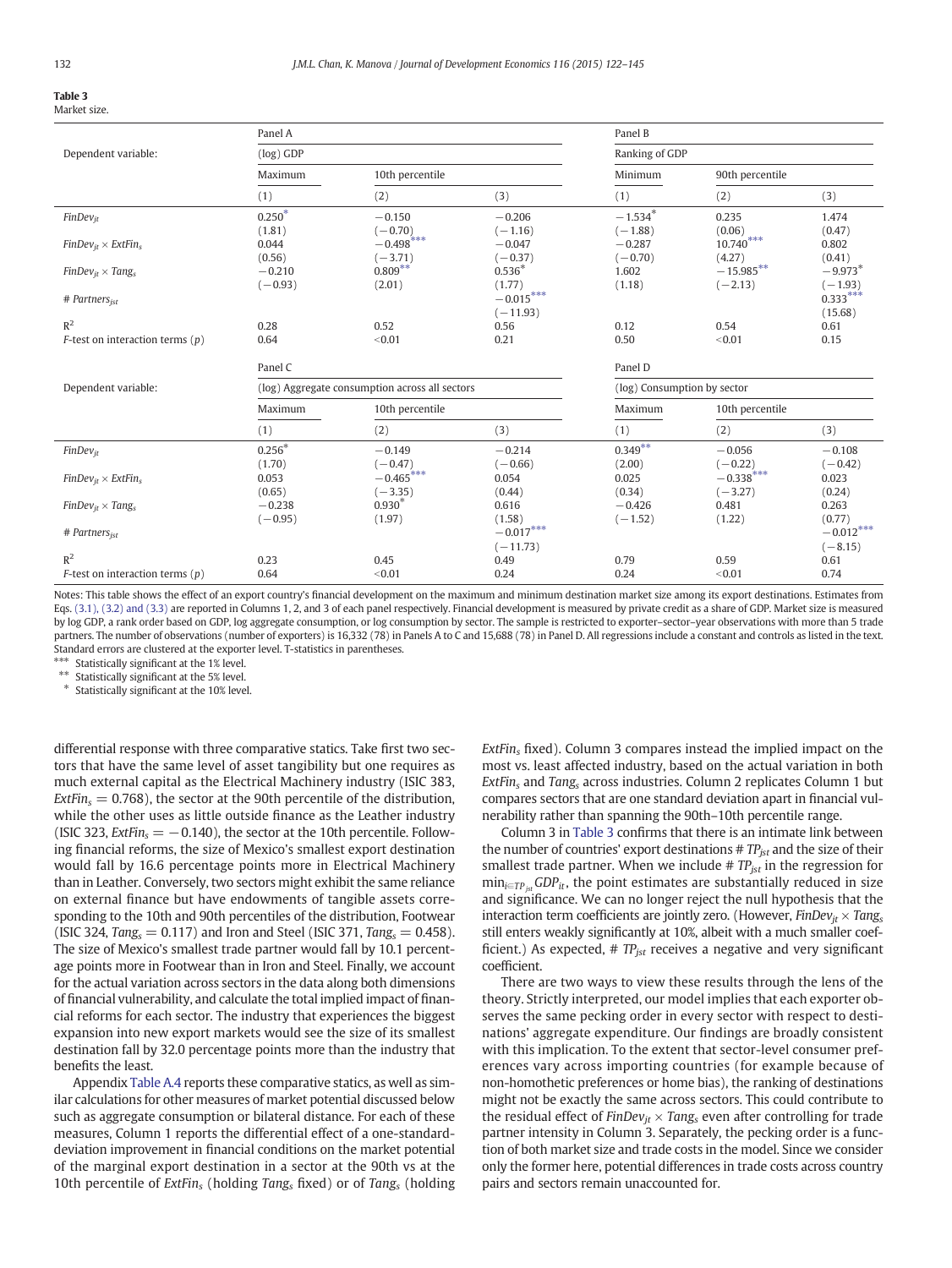To shed more light on the stability of the size-based pecking order across exporters and sectors, we next pursue a slightly different exercise. We now rank all countries in the world based on their GDP, year by year. Since there are 119 importing nations in our sample, the biggest one receives rank 1, and the smallest — rank 119. For each exporter, we note the GDP rank of its trade partners, by sector. If all countries follow the same pecking order, they will all be able to export to the single largest market in the world. The minimum destination rank observed for each exporter–sector pair,  $min_{i \in TP_{ist}} GDPrank_{it}$ , will thus be 1. Moreover, an exporter selling to  $# TP_{jst}$  countries in sector s will record a maximum destination rank exactly equal to max $_{i\in TP_{ist}}$ GDPran $k_{it} = \#TP_{jst}$ , and will export to all countries with rank lower than  $# TP_{ist}$ . Conversely, when the pecking order is not stable across exporting countries and industries, there will be gaps in this rank sequence and max $_{i\in TP}$  GDPran $k_{it}$  >#T  $P_{jst}$  will mechanically hold.

In line with these predictions, in Panel B we find that  $\min_{i \in TP_{jst}}$  $GDPrank_{it}$  is independent of exporters' financial conditions and sectors' financial vulnerability. By contrast,  $max_{i \in TP_{ist}} GDPrank_{it}$  varies systematically in the data such that financially advanced economies go further down the global hierarchy of destinations in financially dependent industries.<sup>19</sup> (The signs of the coefficients are opposite to those in Panel A since large economies receive a lower rank.) Once again, controlling for the number of trade partners substantially reduces the point estimates on the interaction terms: They are no longer jointly significant and the coefficient on  $FinDev_{jt} \times ExtFin_s$  cannot be distinguished from 0, but that on  $FinDev_{jt} \times Tang_s$  remains marginally significant at 10%. As anticipated, the number of partners now enters positively, with a p-value below 0.1%. These results suggest that the size-based pecking order of export markets is relatively stable if imperfect across exporters and sectors.

Recall that in the model, market size affects firms' cross-border sales via aggregate consumer demand Yi. With balanced trade, a nation's GDP exactly equals total expenditure as an accounting identity. In practice, however, the two often differ since countries run trade deficits or surpluses. In the rest of [Table 3](#page-10-0) we confirm that our results hold, and in fact become sharper, when we proxy market size with a direct measure of consumption instead of GDP. The associated economic effects are of comparable magnitudes too (Appendix [Table A.4\)](#page-22-0). We impute total consumption as the sum of domestic production (available from UNIDO) and net imports (from the trade data).

In Panel C, we repeat the analysis from Panel A using the log highest and lowest levels of aggregate consumption observed across a countries' trade partners as outcome variables. As earlier, we find that the maximum value does not vary systematically across exporters and sectors. By contrast, the smallest consumer market that financially advanced exporters serve is significantly smaller in industries that require more external capital or feature fewer tangible assets. Moreover, this pattern is now completely driven by the number of destinations and both interaction terms lose significance when we control for the latter. Similar results obtain in Panel D when we instead consider consumption by destination and sector, constructed from sector-level production and trade data. This suggests that a consumption-based hierarchy of importers is broadly stable across exporters, and more so than a GDP ranking.

#### 5.2. A pecking order of trade costs

The results in the previous subsection lend strong support to our prediction that financial development importantly affects countries' choice of trade partners in terms of market size. We next study the extent to which this is also true of export costs, the second determinant of the pecking order of destinations in our model.

Since trade costs are not directly observable, we employ a few standard proxies in the literature. We first consider bilateral distance  $Dist_{ii}$ , which is arguably associated with the expense of shipping goods across borders. In this sense it provides an empirical counterpart to the iceberg costs in the model,  $\tau_{ij}$ . To the extent that transportation entails both fixed and variable costs, distance may also partly capture the fixed cost of exporting,  $f_{ii}$ . The same would apply if countries that are geographically closer are more likely to be similar along various economic dimensions that reduce the cost of setting up a trade partnership. For example, proximate nations might share similar business practices, legal frameworks, and consumer preferences. Such factors could facilitate the establishment of new commercial links, ease the maintenance of distribution networks, make researching market potential cheaper, and reduce the need for customizing products and advertising to local tastes. We therefore do not take a stand as to whether distance picks up the role of  $\tau_{ij}$  or  $f_{ij}$  in the model. While the measures of market size above vary by importer and year, distance is a time-invariant characteristic of each exporter–importer pair. Hence, it is not associated with a uniform pecking order across exporters (e.g. Mexico is closer to US exporters than Germany, but the converse is true for French exporters).

In Panel A of [Table 4,](#page-12-0) we assess whether financial development allows countries to go further down the pecking order of export destinations in terms of bilateral distance. According to our model, exporters will access all markets closer than a maximum distance, but this cutoff will vary across exporters and sectors. To test this prediction, we record the shortest log distance at which countries export in each year and industry,  $\min_{i \in TP_{\text{jet}}} Dist_{ji}$ . As expected, we find that this value does not vary systematically with credit conditions. Instead, the longest distance at which countries ship their goods, max $_{i\in TP_{\text{tot}}}$ Dist $_{ii}$ , rises with  $FinDev_{it} \times ExtFin_s$ . This implies that stronger financial markets enable firms to fund higher trade costs, particularly in sectors that demand more external capital. As anticipated, this effect becomes insignificant when we control for  $# TP_{jst}$ , and so it can be attributed to an expansion into more markets: The expected positive sign on  $# TP_{jst}$  indicates that having more export partners is associated with reaching farther destinations. The insignificant coefficient on  $FinDev_{it} \times Tang_{s}$  in Column 2, however, suggests that financial development does not affect the choice of trade partners differentially across sectors at different levels of asset tangibility.

We next examine a series of destination-specific proxies for trade costs that reflect the regulatory and logistical barriers for exporting to country *i*, Cost<sub>i</sub>. In Panel A of [Table 5](#page-13-0), we consider the log nominal cost (per shipping container) required for cross-border sales. The lowest shipping cost observed across country j's destinations does not appear to vary systematically with j's credit conditions (Column 1). By contrast, the highest shipping cost rises with j's private credit in sectors with high reliance on external capital and few collateralizable assets (Column 2). In other words, financially developed exporters are able to penetrate foreign markets that are more expensive to access. As expected, this pattern can be explained with the fact that  $j$  has more trade partners in such sectors (Column 3).

We find similar results when we instead consider the log number of days it takes for customs transactions to clear (Panel B). On the other hand, the log number of import documents needed does not appear to generate a pecking order of destinations (Panel C). This suggests that shipping and customs delays increase exporters' working capital needs because they force suppliers to stretch their cash flow cycle and maintain bigger inventories. By contrast, filling out forms does not have such implications for companies' balance sheets. Moreover, the cross-sectional dispersion in the time and monetary cost of exporting significantly exceeds that in paperwork (coefficients of variation of 0.67 and 0.61 vs. 0.35). For completeness, in Panel B of [Table 4](#page-12-0) we also report results for the aggregate index that we construct as the average of the three regulatory barriers. This behaves in much the same way as the cost and duration of shipping.

<sup>&</sup>lt;sup>19</sup> Consistently with our use of the 10th percentile of market size instead of the minimum, we use the 90th percentile of the size rank instead of the maximum.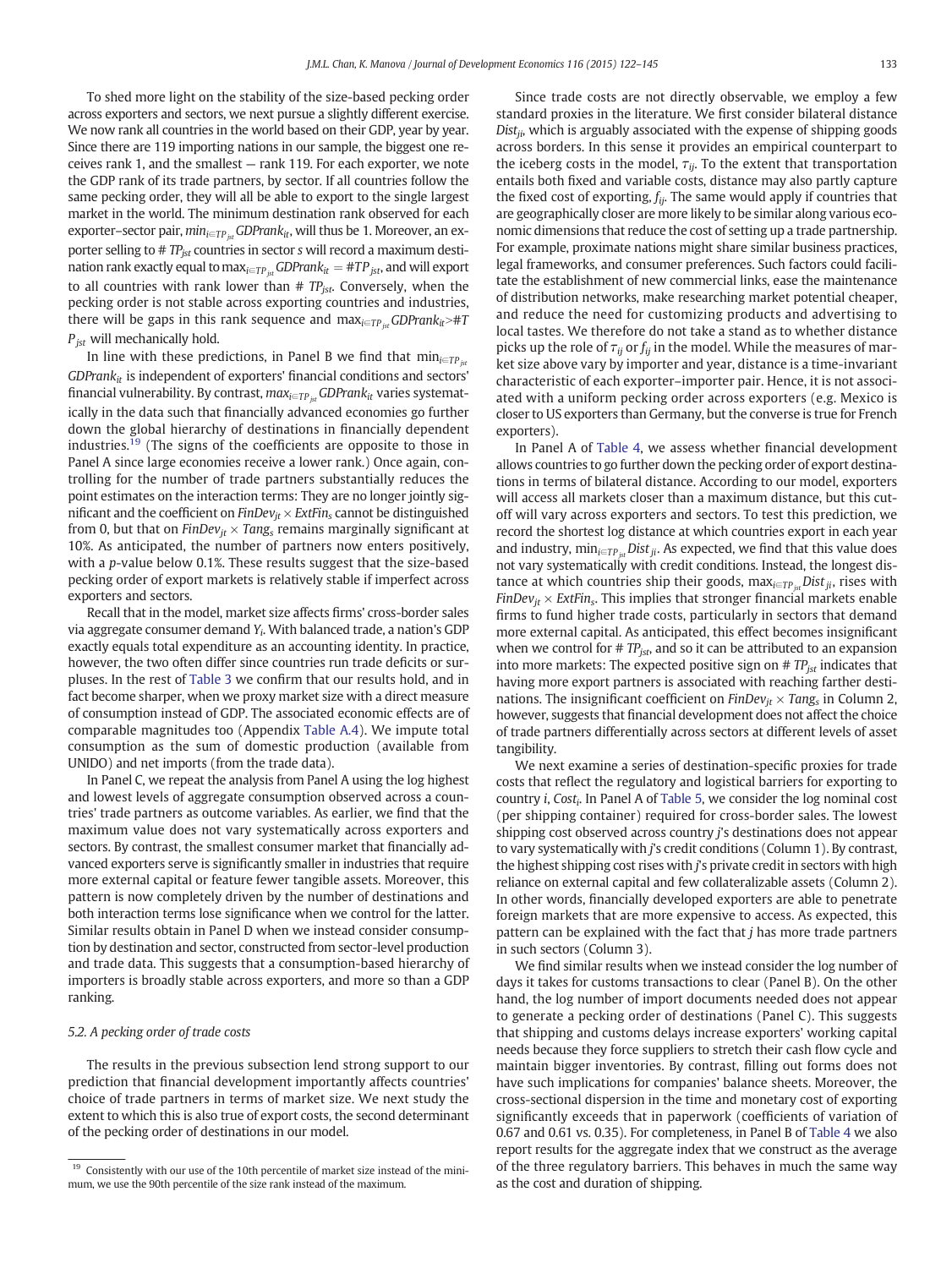#### <span id="page-12-0"></span>Table 4 Trade costs.

| Dependent variable:                       | Panel A                     |                        |                             | Panel B               |                        |                                 |  |
|-------------------------------------------|-----------------------------|------------------------|-----------------------------|-----------------------|------------------------|---------------------------------|--|
|                                           | (log) Bilateral distance    |                        |                             | DB trade cost index   |                        |                                 |  |
|                                           | Minimum                     | 90th percentile        |                             | Minimum               | 90th percentile        |                                 |  |
|                                           | (1)                         | (2)                    | (3)                         | (1)                   | (2)                    | (3)                             |  |
| $FinDev_{it}$                             | $-0.055$<br>$(-0.60)$       | $-0.089*$<br>$(-1.84)$ | $-0.079$<br>$(-1.59)$       | 0.379<br>(1.29)       | 1.371<br>(0.71)        | 1.882<br>(1.11)                 |  |
| $FinDev_{it} \times ExtFin_s$             | $-0.011$<br>$(-0.33)$       | $0.082*$<br>(1.85)     | $-0.003$<br>$(-0.07)$       | 0.149<br>(0.47)       | $3.514**$<br>(2.54)    | $-0.583$<br>$(-0.46)$           |  |
| $FinDev_{it} \times Tang_s$               | $-0.119$<br>$(-1.50)$       | 0.059<br>(0.63)        | 0.111<br>(1.18)             | $-0.294$<br>$(-0.50)$ | $-1.115$<br>$(-0.48)$  | 1.363                           |  |
| $#$ Partners <sub>ist</sub>               |                             |                        | $0.003***$<br>(5.92)        |                       |                        | $(0.75)$<br>0.137***<br>(13.04) |  |
| $R^2$                                     | 0.79                        | 0.48                   | 0.50                        | 0.46                  | 0.52                   | 0.56                            |  |
| <i>F</i> -test on interaction terms $(p)$ | 0.32                        | 0.15                   | 0.50                        | 0.76                  | 0.04                   | 0.74                            |  |
| Dependent variable:                       | Panel C                     |                        |                             | Panel D               |                        |                                 |  |
|                                           | Logistics Performance Index |                        | <b>ESCAP-WB trade costs</b> |                       |                        |                                 |  |
|                                           | Maximum                     | 10th percentile        |                             | Minimum               | 90th percentile        |                                 |  |
|                                           | (1)                         | (2)                    | (3)                         | (1)                   | (2)                    | (3)                             |  |
| $FinDev_{it}$                             | $-0.009$<br>$(-0.43)$       | $-0.044$<br>$(-0.85)$  | $-0.056$<br>$(-1.20)$       | $-1.784$<br>$(-0.55)$ | $-8.325$<br>$(-0.87)$  | $-3.640$<br>$(-0.43)$           |  |
| $FinDev_{it} \times ExtFin_s$             | 0.001<br>(0.04)             | $-0.047$<br>$(-1.23)$  | 0.052<br>(1.44)             | 0.645<br>(1.08)       | 30.099**<br>(2.44)     | $-10.902$<br>$(-1.33)$          |  |
| $FinDev_{it} \times Tang_{s}$             | 0.023<br>(0.55)             | $0.138*$<br>(1.71)     | 0.079<br>(1.12)             | $-2.562$<br>$(-1.30)$ | $-24.775$<br>$(-1.22)$ | 0.410<br>(0.03)                 |  |
| $#$ Partners <sub>ist</sub>               |                             |                        | $-0.003***$<br>$(-8.34)$    |                       |                        | $1.382***$<br>(18.13)           |  |
| $R^2$                                     | 0.27                        | 0.46                   | 0.48                        | 0.80                  | 0.49                   | 0.59                            |  |
| $F$ -test on interaction terms $(p)$      | 0.86                        | 0.15                   | 0.15                        | 0.26                  | 0.03                   | 0.40                            |  |

Notes: This table shows the effect of an export country's financial development on the minimum and maximum trade costs among its export destinations. Estimates from Eqs. [\(3.1\), \(3.2\)](#page-6-0) [and \(3.3\)](#page-6-0) are reported in Columns 1, 2, and 3 of each panel respectively. Financial development is measured by private credit as a share of GDP. Trade costs are measured by log bilateral distance, a trade cost index from the World Bank Doing Business Report, the Logistics Performance Index, or a comprehensive ESCAP-World Bank index of trade costs. The sample is restricted to exporter–sector–year observations with more than 5 trade partners. The number of observations (number of exporters) is 16,334 (78) in Panels A to C and 16,070 (75) in Panel D. All regressions include a constant and controls as listed in the text. Standard errors are clustered at the exporter level. T-statistics in parentheses.

Statistically significant at the 1% level.

Statistically significant at the 5% level.

Statistically significant at the 10% level.

We next exploit another measure of trade facilitation: destination countries' Logistics Performance Index (LPI). Higher values for this index imply more reliable, efficient and expedient customs, shipment and overall logistics. This variable captures other dimensions of trade costs not present in the previous indicators. For example, its correlation with the trade cost index from Panel B is  $-0.64$ . Consistent with our hypothesis, in Panel C of Table 4 we find that all exporters service attractive locations with high LPI. However, exporters with stronger financial systems also enter markets with more challenging logistics: The lowest LPI they tolerate falls with financial development faster in financially more vulnerable industries. This time, however, only  $FinDevt_{it} \times Tang_s$ but not FinDevt<sub>it</sub>  $\times$  ExtFin<sub>s</sub> is precisely estimated. Once we control for the number of destinations, both interactions become predictably insignificant.

The various regulatory costs of trade we have employed characterize the environment in the importing country only. In robustness checks available on request, we have alternatively taken the average of regulatory barriers in both trade partners. Encouragingly, these specifications deliver very similar conclusions and lend further support to our interpretation.

Lastly, we make use of the ESCAP-World Bank data on comprehensive trade costs. It provides annual ad-valorem equivalent values for the cost of cross-border sales relative to the cost of domestic transactions.<sup>20</sup> The main advantage of these cost measures is that they are bilateral and broken down into tariff and non-tariff components. On the other hand, they may not be ideally suited to our analysis to the extent that domestic trade costs differ across countries. This caveat notwithstanding, results in Panel D of Table 4 once again indicate that exporting in sectors more reliant on external funds benefits more from deeper capital markets.

Our estimates suggest that financial conditions matter less for the set of countries' export destinations with respect to trade costs than with respect to market size (Appendix [Table A.4](#page-22-0)). For example, a onestandard-deviation increase in private credit would raise the longest distance at which countries export by 1–3 percentage points more in a sector at the 90th percentile by financial vulnerability, compared to a sector at the 10th percentile. Taking both external finance dependence and asset tangibility into account, the difference between the most and least affected industry would be 5 percentage points. These economic magnitudes are approximately a sixth of those for GDP.

In summary, it appears that no single measure of trade barriers uniquely characterizes the pecking order of exporting. Taken collectively, however, the evidence points to financial frictions and trade costs jointly affecting the location of foreign sales as predicted by theory.

#### 5.3. A pecking order of market potential

Through the lens of our model, the above results suggest that multiple factors govern firms' choice of export markets. We next propose that these determinants can be jointly captured with summary measures of market potential, which indicate the relative desirability of different destinations. In this section, we develop three such summary measures,

 $^{20}\,$  The data are available separately for manufacturing and agriculture, and so we use the former. Since data are missing for various years and countries, we compute an average for each country based on an interpolated series of trade costs. We obtain qualitatively similar results if we simply take country-specific averages without interpolation.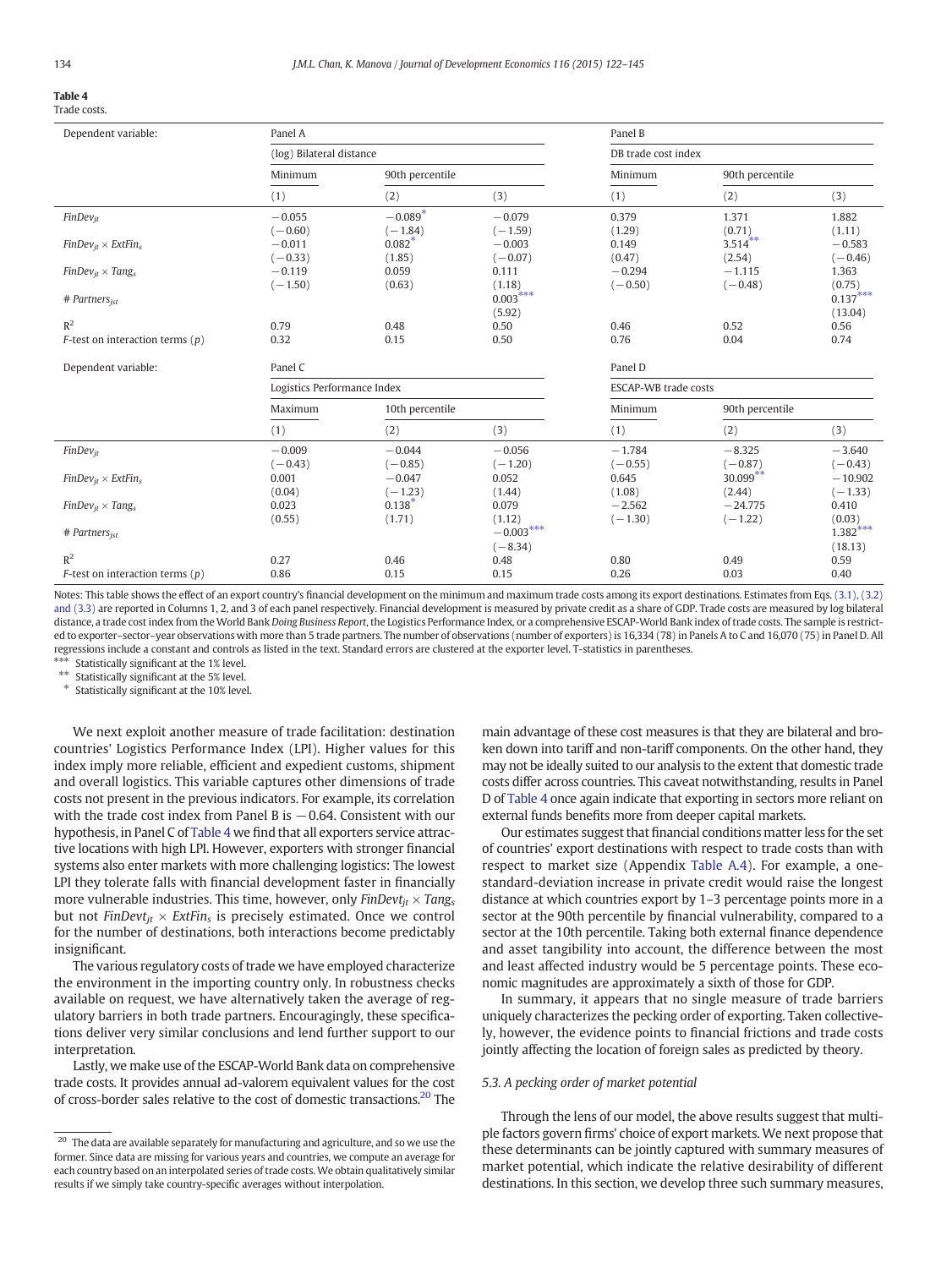#### <span id="page-13-0"></span>Table 5

World Bank Doing Business Report costs to import.

|                                               | Panel A               |                                        |                                     | Panel B                           |                       |                                   |  |
|-----------------------------------------------|-----------------------|----------------------------------------|-------------------------------------|-----------------------------------|-----------------------|-----------------------------------|--|
| Dependent variable:                           |                       | (log) Nominal cost (USD per container) |                                     | (log) Number of days              |                       |                                   |  |
|                                               | Minimum               |                                        | 90th percentile                     |                                   | 90th percentile       |                                   |  |
|                                               | (1)                   | (2)                                    | (3)                                 | (1)                               | (2)                   | (3)                               |  |
| $FinDev_{it}$                                 | $0.047*$<br>(1.90)    | 0.057<br>(1.19)                        | $0.072*$<br>(1.95)                  | $-0.018$<br>$(-0.59)$             | 0.082<br>(1.19)       | $0.101*$<br>(1.69)                |  |
| $FinDev_{it} \times ExtFin_s$                 | 0.019<br>(0.74)       | $0.111***$<br>(2.96)                   | $-0.010$<br>$(-0.32)$               | 0.006<br>(0.25)                   | $0.117***$<br>(2.07)  | $-0.034$<br>$(-0.69)$             |  |
| $FinDev_{it} \times Tang_{s}$                 | $-0.046$<br>$(-1.23)$ | $-0.112$<br>$(-1.49)$                  | $-0.038$<br>$(-0.76)$<br>$0.004***$ | $-7.9\times10^{-5}$<br>$(-0.002)$ | $-0.127$<br>$(-1.48)$ | $-0.036$<br>$(-0.49)$<br>0.005*** |  |
| $#$ Partners <sub>ist</sub>                   |                       |                                        | (13.63)                             |                                   |                       | (11.19)                           |  |
| $R^2$<br>$F$ -test on interaction terms $(p)$ | 0.60<br>0.28          | 0.51<br>0.01                           | 0.57<br>0.72                        | 0.43<br>0.97                      | 0.48<br>0.09          | 0.52<br>0.65                      |  |
|                                               |                       | Panel C                                |                                     |                                   |                       |                                   |  |
| Dependent variable:                           |                       | (log) Number of documents              |                                     |                                   |                       |                                   |  |
|                                               |                       | Minimum                                |                                     | 90th percentile                   |                       |                                   |  |
|                                               |                       | (1)                                    |                                     | (2)                               |                       | (3)                               |  |
| $FinDev_{it}$                                 |                       | 0.017<br>(0.81)                        |                                     | 0.012<br>(0.45)                   |                       | 0.017<br>(0.66)                   |  |
| $FinDev_{it} \times ExtFin_s$                 |                       | 0.007<br>(0.36)                        |                                     | $-0.001$<br>$(-0.06)$             |                       | $-0.041***$<br>$(-2.42)$          |  |
| $FinDev_{it} \times Tang_s$                   |                       | 0.006<br>(0.14)                        |                                     | $-0.048$<br>$(-1.22)$             |                       | $-0.024$<br>$(-0.61)$             |  |
| $#$ Partners <sub>ist</sub>                   |                       |                                        |                                     |                                   |                       | $0.001***$<br>(9.25)              |  |
| $R^2$<br>$F$ -test on interaction terms $(p)$ |                       | 0.44<br>0.91                           |                                     | 0.37<br>0.47                      |                       | 0.39<br>0.04                      |  |

Notes: This table shows the effect of an export country's financial development on the minimum and maximum trade costs among its export destinations. Estimates from Eqs. [\(3.1\), \(3.2\)](#page-6-0) [and \(3.3\)](#page-6-0) are reported in Columns 1, 2, and 3 of each panel respectively. Financial development is measured by private credit as a share of GDP. Trade costs are measured by the log nominal cost per shipping container, the log number of days per export transaction, or the log number of documents per export transaction. The sample is restricted to exporter–sector–year observations with more than 5 trade partners. The number of observations (number of exporters) is 16,334 (78) exporters in all panels. All regressions include a constant and controls as listed in the text. Standard errors are clustered at the exporter level. T-statistics in parentheses.

\*\*\* Statistically significant at the 1% level.

Statistically significant at the 5% level.

Statistically significant at the 10% level.

and show that financial development affects exporters' set of trade partners in line with the pecking order implied by these measures.

We first consider a proxy for market potential that combines information about both consumer demand and trade costs: the log ratio of GDP to distance. This measure is meant to concisely reflect the basic idea that bigger and more proximate destinations are more attractive. Although it imposes a specific functional form, we have confirmed that similar results obtain when we adopt alternative formulations. $2<sup>1</sup>$ Note that market size is common across all sellers to a given economy, while distance is country-pair specific. The GDP-to-distance ratio thus allows the relative appeal of an importer to depend on the identity of the exporter. For example, Canada may be a profitable and proximate market for the US, but not for other exporters such as Korea, for whom Japan might be preferable.

Using this measure of market potential, we once again record its maximum and minimum (10th percentile) value across all destinations that exporter j services in sector s. In Panel A of [Table 6](#page-14-0), we re-estimate our baseline specifications with these values as outcome variables. We find strong support for the predictions of the model. As expected, all countries are able to access the markets with the greatest export potential, but financially more advanced economies go further down their hierarchy of destinations in financially more vulnerable industries. Moreover, both interaction terms are now highly statistically significant

in Column 2, but become insignificant when we control for the number of trade partners in Column 3. Given the patterns in Panel A of [Tables 3](#page-10-0) [and 4,](#page-10-0) this suggests that taking both market size and trade costs into account indeed provides a tighter fit between theory and data. This is not surprising, since the correlation between GDP and bilateral distance is only 0.06 for the average exporter, and it is the combination of both country characteristics that determines the pecking order of exporting.

For completeness, in Panel B we perform the same analysis using the log ratio of GDP to the Doing Business trade cost index as a summary statistic for market potential. In Panel C, we expand this to the log ratio of GDP to the product of bilateral distance and the trade cost index. We obtain similar results for these alternative measures as well.

Of note, the implied economic significance of financial development for countries' choice of trade partners is considerably larger when we use these summary measures of market potential, than when we separately consider market size or trade costs (Appendix [Table A.4](#page-22-0)). If a country improves its financial system by 1 standard deviation, the lowest market potential  $(=\text{GDP}/\text{DB}$  trade costs) among its export destinations would fall by 22 percentage points more in a financially dependent sector (90th percentile) relative to a financially less dependent sector (10th percentile). Taking both sectors' external finance dependence and asset tangibility into account, the spread between the most and least affected sector would be 45 percentage points.

We next take an agnostic approach to what exact factors affect the relative attractiveness of different foreign markets. To do so, we rely on the principle of revealed preferences: The more popular a given

<sup>&</sup>lt;sup>21</sup> For example, the residuals from regressing (log) importers' GDP on (log) bilateral distance as the only regressor can be obtained and used to proxy market potential.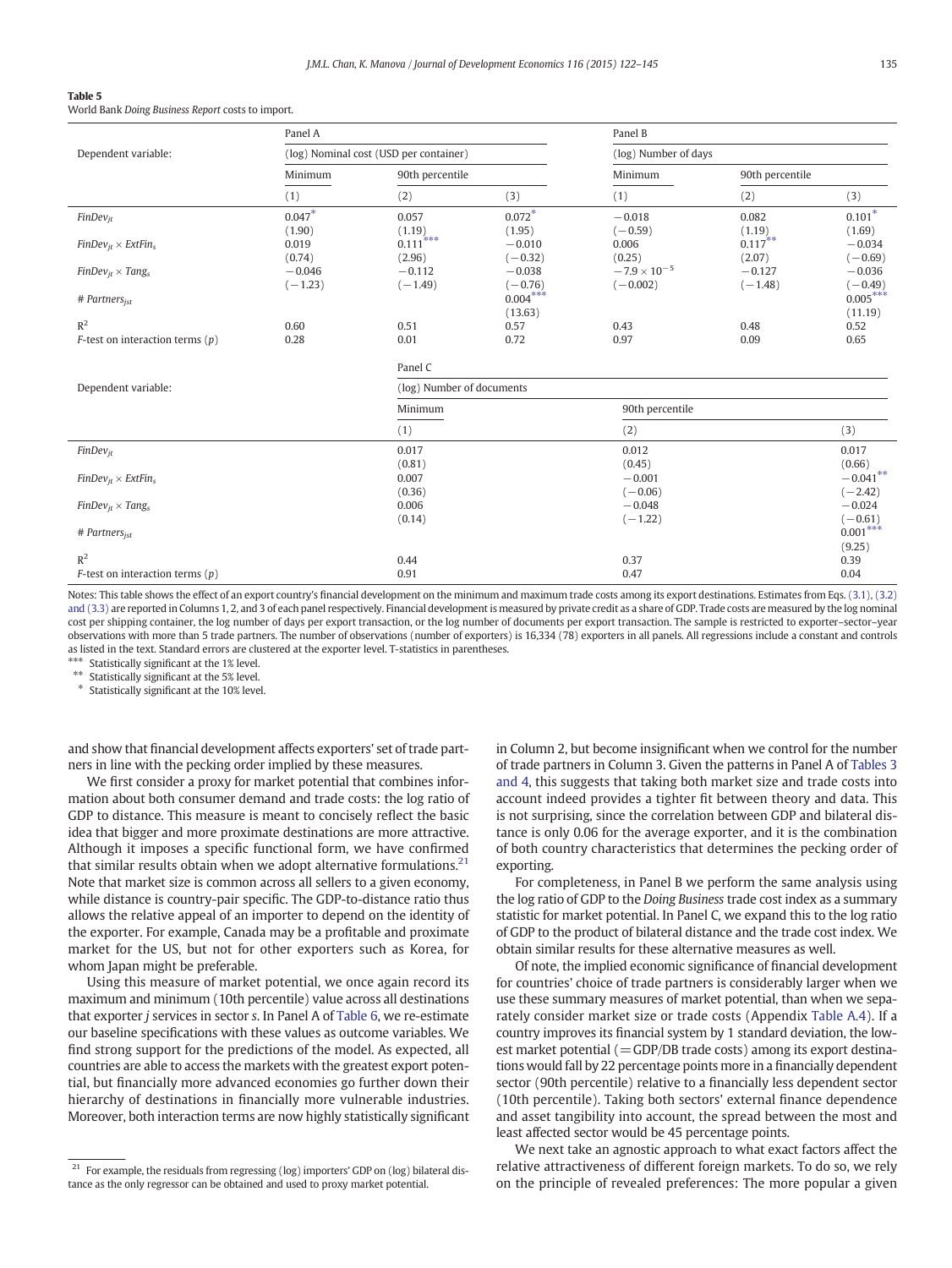#### <span id="page-14-0"></span>Table 6 Market potential.

|                                               | Panel A                        |                                                               |                                    | Panel B                         |                                                           |                                    |  |  |
|-----------------------------------------------|--------------------------------|---------------------------------------------------------------|------------------------------------|---------------------------------|-----------------------------------------------------------|------------------------------------|--|--|
| Dependent variable:                           | (log) GDP / bilateral distance |                                                               |                                    | (log) GDP / DB trade cost index |                                                           |                                    |  |  |
|                                               | Maximum                        | 10th percentile                                               |                                    | Maximum                         | 10th percentile                                           |                                    |  |  |
|                                               | (1)                            | (2)                                                           | (3)                                | (1)                             | (2)                                                       | (3)                                |  |  |
| $FinDev_{it}$                                 | $0.282*$                       | $-0.072$                                                      | $-0.150$                           | $0.269*$                        | $-0.305$                                                  | $-0.386*$                          |  |  |
| $FinDev_{ir} \times ExtFin$                   | (1.71)<br>0.013<br>(0.33)      | $(-0.36)$<br>$-0.540^{***}$<br>$(-3.01)$                      | $(-1.10)$<br>0.091<br>(0.66)       | (1.81)<br>0.055<br>(0.62)       | $(-1.09)$<br>$-0.677^{***}$<br>$(-3.72)$                  | $(-1.68)$<br>$-0.032$<br>$(-0.20)$ |  |  |
| $FinDev_{it} \times Tang_{s}$                 | $-0.060$<br>$(-0.49)$          | $0.815*$<br>(1.89)                                            | 0.433<br>(1.47)                    | $-0.220$<br>$(-0.87)$           | $1.157***$<br>(2.34)                                      | $0.767***$<br>(2.13)               |  |  |
| $#$ Partners <sub>ist</sub>                   |                                |                                                               | $-0.021***$<br>$(-16.14)$          |                                 |                                                           | $-0.022***$<br>$(-12.31)$          |  |  |
| $R^2$                                         | 0.83                           | 0.60                                                          | 0.68                               | 0.26                            | 0.53                                                      | 0.81                               |  |  |
| <i>F</i> -test on interaction terms( $p$ )    | 0.89                           | < 0.01                                                        | 0.18                               | 0.69                            | < 0.01                                                    | 0.11                               |  |  |
|                                               | Panel C                        |                                                               |                                    | Panel D                         |                                                           |                                    |  |  |
| Dependent variable:                           |                                | (log) GDP / (bilateral distance $\times$ DB trade cost index) |                                    |                                 | (log) Number of exporters by sector                       |                                    |  |  |
|                                               | Maximum                        | 10th percentile                                               |                                    | Maximum                         | 10th percentile                                           |                                    |  |  |
|                                               | (1)                            | (2)                                                           | (3)                                | (1)                             | (2)                                                       | (3)                                |  |  |
| $FinDev_{it}$                                 | $0.310*$                       | $-0.212$                                                      | $-0.315*$                          | 0.032                           | 0.008                                                     | $-0.012$                           |  |  |
| $FinDev_{it} \times ExtFin_s$                 | (1.80)<br>0.013<br>(0.27)      | $(-0.82)$<br>$-0.700^{***}$<br>$(-3.11)$                      | $(-1.75)$<br>0.126<br>(0.76)       | (1.49)<br>0.008<br>(0.54)       | (0.09)<br>$-0.150**$<br>$(-2.46)$                         | $(-0.15)$<br>0.003<br>(0.06)       |  |  |
| $FinDev_{it} \times Tang_{s}$                 | $-0.077$<br>$(-0.48)$          | $1.211***$<br>(2.27)                                          | $0.712**$<br>(2.07)                | $-0.051$<br>$(-1.61)$           | 0.128<br>(0.93)                                           | 0.035<br>(0.29)                    |  |  |
| $#$ Partners <sub>ist</sub>                   |                                |                                                               | $-0.028***$<br>$(-16.88)$          |                                 |                                                           | $-0.005***$<br>$(-10.49)$          |  |  |
| $R^2$                                         | 0.81                           | 0.62                                                          | 0.69                               | 0.87                            | 0.71                                                      | 0.73                               |  |  |
| <i>F</i> -test on interaction terms( $p$ )    | 0.89                           | < 0.01                                                        | 0.07                               | 0.28                            | 0.05                                                      | 0.96                               |  |  |
|                                               | Panel E                        |                                                               |                                    | Panel F                         |                                                           |                                    |  |  |
| Dependent variable:                           |                                | (log) Average number of exporters across sectors              |                                    |                                 | Fixed effect coefficient from auxiliary probit regression |                                    |  |  |
|                                               | Maximum                        | 10th percentile                                               |                                    | Maximum                         | 10th percentile                                           |                                    |  |  |
|                                               | (1)                            | (2)                                                           | (3)                                | (1)                             | (2)                                                       | (3)                                |  |  |
| $FinDev_{it}$                                 | 0.035                          | $-0.026$                                                      | $-0.044$                           | 0.059                           | $-0.038$                                                  | $-0.059$                           |  |  |
| $FinDev_{it} \times ExtFin_s$                 | (1.46)<br>0.007<br>(0.52)      | $(-0.39)$<br>$-0.191$ ***<br>$(-4.07)$                        | $(-0.72)$<br>$-0.045$<br>$(-1.07)$ | (1.48)<br>0.011<br>(0.48)       | $(-0.49)$<br>$-0.201$ <sup>***</sup><br>$(-3.84)$         | $(-0.85)$<br>$-0.033$<br>$(-0.69)$ |  |  |
| $FinDev_{it} \times Tang_s$                   | $-0.028$<br>$(-0.77)$          | $0.218***$<br>(2.41)                                          | 0.130<br>(1.94)                    | $-0.050$<br>$(-0.79)$           | $0.241***$<br>(2.34)                                      | 0.140<br>(1.85)                    |  |  |
| $#$ Partners <sub>ist</sub>                   |                                |                                                               | $-0.005***$<br>$(-12.33)$          |                                 |                                                           | $-0.006***$<br>$(-12.69)$          |  |  |
| $R^2$<br>$F$ -test on interaction terms $(p)$ | 0.17<br>0.74                   | 0.54<br>< 0.01                                                | 0.59<br>0.12                       | 0.88<br>0.73                    | 0.82<br>< 0.01                                            | 0.84<br>0.17                       |  |  |
|                                               |                                |                                                               |                                    |                                 |                                                           |                                    |  |  |

Notes: This table shows the effect of an export country's financial development on the maximum and minimum market potential among its export destinations. Estimates from Eqs. [\(3.1\),](#page-6-0) [\(3.2\) and \(3.3\)](#page-6-0) are reported in Columns 1, 2, and 3 of each panel respectively. Financial development is measured by private credit as a share of GDP. Market potential is measured by the log of GDP / bilateral distance, the log of GDP / World Bank Doing Business Report trade cost index, the log GDP / (bilateral distance × World Bank Doing Business Report trade cost index), the log number of countries selling to a given destination-sector, the log average number of countries selling to a given destination across sectors, or a destination fixed effect from Eq. [\(5.1\)](#page-15-0). The sample is restricted to exporter–sector–year observations with more than 5 trade partners. The number of observations (number of exporters) is 16,332 (78) in Panels A to C and 16,334 (78) in Panels D to F. All regressions include a constant and controls as listed in the text. Standard errors are clustered at the exporter level. T-statistics in parentheses.

Statistically significant at the 1% level. ⁎⁎ Statistically significant at the 5% level.

⁎ Statistically significant at the 10% level.

destination is, the more profitable it must be. We thus count the number of countries exporting to importer  $i$ , #  $TP_{ist}$ . We obtain this count separately for each sector s since trade conditions (such as demand and cost structure) could vary not only across destinations, but also across sectors. On the other hand, by construction  $#TP_{ist}$  imposes a hierarchy of markets that is shared by all exporters.

This indicator of market potential delivers more evidence in support of our model. In Panel D, we replace the outcome variable with the log maximum and minimum (10th percentile) values of  $# TP_{ist}$  across the countries to which j exports to in sector s. In Panel E, we instead use the log number of importer i's trade partners averaged across sectors s. In both cases, we find patterns consistent with financial development allowing exporters to go further down the pecking order of destinations in financially vulnerable industries.

Recall from the model that whether bilateral trade occurs depends on both characteristics of the seller (productivity distribution, wages, trade costs, financial development) and of the buyer (aggregate demand, trade costs, price index). The number of countries j that sells to i thus reflects how the combination of exporter and importer factors affect the probability of a trade link between each  $j$  and  $i$ . To isolate the contribution of importer-specific determinants without specifying their precise nature, we finally estimate an auxiliary probit regression with importer fixed effects and examine the relative magnitude of their coefficients.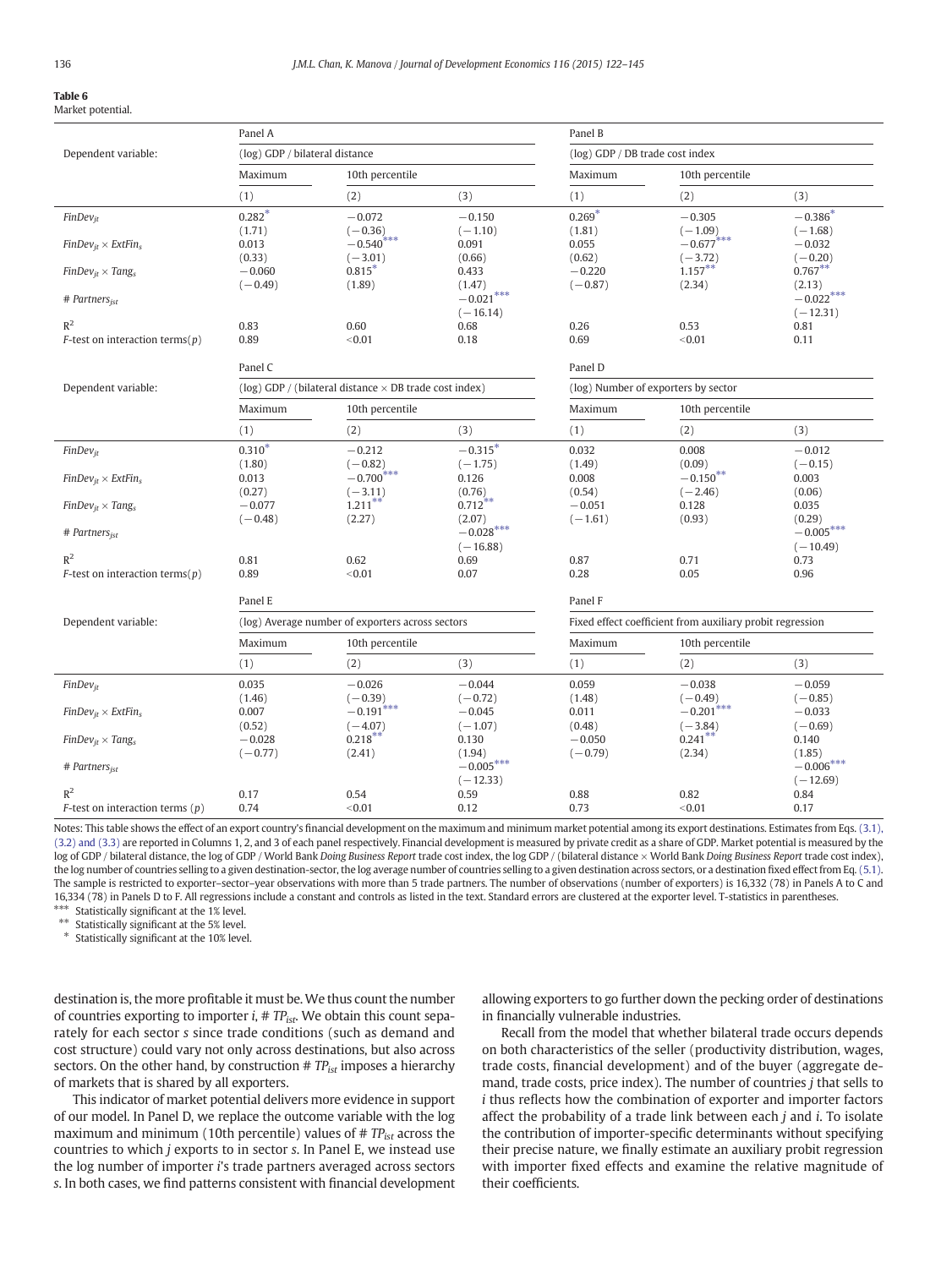<span id="page-15-0"></span>Formally, let  $T_{ijst}$  be a binary variable equal to 1 if j exports to i in sector s in year t, and zero otherwise. Assuming a normally distributed error term, the conditional probability of this trade link is:

$$
Pr(T_{ijst} = 1) = \Phi(\delta_{jt} + \delta_{it} + \delta_{st})
$$
\n(5.1)

where  $\Phi$  is the c.d.f. of the standard normal distribution, and  $\delta_{it}$ ,  $\delta_{it}$  and  $\delta_{st}$ indicate exporter-year, importer-year and sector-year fixed effects.<sup>22</sup> The coefficients  $\delta_{it}$  give a summary measure of the ease and attractiveness of entering market *i* in year *t*. Larger positive coefficients on  $\delta_{it}$  are associated with more popular destinations. We perform the estimation separately for each year since economic conditions may vary over time.

Using our estimates of  $\delta_{it}$  in Panel F of [Table 6,](#page-14-0) we record highly statistically and economically significant results in line with the model's predictions. We estimate that a one-standard-deviation improvement in financial conditions would allow exporters to add 5 more countries down the pecking order of destinations in an industry highly reliant on external finance (90th percentile) relative to a less dependent industry (10th percentile). Accounting for the variation in both sector measures of financial vulnerability implies a differential impact of 9 countries between the most and least affected sectors (Appendix [Table A.4](#page-22-0)).<sup>23</sup> Since these fixed effects  $\delta_{it}$  constitute our most agnostic ranking of export destinations by relative market potential, they are our preferred summary statistic in the remainder of the empirical analysis.

#### 5.4. Robustness

We conclude by showing that our empirical findings survive a series of specification checks that reinforce our conclusions. We report these robustness tests using the fixed effects from the auxiliary probit regression, but qualitatively similar patterns hold for the other measures we have employed as well.

Our analysis has relied on the amount of private credit in an economy as a signal of financial market development. In [Table 7,](#page-16-0) we first confirm that other indicators of financial sector activity (also from [Beck](#page-22-0) [et al., 2000](#page-22-0)) deliver comparable findings. In Panel A, we consider the stock market turnover ratio, constructed as the value of total shares traded divided by stock market capitalization. While private credit reflects firms' use of debt financing, value traded captures the availability and liquidity of equity capital. In Column 2, we find that active stock markets help exporters in reaching less attractive destinations, and this is especially true in financially vulnerable sectors. (Although there is a statistically significant effect present for the largest market as well in Column 1, it is much weaker in comparison.) Similar patterns emerge in Panel B, where we study stock market value traded as a share of GDP. This suggests that loan access and stock issuance are both relevant to trade activity, presumably because they provide alternative sources of funding.24

Private credit and stock market activity are outcome-based measures that reflect the actual availability and use of financial capital in a country. The health of the financial system in turn depends on the underlying institutions that support financial contracts. For this reason, the prior literature has exploited different institutional measures to gauge the variation in financial development across nations. As Panels C, D, and E demonstrate, our results are qualitatively the same when we follow this strategy: Using the risk of contract repudiation, the risk of expropriation, or accounting standards instead of private credit delivers similar patterns for exporters' choice of trade partners.<sup>25</sup>

We further verify that our measure of financial development does not simply pick up the strength of the broader institutional environment. To do so, we expand the set of control variables to include the interactions of rule of law and corruption with each of the two sector indicators of financial vulnerability.<sup>26</sup> Panel F shows that this does not affect the coefficients of interest.

We next ensure that our findings are not driven by specific functional form assumptions. In Panels A and B of [Table 8](#page-17-0), we include only one interaction term at a time. The magnitude and statistical significance of the point estimates are barely affected, consistent with the low correlation between the two sector measures. This supports the idea that  $ExtFin<sub>s</sub>$  and Tang<sub>s</sub> reflect separate dimensions of financial vulnerability that are both important in practice.

In the rest of [Table 8,](#page-17-0) we consider a series of other perturbations to the baseline functional form that leave our results unchanged or stronger. In Panel C, we set the outcome variables equal to the 90th percentile and the minimum value of market potential across a country's export destinations, instead of the maximum and the 10th percentile as we have done so far. In Panel D, we study importers' rank based on their fixed effects from the auxiliary probit regression, instead of the value of those fixed effects. In Panels E and F, we estimate the first-stage Eq. (5.1) either with logit or with a linear probability model, instead of with probit. In Panel G, we run the first-stage probit in the pooled panel for 1985–1995 with year dummies, instead of year-by-year. This imposes time-invariant importer fixed effects, such that the hierarchy of destinations is stable over this period. Conversely, in Panel H we allow the pecking order to vary flexibly both across time and across sectors, by estimating the first stage separately for each sector-year pair.

We next conduct a more stringent test of our model's predictions. If countries follow a strict pecking order of exporting, we should observe nestedness: no country should enter the Nth most popular market unless it also serves the (N-1)th most popular market. We have so far provided indirect evidence for nestedness by finding significant coefficients in Eq. [\(3.2\)](#page-6-0) but not in Eqs. [\(3.1\) and \(3.3\)](#page-6-0). In particular, these results imply a one-to-one mapping between an exporter's number of destinations and the minimum market potential among them, such that all destinations with higher market potential must also be served with no gaps in the pecking order. As a more direct test of nestedness, we now estimate specification [\(3.1\)](#page-6-0) for 21 values from the distribution of market potential across an exporter's trade partners: 100th percentile (=maximum), 95th percentile, 90th percentile, …, 10th percentile, 5th percentile, and 0th percentile  $(=$ minimum). For each of these 21 regressions, we record the coefficients on the two interactions of interest, and plot them against the percentile corresponding to the outcome variable. $<sup>2</sup>$ </sup>

<sup>&</sup>lt;sup>22</sup> We estimate this regression on the full sample of 164 exporting and 175 importing nations in the trade dataset, since no control variables are required. This arguably provides the most complete picture of global trade patterns and their underlying determinants. Very similar results hold if we instead restrict our attention to the 78 export countries with sufficient data to enter our baseline regressions above.

Since it is difficult to directly interpret the point estimates in regressions with  $\delta_{it}$  as the measure of market potential, we calculate these comparative statics using the  $\delta_{it}$ -based ranking of countries in Panel D of [Table 8](#page-17-0) below. This ranking of destinations lends itself to a more natural interpretation.

 $24$  In unreported results available on request, we have found that the size of the stock market itself (measured by stock market capitalization divided by GDP) does not affect exporters' trade partners systematically. This is consistent with prior evidence in the literature that stock market activity can sometimes be a more informative measure of financial sector development than stock market size (c.f. [Manova, 2008\)](#page-23-0). We have also studied total liquid liabilities (the sum of currency in circulation, demand- and interest-bearing liabilities of all banks and non-bank financial intermediaries), divided by GDP. This ratio provides an alternative index of financial depth and of the overall size of the financial intermediary sector. The results are in line with our other findings, though the coefficients are less precisely estimated.

 $25$  The indices for the risk of contract repudiation or expropriation range from 0 to 10, while the rating of accounting standards varies in the unit interval. All three measures come from [La Porta et al. \(1998\)](#page-23-0), and are available for a smaller sample of 34–42 export countries. Since they are time-invariant, the main effect of financial development in these regressions is subsumed by the exporter country fixed effects.

 $26$  These two measures also come from [La Porta et al. \(1998\)](#page-23-0), do not vary over time, and

are available for 42 of the export countries in the sample.<br><sup>27</sup> [Bustos et al. \(2012\)](#page-22-0) employ other econometric tests of nestedness that are not readily applicable to difference-in-differences estimation. We leave the application of their methodology to the study of export-market nestedness with financial frictions to future work.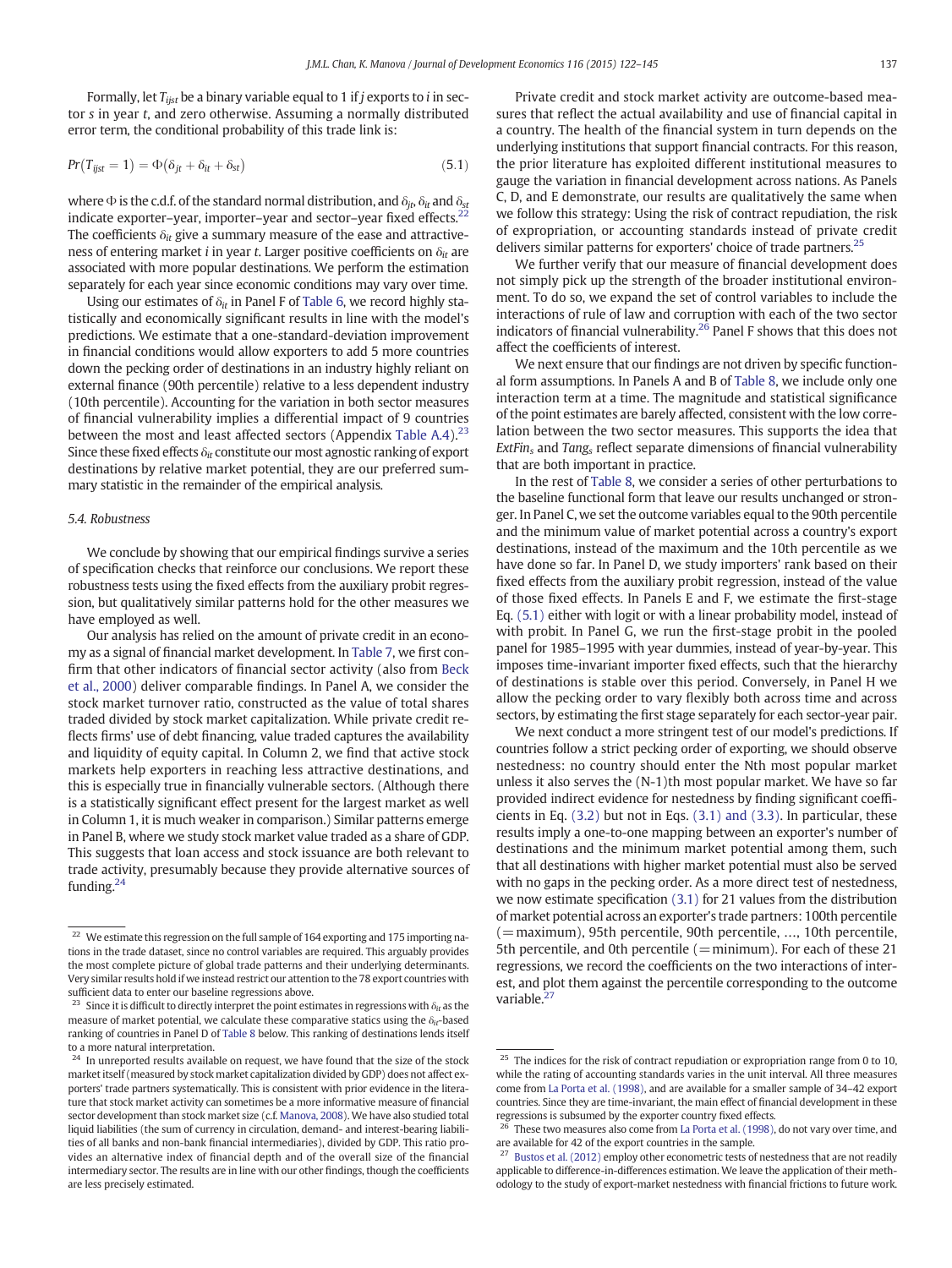### <span id="page-16-0"></span>Table 7

Alternative measures of financial development.

|                                                                               | Panel A                                        |                                                 |                                                         | Panel B                                        |                                                   |                                                   |  |
|-------------------------------------------------------------------------------|------------------------------------------------|-------------------------------------------------|---------------------------------------------------------|------------------------------------------------|---------------------------------------------------|---------------------------------------------------|--|
| $FinDev_{it}$ measure:                                                        | Stock market turnover ratio                    |                                                 |                                                         |                                                | Stock market value traded-to-GDP                  |                                                   |  |
|                                                                               | Maximum                                        | 10th percentile                                 |                                                         | Maximum                                        |                                                   |                                                   |  |
|                                                                               | (1)                                            | (2)                                             | (3)                                                     | (1)                                            | (2)                                               | (3)                                               |  |
| $FinDev_{it}$                                                                 | $-0.004$                                       | $-0.041$ <sup>*</sup>                           | $-0.018$                                                | $-0.0003$                                      | $-0.030$                                          | 0.011                                             |  |
| $FinDev_{it} \times ExtFin_s$                                                 | $(-0.32)$<br>$-0.021$ **<br>$(-2.31)$          | $(-1.78)$<br>$-0.125^{***}$<br>$(-5.36)$        | $(-0.76)$<br>$-0.027$<br>$(-1.23)$                      | $(-0.02)$<br>$-0.010$<br>$(-0.92)$             | $(-0.59)$<br>$-0.094*$<br>$(-1.88)$               | (0.28)<br>0.017<br>(0.40)                         |  |
| $FinDev_{it} \times Tang_{s}$                                                 | 0.034<br>(0.81)                                | $0.182***$<br>(2.65)                            | 0.054<br>(0.78)                                         | $-0.010$<br>$(-0.25)$                          | $0.206*$<br>(1.70)                                | 0.010<br>(0.10)                                   |  |
| $#$ Partners <sub>ist</sub>                                                   |                                                |                                                 | $-0.005***$<br>$(-13.08)$                               |                                                |                                                   | $-0.005***$<br>$(-13.31)$                         |  |
| $R^2$<br><i>F</i> -test on interaction terms $(p)$                            | 0.92<br>0.08                                   | 0.85<br>< 0.01                                  | 0.87<br>0.34                                            | 0.92<br>0.50                                   | 0.85<br>0.12                                      | 0.87<br>0.86                                      |  |
|                                                                               | Panel C                                        |                                                 |                                                         | Panel D                                        |                                                   |                                                   |  |
| FinDev <sub>i</sub> measure:                                                  | Risk of contract repudiation                   |                                                 |                                                         | Risk of expropriation                          |                                                   |                                                   |  |
|                                                                               | Maximum                                        | 10th percentile                                 |                                                         | Maximum                                        | 10th percentile                                   |                                                   |  |
|                                                                               | (1)                                            | (2)                                             | (3)                                                     | (1)                                            | (2)                                               | (3)                                               |  |
| $FinDev_i \times ExtFin_s$<br>$FinDev_i \times Tang_s$<br># Partners $_{ist}$ | $-0.002$<br>$(-0.19)$<br>$-0.033$<br>$(-0.95)$ | $-0.065$ ***<br>$(-3.91)$<br>$0.078*$<br>(1.74) | $-0.010$<br>$(-0.73)$<br>0.016<br>(0.47)<br>$-0.006***$ | $-0.005$<br>$(-0.58)$<br>$-0.001$<br>$(-0.03)$ | $-0.052$ ***<br>$(-2.82)$<br>$0.111***$<br>(2.03) | 0.011<br>(0.71)<br>0.055<br>(1.23)<br>$-0.006***$ |  |
| $R^2$                                                                         | 0.92                                           | 0.84                                            | $(-12.74)$<br>0.87                                      | 0.92                                           | 0.84                                              | $(-12.78)$<br>0.87                                |  |
| <i>F</i> -test on interaction terms $(p)$                                     | 0.37                                           | < 0.01                                          | 0.70                                                    | 0.70                                           | 0.02                                              | 0.30                                              |  |
|                                                                               | Panel E                                        |                                                 |                                                         | Panel F                                        |                                                   |                                                   |  |
| $FinDev_{it}$ measure:                                                        | Accounting standards                           |                                                 |                                                         |                                                | Private credit (extended controls)                |                                                   |  |
|                                                                               | Maximum                                        | 10th percentile                                 |                                                         | Maximum                                        | 10th percentile                                   |                                                   |  |
|                                                                               | (1)                                            | (2)                                             | (3)                                                     | (1)                                            | (2)                                               | (3)                                               |  |
| $FinDev_{it}$                                                                 |                                                |                                                 |                                                         | 0.029                                          | $-0.069$                                          | $-0.073$                                          |  |
| $FinDev_{it} \times ExtFin_s$                                                 | $-0.106*$<br>$(-1.73)$                         | $-0.393**$<br>$(-2.13)$                         | $-0.039$<br>$(-0.25)$                                   | (1.37)<br>0.019<br>(0.66)                      | $(-0.84)$<br>$-0.170$ **<br>$(-2.62)$             | $(-1.05)$<br>$-0.032$<br>$(-0.61)$                |  |
| $FinDev_{it} \times Tang_{s}$                                                 | 0.026<br>(0.11)                                | 0.517<br>(1.52)                                 | 0.150<br>(0.40)                                         | $-0.072$<br>$(-1.11)$                          | $0.322***$<br>(2.52)                              | $0.180**$<br>(2.16)                               |  |
| $#$ Partners <sub>ist</sub>                                                   |                                                |                                                 | $-0.006***$<br>$(-11.66)$                               |                                                |                                                   | $-0.006***$<br>$(-12.71)$                         |  |
| $R^2$<br>$F$ -test on interaction terms $(p)$                                 | 0.97<br>0.22                                   | 0.88<br>0.09                                    | 0.91<br>0.90                                            | 0.92<br>0.50                                   | 0.85<br>0.01                                      | 0.87<br>0.10                                      |  |

Notes: This table shows that the effect of export countries' financial development on their choice of export destinations is robust to alternative measures of financial development. Estimates from Eqs. [\(3.1\), \(3.2\) and \(3.3\)](#page-6-0) are reported in Columns 1, 2, and 3 of each panel respectively. Financial development is measured by the stock market turnover ratio, stock market value traded as a share of GDP, the risk of contract repudiation, the risk of expropriation, accounting standards, or private credit as a share of GDP. Market potential is measured by a destination fixed effect from Eq. [\(5.1\)](#page-15-0). The sample is restricted to exporter–sector–year observations with more than 5 trade partners. The number of observations (number of exporters) from Panels A to F are: 12,687 (55), 13,224 (56), 12,091 (42), 12,091 (42), 9962 (34), and 11,821 (42). All regressions include a constant and controls as listed in the text. Standard errors are clustered at the exporter level. T-statistics in parentheses.

⁎⁎⁎ Statistically significant at the 1% level.

 $^{**}$  Statistically significant at the 5% level.

⁎ Statistically significant at the 10% level.

[Fig. 6](#page-18-0) displays patterns strongly indicative of nestedness. With perfect nestedness, financial development should not affect the maximum market potential among a country's destinations differentially across sectors with different levels of financial vulnerability. As we have already seen, the estimated coefficients are indeed 0 for both sector measures when the outcome is the 100th percentile of market potential. As we move right along the horizontal axis from the 100th to the 0th percentile, the line generally slopes down for external finance dependence and generally slopes up for asset tangibility. In other words, financial development allows countries to smoothly go further down their pecking order of destinations in financially more vulnerable

sectors, relative to financially less vulnerable sectors. Moreover, any non-monotonicities in the precise point estimates disappear when we take into account the 95-percent confidence interval around these estimates.

[Fig. 6](#page-18-0) indicates that the effects of financial development become statistically significant around and below the 70th percentile of the distribution of export destinations by market potential. How important are these destinations to countries' aggregate exports? Our difference-in-differences identification strategy prevents us from calculating implied magnitudes for effects at the country level. Summary statistics nevertheless suggest that although the distribution of trade flows across destinations is much skewed,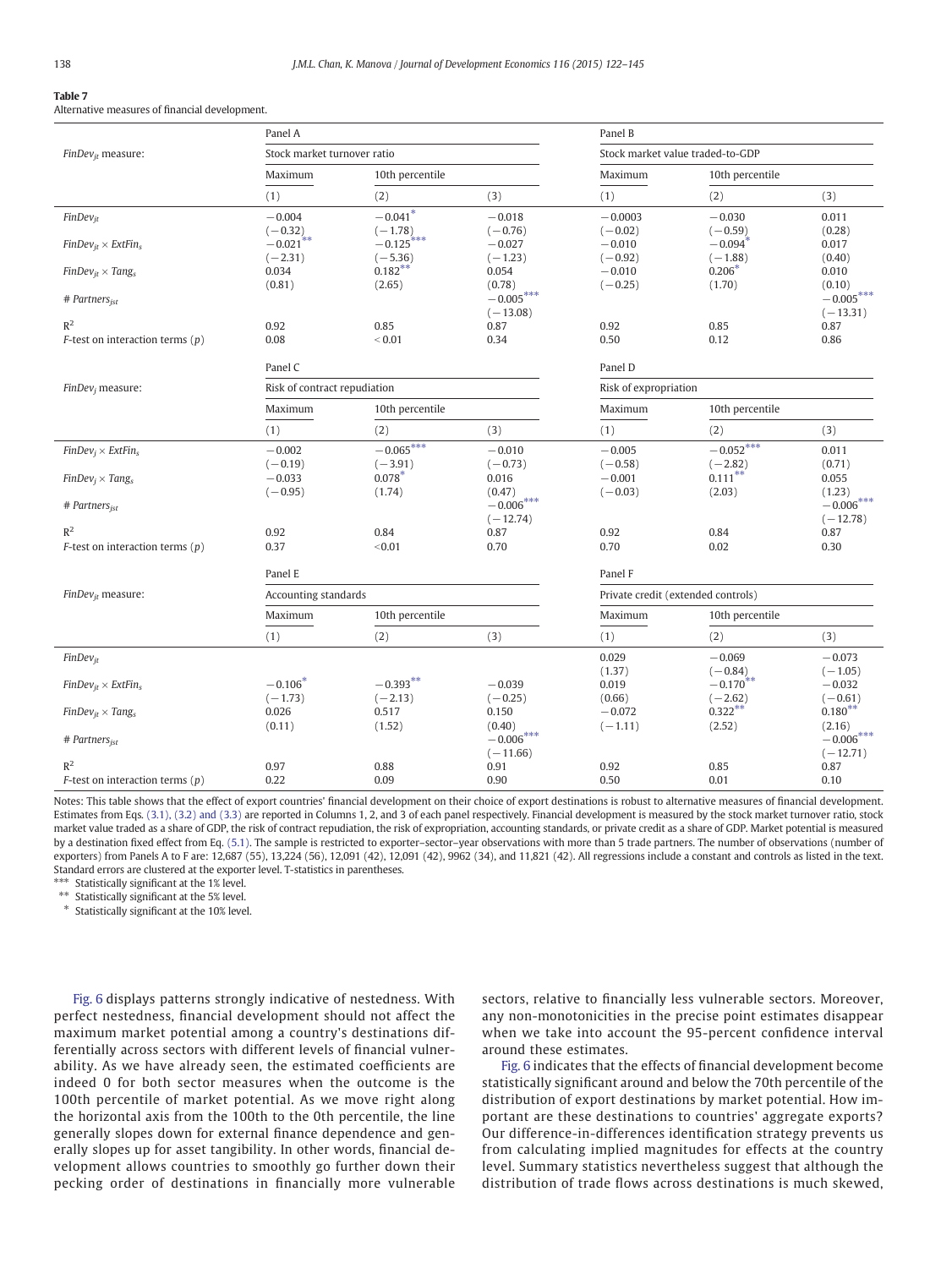#### <span id="page-17-0"></span>Table 8

Specification checks.

| Dependent variable:                                | Panel A                     |                                                                    |                        | Panel B                                                |                                                                      |                                                                            |  |
|----------------------------------------------------|-----------------------------|--------------------------------------------------------------------|------------------------|--------------------------------------------------------|----------------------------------------------------------------------|----------------------------------------------------------------------------|--|
|                                                    |                             | Fixed effect coefficient from auxiliary probit regression          |                        |                                                        | Fixed effect coefficient from auxiliary probit regression            |                                                                            |  |
| FinVul, measure:                                   | External finance dependence |                                                                    |                        | Asset tangibility                                      |                                                                      |                                                                            |  |
|                                                    | Maximum                     | 10th percentile                                                    |                        | Maximum                                                | 10th percentile                                                      |                                                                            |  |
|                                                    | (1)                         | (2)                                                                | (3)                    | (1)                                                    | (2)                                                                  | (3)                                                                        |  |
| $FinDev_{it}$                                      | 0.044                       | 0.037                                                              | $-0.016$               | 0.062                                                  | $-0.094$                                                             | $-0.068$                                                                   |  |
|                                                    | (1.26)<br>0.011             | (0.52)<br>$-0.204***$                                              | $(-0.26)$<br>$-0.034$  | (1.51)<br>$-0.051$                                     | $(-1.24)$<br>$0.258***$                                              | $(-1.00)$<br>$0.142*$                                                      |  |
| $FinDev_{it} \times FinVul_s$                      | (0.50)                      | $(-3.86)$                                                          | $(-0.72)$<br>-0.006*** | $(-0.79)$                                              | (2.46)                                                               | (1.87)                                                                     |  |
| $#$ Partners <sub>ist</sub>                        |                             |                                                                    | $(-12.68)$             |                                                        |                                                                      | $-0.006***$<br>$(-13.08)$                                                  |  |
| $R^2$                                              | 0.88                        | 0.82                                                               | 0.84                   | 0.88                                                   | 0.82                                                                 | 0.84                                                                       |  |
| Dependent variable:                                | Panel C                     |                                                                    |                        | Panel D                                                |                                                                      |                                                                            |  |
|                                                    |                             | Fixed effect coefficient from auxiliary probit regression          |                        |                                                        | Ranking of fixed effect coefficient from auxiliary probit regression |                                                                            |  |
|                                                    | 90th percentile             | Minimum                                                            |                        | Minimum                                                | 90th percentile                                                      |                                                                            |  |
|                                                    | (1)                         | (2)                                                                | (3)                    | (1)                                                    | (2)                                                                  | (3)                                                                        |  |
| $FinDev_{it}$                                      | $0.117***$                  | 0.143                                                              | 0.102                  | $-1.126$                                               | 2.620                                                                | 4.216                                                                      |  |
|                                                    | (2.04)                      | (1.19)                                                             | (1.07)                 | $(-1.58)$                                              | (0.48)                                                               | (0.85)                                                                     |  |
| $FinDev_{it} \times ExtFin_s$                      | $-0.085*$                   | $-0.354***$                                                        | $-0.025$               | $-0.283$                                               | $14.958***$                                                          | 2.182                                                                      |  |
|                                                    | $(-1.67)$                   | $(-5.27)$                                                          | $(-0.36)$              | $(-0.75)$                                              | (3.87)                                                               | (0.62)                                                                     |  |
| $FinDev_{it} \times Tang_s$                        | 0.010                       | $0.356**$                                                          | 0.157                  | 0.770                                                  | $-19.607***$                                                         | $-11.878*$                                                                 |  |
|                                                    | (0.09)                      | (2.41)                                                             | (1.45)                 | (0.63)                                                 | $(-2.36)$                                                            | $(-1.95)$                                                                  |  |
| $#$ Partners <sub>ist</sub>                        |                             |                                                                    | $-0.011***$            |                                                        |                                                                      | $0.428***$                                                                 |  |
|                                                    |                             |                                                                    | $(-15.93)$             |                                                        |                                                                      | (12.44)                                                                    |  |
| $R^2$                                              | 0.84                        | 0.76                                                               | 0.80                   | 0.09                                                   | 0.54                                                                 | 0.59                                                                       |  |
| <i>F</i> -test on interaction terms $(p)$          | 0.19                        | < 0.01                                                             | 0.35                   | 0.71                                                   | < 0.01                                                               | 0.15                                                                       |  |
| Dependent variable:                                | Panel E                     |                                                                    |                        | Panel F                                                |                                                                      |                                                                            |  |
|                                                    |                             | Fixed effect coefficient from auxiliary logit regression           |                        | Fixed effect coefficient from auxiliary LPM regression |                                                                      |                                                                            |  |
|                                                    |                             |                                                                    |                        |                                                        |                                                                      |                                                                            |  |
|                                                    | Maximum                     | 10th percentile                                                    |                        | Maximum                                                | 10th percentile                                                      |                                                                            |  |
|                                                    | (1)                         | (2)                                                                | (3)                    | (1)                                                    | (2)                                                                  | (3)                                                                        |  |
| $FinDev_{it}$                                      | 0.085                       | $-0.054$                                                           | $-0.092$               | 0.014                                                  | $-0.012$                                                             | $-0.016$                                                                   |  |
|                                                    | (1.21)                      |                                                                    | $(-0.74)$              | (1.48)                                                 | $(-0.71)$                                                            | $(-1.03)$                                                                  |  |
| $FinDev_{it} \times ExtFin_s$                      | 0.020                       | $(-0.40)$<br>-0.369***                                             | $-0.066$               | 0.002                                                  | $-0.045$ ***                                                         | $-0.012$                                                                   |  |
|                                                    | (0.50)                      | $(-3.81)$                                                          | $(-0.75)$              | (0.45)                                                 | $(-4.25)$                                                            | $(-1.22)$                                                                  |  |
| $FinDev_{it} \times Tang_s$                        | $-0.081$                    | $0.466$ **                                                         | $0.282***$             | $-0.012$                                               | $0.048***$                                                           | $0.028*$                                                                   |  |
|                                                    | $(-0.69)$                   | (2.43)                                                             | (2.02)                 | $(-0.81)$                                              | (2.19)                                                               | (1.72)                                                                     |  |
| $#$ Partners <sub>ist</sub>                        |                             |                                                                    | $-0.010***$            |                                                        |                                                                      | $-0.001***$                                                                |  |
|                                                    |                             |                                                                    | $(-2.41)$              |                                                        |                                                                      | $(-12.59)$                                                                 |  |
| $R^2$                                              | 0.84                        | 0.79                                                               | 0.81                   | 0.92                                                   | 0.88                                                                 | 0.89                                                                       |  |
| <i>F</i> -test on interaction terms $(p)$          | 0.78                        | < 0.01                                                             | 0.12                   | 0.72                                                   | < 0.01                                                               | 0.15                                                                       |  |
| Dependent variable:                                | Panel G                     |                                                                    |                        | Panel H                                                |                                                                      |                                                                            |  |
|                                                    |                             | Fixed effect coefficient from auxiliary probit regression (pooled) |                        |                                                        |                                                                      | Fixed effect coefficient from auxiliary probit regression (by sector-year) |  |
|                                                    | Maximum                     | 10th percentile                                                    |                        | Maximum                                                | 10th percentile                                                      |                                                                            |  |
|                                                    | (1)                         | (2)                                                                | (3)                    | (1)                                                    | (2)                                                                  | (3)                                                                        |  |
| $FinDev_{it}$                                      | $0.068*$                    | $-0.066$                                                           | $-0.086$               | 0.039                                                  | $-0.016$                                                             | $-0.042$                                                                   |  |
|                                                    | (1.79)                      | $(-0.95)$                                                          | $(-1.32)$              | (0.95)                                                 | $(-0.17)$                                                            | $(-0.49)$                                                                  |  |
| $FinDev_{it} \times ExtFin_s$                      | 0.009                       |                                                                    | $-0.031$               | 0.046                                                  |                                                                      | $-0.075$                                                                   |  |
|                                                    | (0.40)                      | $-0.185^{***}$                                                     |                        |                                                        | $-0.280$ ***                                                         |                                                                            |  |
|                                                    | $-0.047$                    | $(-3.86)$<br>$0.224***$                                            | $(-0.70)$<br>$0.131*$  | (1.41)<br>$-0.086$                                     | $(-4.51)$<br>$0.265***$                                              | $(-1.45)$<br>0.140                                                         |  |
| $FinDev_{it} \times Tang_s$                        | $(-0.74)$                   | (2.32)                                                             | (1.80)                 | $(-1.49)$                                              | (2.11)                                                               | (1.34)                                                                     |  |
| $#$ Partners <sub>ist</sub>                        |                             |                                                                    | $-0.005***$            |                                                        |                                                                      | $-0.007***$                                                                |  |
|                                                    |                             |                                                                    | $(-11.79)$             |                                                        |                                                                      | $(-13.78)$                                                                 |  |
| $R^2$<br><i>F</i> -test on interaction terms $(p)$ | 0.15<br>0.76                | 0.52<br>< 0.01                                                     | 0.57<br>0.18           | 0.90<br>0.25                                           | 0.76<br>< 0.01                                                       | 0.79<br>0.14                                                               |  |

Notes: This table shows that the effect of export countries' financial development on their choice of export destinations is robust to alternative estimation methods. Estimates from Eqs. [\(3.1\), \(3.2\) and \(3.3\)](#page-6-0) are reported in Columns 1, 2, and 3 of each panel respectively. Financial development is measured by private credit as a share of GDP. Market potential is measured by a destination fixed effect from Eq. [\(5.1\)](#page-15-0). The sample is restricted to exporter–sector–year observations with more than 5 trade partners. The number of observations (number of exporters) is 16,334 (78) in all panels. All regressions include a constant and controls as listed in the text. Standard errors are clustered at the exporter level. T-statistics in parentheses.

⁎⁎⁎ Statistically significant at the 1% level. \*\* Statistically significant at the 5% level.

⁎ Statistically significant at the 10% level.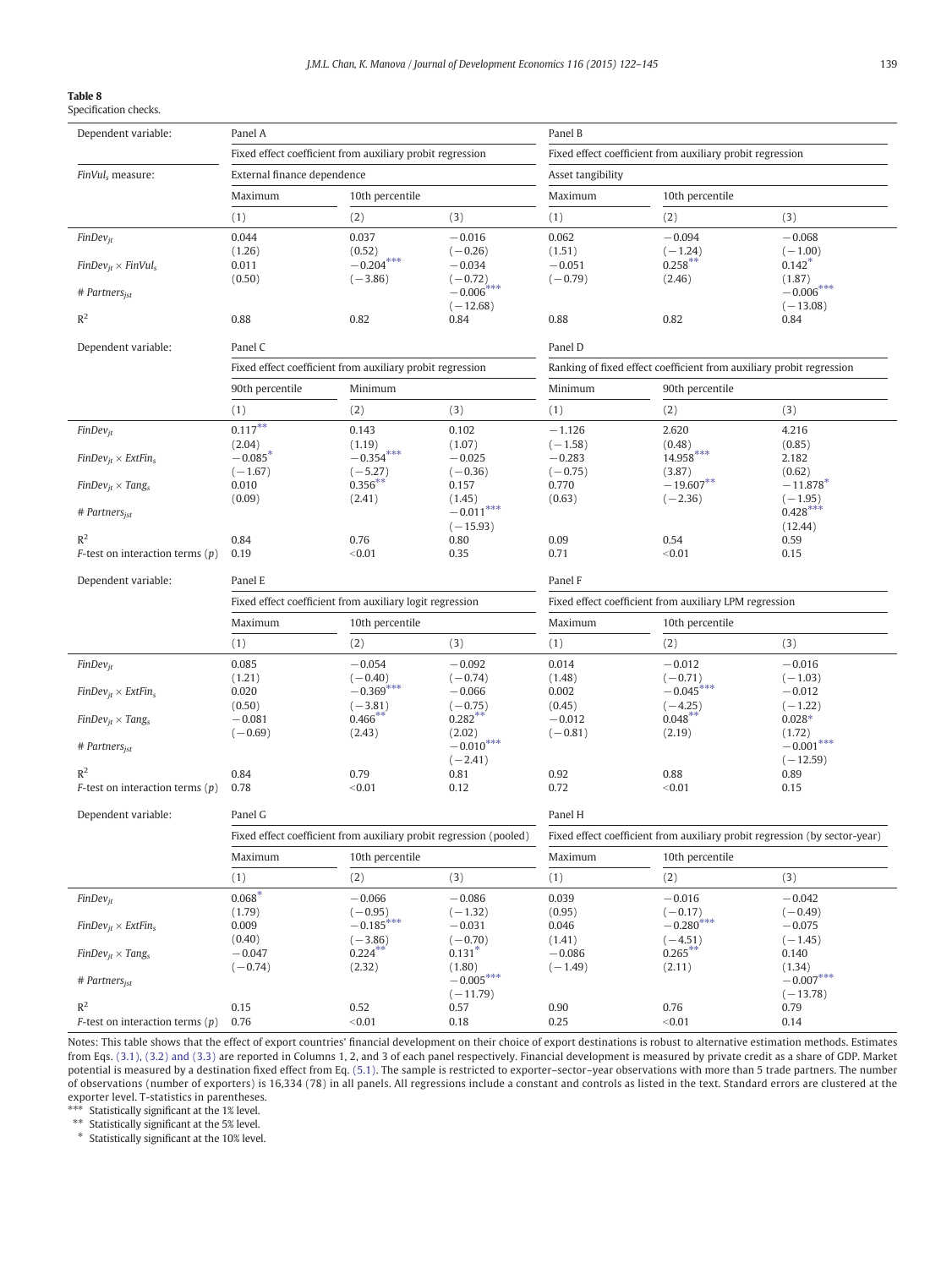<span id="page-18-0"></span>

Fig. 6. This figure shows the effect of an export country's financial development on market potential at the 100th, 95th, 90th, ..., 10th, 5th, and 0th percentile of the distribution of market potential among its export destinations. Plots (a) and (b) present coefficient estimates for FinDev<sub>it</sub> × ExtFin<sub>s</sub> and FinDev<sub>it</sub> × Tang<sub>s</sub>, respectively, from estimating Eq. [\(3.1\)](#page-6-0) for each of these 21 percentiles as the outcome variable. The dashed lines correspond to the 95% confidence interval around these coefficient estimates. Financial development is measured by private credit as a share of GDP. Market potential is measured by a destination fixed effect from Eq. [\(5.1\).](#page-15-0) Coefficients at the 100th percentile (maximum) correspond to coefficients in [Table 6](#page-14-0) Panel F Column 1, and at the 10th percentile to Column 2.

the contribution of destinations outside the top deciles is not trivial. Appendix [Fig. A.2](#page-22-0) plots the share of exports (summed across sectors) going to each of ten deciles of destinations grouped by market potential, averaged across exporting countries in 1995. The top, second and third deciles capture respectively about 65%, 18% and 7% of the average country's exports. Very similar patterns obtain whether we rank all potential destinations based on our preferred measure of market potential or order actual destinations served separately for each exporter. Expansion into new markets abroad can also add substantially to export growth within countries over time. We identify the new destinations that each exporter in our data entered between 1985 and 1995. For the average country, sales to new markets contribute 10.9% to total exports in 1995 (standard deviation 16.7%) and 14.5% to total export growth between 1985 and 1995 (standard deviation 80.3%).

Finally, we have performed sensitivity checks to address potential concerns with reporting errors in trade values (available on request). While classical measurement error would introduce noise and bias our results downwards, a particular form of non-classical measurement error might bias our results upwards: If very low trade flows are systematically under-reported, the pecking order of countries would not be affected, but the coefficients in regressions for the minimum market potential might be overestimated. This might arise for two reasons. First, the raw data report only positive bilateral trade flows, in thousands of dollars. Hence the lowest observed value is \$1000, and any unobserved exporter–importer–sector triplet is assumed to conduct zero trade. Our results, however, remain robust when we set to 0 all observed positive trade flows below the 1st percentile (\$5000) or below \$100,000.

Second, less developed nations may be more likely to misreport trade flows. Note that all of our specifications already control for the exporter's level of overall development (GDP per capita), and Panel F of [Table 7](#page-16-0) shows that our findings also hold conditioning on the exporter's corruption level. We have additionally checked that our results survive when, in the first-stage auxiliary probit regression, we drop origin and destination countries with GDP per capita below the 5th percentile, or exporter–importer–sector triplets with annual export growth above 100% that might signal misreporting. We have also estimated a weighted first-stage probit regression, where we weighted observations by the exporter's GDP per capita or anti-corruption index.

The stability of the results across these robustness checks bolsters our conclusion that countries' level of financial development is an important determinant of their export behavior, and the range of markets they choose to service in particular.

#### 6. Conclusion

This paper establishes that exporters follow a pecking order of destinations, but financial frictions disrupt their decision to enter foreign markets. We develop a theoretical model to illustrate how firms add destinations in decreasing order of profitability, determined by market size and trade costs. Credit constraints limit firms' access to financial resources and prevent them from entering all markets they could serve in the first best. This distortion is alleviated in exporting countries with better-functioning capital markets. As a result, financially advanced economies export to more destinations by going further down the pecking order. This effect is especially pronounced in financially vulnerable sectors characterized by high external finance dependence and low asset tangibility.

We confirm these theoretical predictions empirically by estimating model-consistent relationships between characteristics of exporters' destination countries and credit conditions at home. Using aggregate bilateral trade data, we analyze how the maximum and minimum values of market potential among an exporter's trade partners vary with exporters' financial development and sectors' financial vulnerability. In the process, we develop a model-consistent hierarchy of destinations based on observed market size and trade costs, as well as on unobserved market potential inferred from actual trade links. Our findings are robust to a series of specification checks and variable measurement.

Our results imply that financial institutions importantly affect the number and identity of countries' trade partners. This adds to prior evidence in the literature that international trade linkages have a wide range of economic repercussions that crucially depend on countries' characteristics, such as overall level of development and role in global goods and capital markets. A promising direction for future work lies at the intersection of these two lines of research. By improving domestic financial conditions, countries can expand their set of export destinations and foster entry into new locations. A key question for policy makers in developing economies is how this would shape economic growth, volatility, cross-border productivity spillovers, and the transmission of shocks across nations.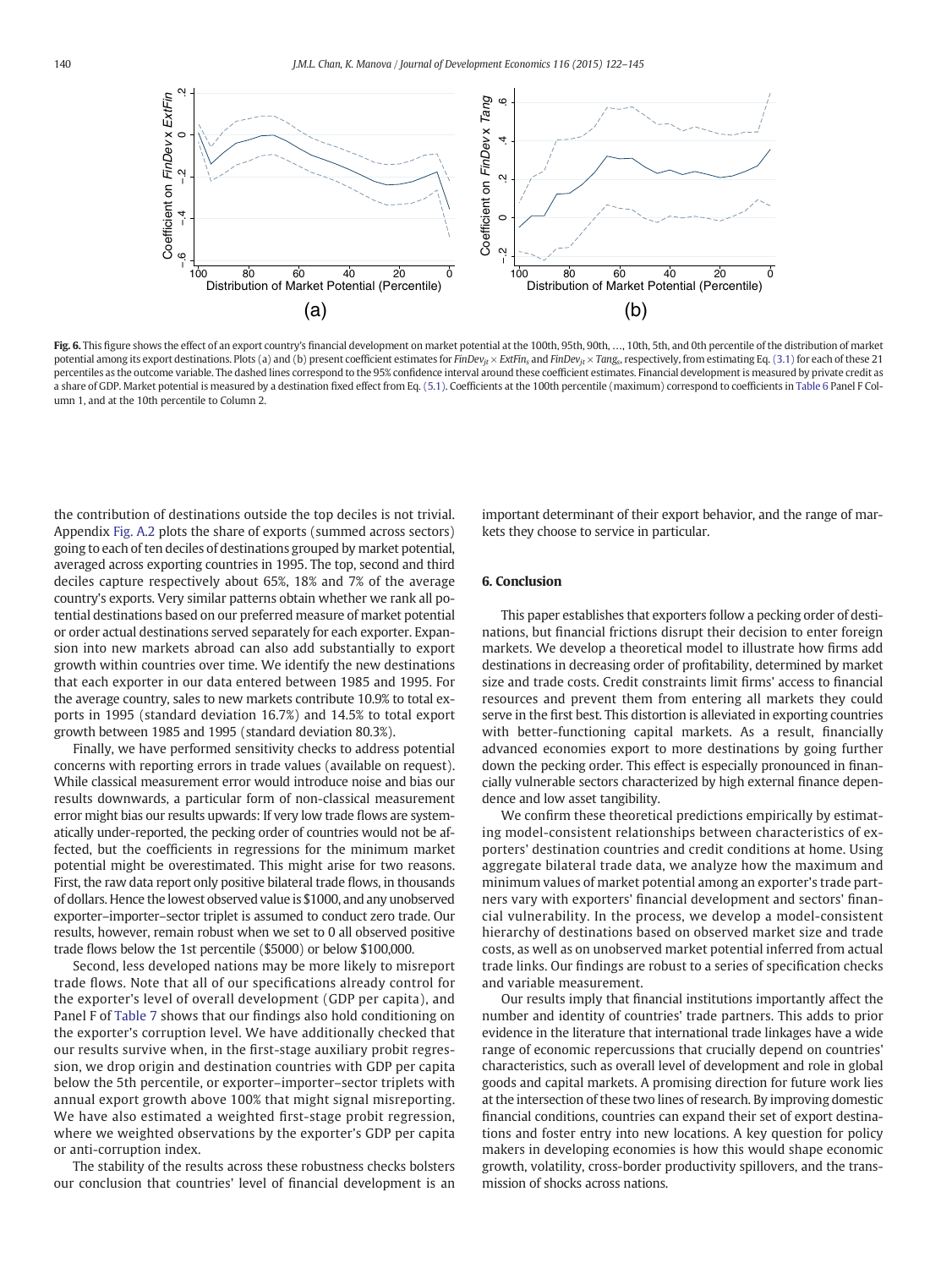### <span id="page-19-0"></span>Appendix A

### Table A.1

Export destinations, growth, and volatility.

| Dependent variable:                         | $\Delta$ (Exports) | $\sigma(\Delta(\text{Exports}))$ | $\Delta$ (Exports) | $\Delta$ (GDPpc) | $\sigma(\Delta(GDPpc))$ | $\Delta$ (GDPpc)     |
|---------------------------------------------|--------------------|----------------------------------|--------------------|------------------|-------------------------|----------------------|
|                                             | (1)                | $\left( 2\right)$                | (3)                | $\left(4\right)$ | (5)                     | (6)                  |
| $(\log)$ # of export destinations $_{1985}$ | $5.985***$         | $-0.149**$                       | $11.851***$        | .231'            | $-0.019^{*}$            | $2.113***$           |
|                                             | (2.60)             | $(-2.34)$                        | (6.21)             | 1.74)            | $(-1.72)$               | (2.45)               |
| $(log)$ total exports $_{1985}$             | $-0.747$           | $-0.010$                         | $-1.208***$        | 0.027            | $-0.001$                | $-0.042$             |
|                                             | $(-1.15)$          | $(-0.53)$                        | $(-2.67)$          | (0.13)           | $(-0.33)$               | $-0.22$              |
| $\Delta$ (# of export destinations)         |                    |                                  | $1.772***$         |                  |                         | $0.266$ <sup>*</sup> |
|                                             |                    |                                  | (6.34)             |                  |                         | (1.81)               |
| $R^2$                                       | 0.19               | 0.29                             | 0.44               | 0.17             | 0.24                    | 0.21                 |

Notes:  $\Delta(x)$  and  $\sigma(\Delta(x))$  refer to the mean and standard deviation of the growth rate of x between 1986 and 1995. N = 90 exporters in all regressions. All regressions include a constant term. Heteroskedastic robust standard errors used. T-statistics in parentheses.

⁎⁎⁎ Statistically significant at the 1% level.

\*\* Statistically significant at the 5% level.

⁎ Statistically significant at the 10% level.

#### Table A.2

Correlations for variables in [Tables 1 and 2.](#page-8-0)

| Variable                                                |                          | $\overline{ }$ |                 | 4                        | 5 |
|---------------------------------------------------------|--------------------------|----------------|-----------------|--------------------------|---|
| Panel A-importers                                       |                          |                |                 |                          |   |
| Total imports                                           | $\overline{\phantom{0}}$ |                |                 |                          |   |
| Average number of partners                              | 0.79                     |                |                 |                          |   |
| GDP                                                     | 0.86                     | 0.60           | $\qquad \qquad$ |                          |   |
| GDP per capita                                          | 0.63                     | 0.80           | 0.40            | $\overline{\phantom{0}}$ |   |
| Trade cost index                                        | $-0.34$                  | $-0.61$        | $-0.22$         | $-0.63$                  |   |
| Panel B-exporters                                       |                          |                |                 |                          |   |
| Total exports                                           | -                        |                |                 |                          |   |
| Average # of partners                                   | 0.77                     |                |                 |                          |   |
| Private credit                                          | 0.63                     | 0.78           |                 |                          |   |
| Max. of export partners' GDP                            | 0.24                     | 0.61           | 0.49            |                          |   |
| 10th percentile of distribution of export partners' GDP | $-0.29$                  | $-0.56$        | $-0.47$         | $-0.63$                  |   |
|                                                         |                          |                |                 |                          |   |

Notes: 104 countries in Panel A, 107 in Panel B.

#### Table A.3

Financial development and trade activity.

|                               | Panel A                                   |              | Panel B                                                            |           |  |
|-------------------------------|-------------------------------------------|--------------|--------------------------------------------------------------------|-----------|--|
| At least 1 partner            |                                           |              | More than 5 partners                                               |           |  |
| Dependent variable:           | (log) Exports                             | #TP          | (log) Exports                                                      | #TP       |  |
|                               | (1)                                       | (2)          | (1)                                                                | (2)       |  |
| $FinDev_{it}$                 | 0.150                                     | $-2.227$     | 0.229                                                              | $-3.732$  |  |
|                               | (0.57)                                    | $(-0.46)$    | (0.70)                                                             | $(-0.58)$ |  |
| $FinDev_{it} \times ExtFin_s$ | $1.564***$                                | 41.942***    | $1.356***$                                                         | 29.872*** |  |
|                               | (8.31)                                    | (13.44)      | (4.38)                                                             | (5.08)    |  |
| $FinDev_{it} \times Tang_{s}$ | $-1.171$ <sup>*</sup>                     | $-17.045***$ | $-1.680**$                                                         | $-18.074$ |  |
|                               | $(-1.89)$                                 | $(-2.12)$    | $(-2.06)$                                                          | $(-1.53)$ |  |
| Controls                      | $log(GDP_{it})$ and j, s, t fixed effects |              | $log(GDP_{it})$ , K/L, H/L, N/L, $log(GDPPC_{it})$ , interactions, |           |  |
|                               |                                           |              | and <i>j</i> , <i>s</i> , <i>t</i> fixed effects                   |           |  |
| $R^2$                         | 0.82                                      | 0.90         | 0.80                                                               | 0.88      |  |

Notes: #TP refers to the number of trade partners of the exporter in each sector. The measure of financial development is private credit. The unit of observation is at the exporter-sectoryear level. The sample is restricted to observations with at least 1 trade partner in Panel A and more than 5 trade partners in B. The number of observations (number of exporters) is 26,900 (107) in Panel A and 16,334 (78) in Panel B. Panel B controls are the same as those listed in the text. Standard errors are clustered at the exporter level. T-statistics in parentheses.

⁎⁎⁎ Statistically significant at the 1% level.

\*\* Statistically significant at the 5% level.

⁎ Statistically significant at the 10% level.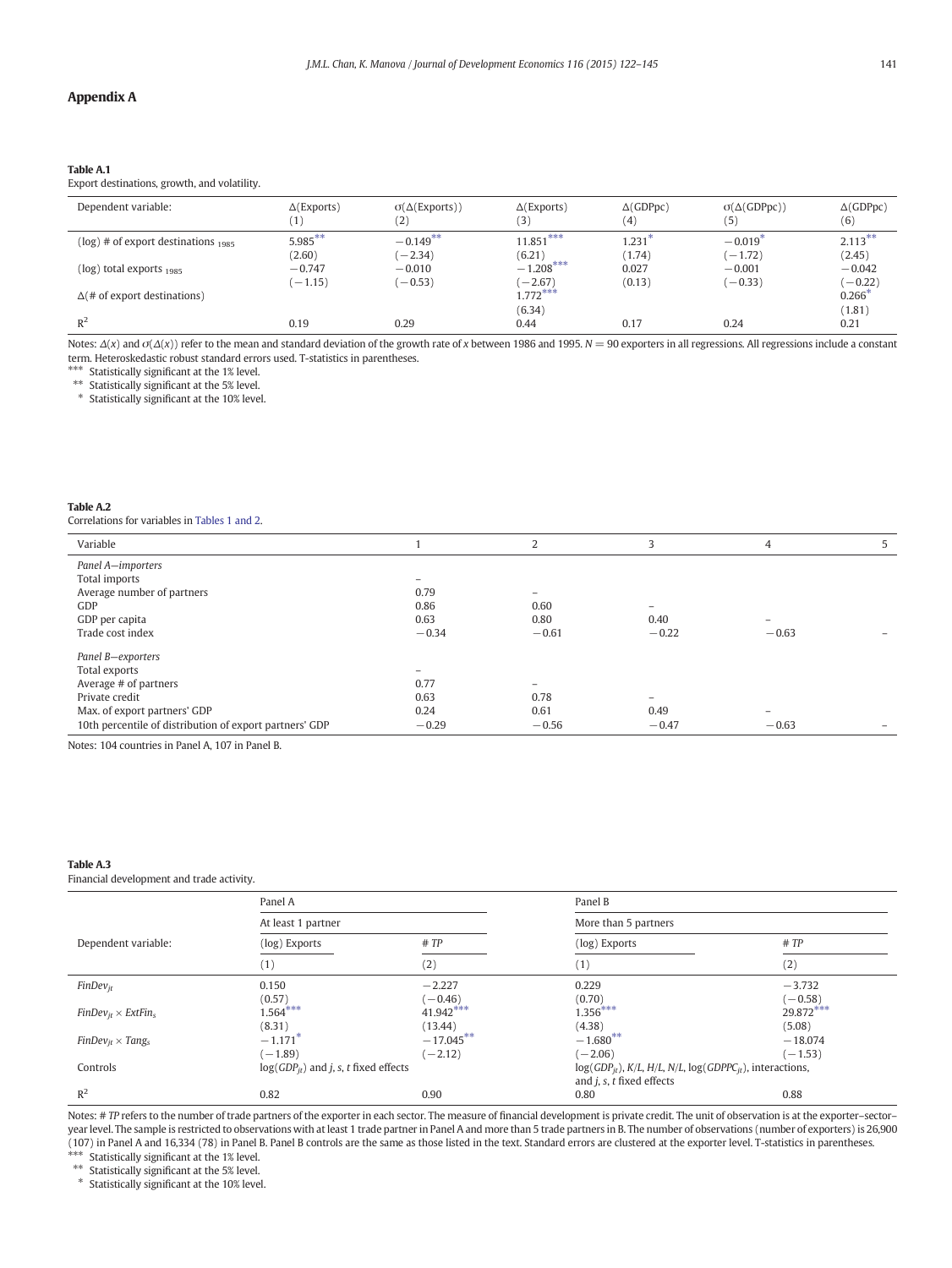<span id="page-20-0"></span>

Fig. A.1. For each country (Bolivia, China, Indonesia, Mexico, Poland, and Thailand), we plot the number of export destinations and financial development (private credit) from 1985 to 1995 (left side), and the change in the number of export destinations from 1985 to 1995 by industry against industries' external finance dependence (right side).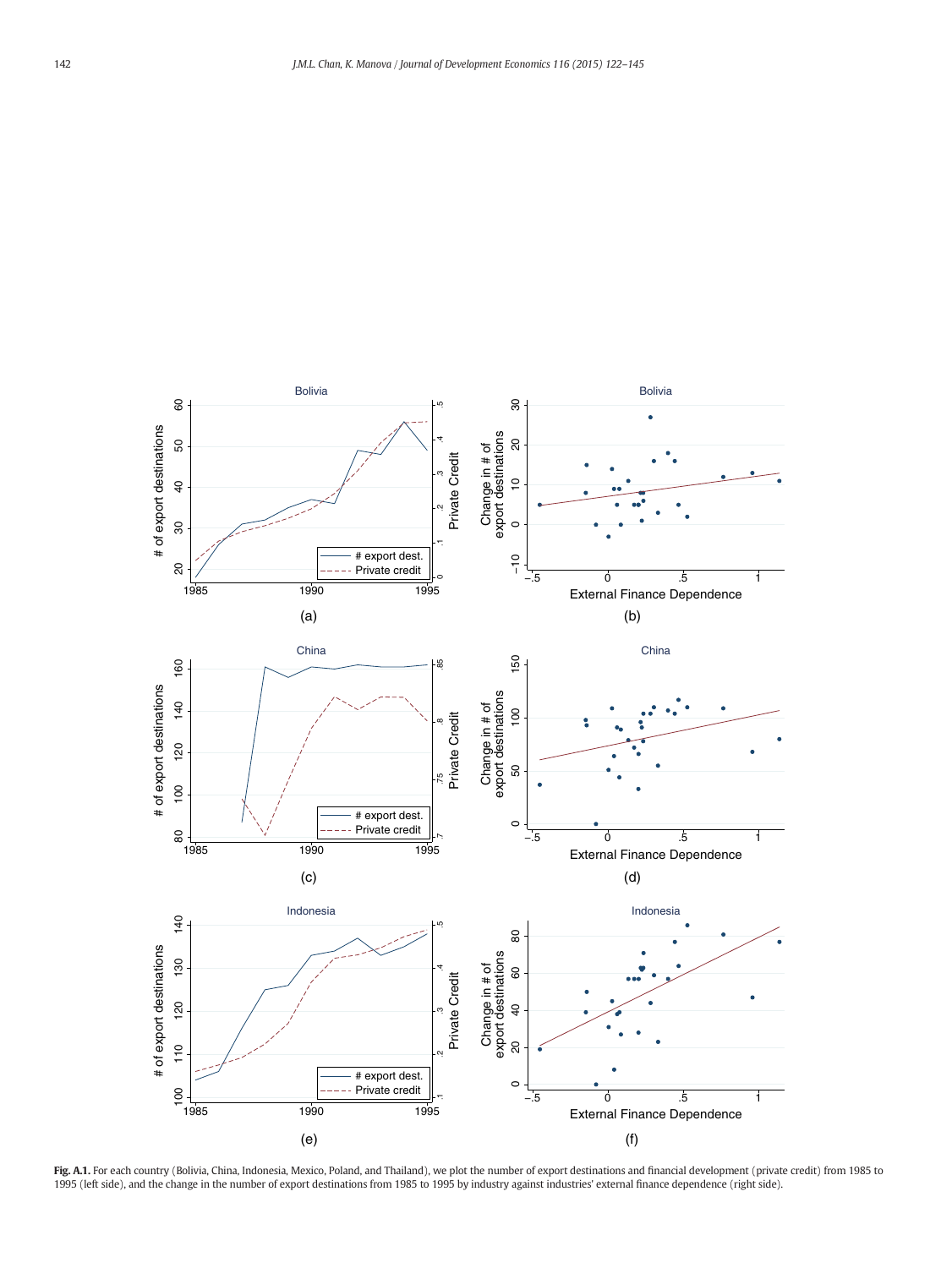

Fig. A.1 (continued).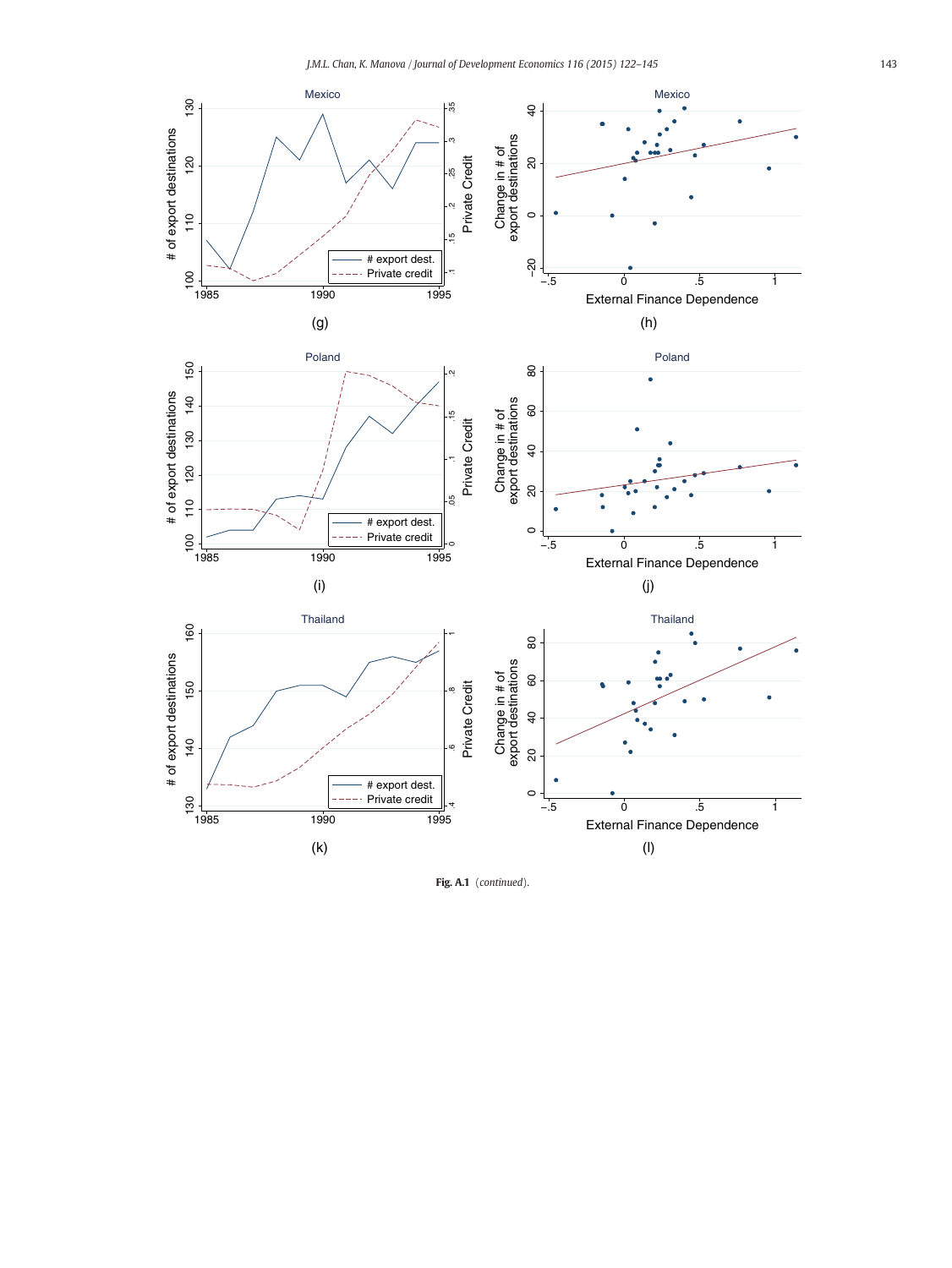### <span id="page-22-0"></span>Table A.4

Economic magnitudes.

|                                  |               | (1)                 | (2)         | (3)      |
|----------------------------------|---------------|---------------------|-------------|----------|
| Dependent variable               | <b>FinVul</b> | 10th and 90th pctl. | 1 std. dev. | Maximum  |
| $(log)$ GDP                      | ExtFin        | $-0.165$            | $-0.060$    | $-0.320$ |
|                                  | Tang          | $-0.101$            | $-0.041$    |          |
| (log) Aggregate consumption      | ExtFin        | $-0.154$            | $-0.056$    | $-0.331$ |
|                                  | Tang          | $-0.116$            | $-0.047$    |          |
| (log) Bilateral distance         | ExtFin        | 0.027               | 0.010       | 0.050    |
|                                  | Tang          | $-0.007$            | $-0.003$    |          |
| DB trade cost index              | ExtFin        | 1.161               | 0.422       | 1.985    |
|                                  | Tang          | 0.139               | 0.056       |          |
| (log) GDP / bilateral distance   | ExtFin        | $-0.178$            | $-0.065$    | $-0.335$ |
|                                  | Tang          | $-0.101$            | $-0.041$    |          |
| (log) GDP / DB trade cost index  | ExtFin        | $-0.224$            | $-0.081$    | $-0.445$ |
|                                  | Tang          | $-0.144$            | $-0.059$    |          |
| Fixed effect coefficient         | ExtFin        | $-0.013$            | $-0.005$    | $-0.021$ |
|                                  | Tang          | $-0.006$            | $-0.002$    |          |
| Rank of fixed effect coefficient | ExtFin        | 4.941               | 1.796       | 8.713    |
|                                  | Tang          | 2.437               | 0.993       |          |

Notes: This table reports comparative statics based on [Tables 3, 4, 6, and 8](#page-10-0) to illustrate the implied economic effect of financial development on countries' ability to add destinations down the pecking order. For each measure of export market potential, Column 1 reports the differential effect of a one-standard-deviation increase in private credit (0.364) on the market potential of the marginal export destination in a sector at the 90th versus at the 10th percentile of external finance dependence (holding asset tangibility fixed) or of asset tangibility (holding external finance dependence fixed). Column 3 compares instead the implied impact on the most versus least affected industry, based on the variation in both external finance dependence and asset tangibility across industries. Column 2 replicates Column 1 but compares sectors that are one standard deviation apart in financial vulnerability rather than spanning the 90th–10th percentile range.



Fig. A.2. This figure plots the share of exports to each decile of destinations grouped by their market potential (measured by the destination fixed effect from Eq. [\(5.1\)](#page-15-0)), averaged across exporting countries in 1995.

#### Appendix B

The data and Stata code used in the analysis can be found at [http://](http://dx.doi.org/10.1016/j.jdeveco.2015.04.002) [dx.doi.org/10.1016/j.jdeveco.2015.04.002](http://dx.doi.org/10.1016/j.jdeveco.2015.04.002).

#### References

- Amiti, M., Weinstein, D.E., 2011. Exports and fi[nancial shocks. Q. J. Econ. 126 \(4\),](http://refhub.elsevier.com/S0304-3878(15)00046-2/rf0005) 1841–[1877.](http://refhub.elsevier.com/S0304-3878(15)00046-2/rf0005)
- Armenter, R., Koren, M., 2014. [A balls-and-bins model of trade. Am. Econ. Rev. 104 \(7\),](http://refhub.elsevier.com/S0304-3878(15)00046-2/rf0010) 2127–[2151.](http://refhub.elsevier.com/S0304-3878(15)00046-2/rf0010)
- Arvis, J.-F., Duval, Y., Shepherd, B., Utoktham, C., 2013. [Trade costs in the developing](http://refhub.elsevier.com/S0304-3878(15)00046-2/rf0180) world: 1995–[2010. World Bank Policy Research Working Paper No. 6309.](http://refhub.elsevier.com/S0304-3878(15)00046-2/rf0180)
- Baxter, M., Kouparitsas, M.A., 2005. [Determinants of business cycle comovement: a robust](http://refhub.elsevier.com/S0304-3878(15)00046-2/rf0015) [analysis. J. Monet. Econ. 52, 113](http://refhub.elsevier.com/S0304-3878(15)00046-2/rf0015)–157.
- Beck, T., Demirgüç-Kunt, A., Levine, R., 2000. [A new database on the structure and devel](http://refhub.elsevier.com/S0304-3878(15)00046-2/rf0020)opment of the fi[nancial sector. World Bank Econ. Rev. 14 \(3\), 597](http://refhub.elsevier.com/S0304-3878(15)00046-2/rf0020)–605.
- Berman, N., Héricourt, J., 2010. [Financial factors and the margins of trade: evidence from](http://refhub.elsevier.com/S0304-3878(15)00046-2/rf0025) cross-country fi[rm-level data. J. Dev. Econ. 93 \(2\), 206](http://refhub.elsevier.com/S0304-3878(15)00046-2/rf0025)–217.
- Bernard, A.B., Jensen, J.B., Redding, S.J., Schott, P.K., 2007. [Firms in international trade.](http://refhub.elsevier.com/S0304-3878(15)00046-2/rf0030) [J. Econ. Perspect. 21 \(3\), 105](http://refhub.elsevier.com/S0304-3878(15)00046-2/rf0030)–130.
- Bernard, A.B., Redding, S.J., Schott, P.K., 2011. Multiproduct fi[rms and trade liberalization.](http://refhub.elsevier.com/S0304-3878(15)00046-2/rf0035) [Q. J. Econ. 126 \(3\), 1271](http://refhub.elsevier.com/S0304-3878(15)00046-2/rf0035)–1318.

Braun, M. (2003). Financial contractibtility and asset hardness. University of California- Los Angeles mimeo.

- Bricongne, J.-C., Fontagné, L., Gaulier, G., Taglioni, D., Vicard, V., 2012. [Firms and the global](http://refhub.elsevier.com/S0304-3878(15)00046-2/rf0045) [crisis: French exports in the turmoil. J. Int. Econ. 87 \(1\), 134](http://refhub.elsevier.com/S0304-3878(15)00046-2/rf0045)–146.
- Burstein, A., Kurz, C., Tesar, L., 2008. [Trade, production sharing, and the international](http://refhub.elsevier.com/S0304-3878(15)00046-2/rf0050) [transmission of business cycles. J. Monet. Econ. 55, 775](http://refhub.elsevier.com/S0304-3878(15)00046-2/rf0050)–795.
- Bustos, S., Gomez, C., Hausmann, R., Hidalgo, C.A., 2012. [The dynamics of nestedness](http://refhub.elsevier.com/S0304-3878(15)00046-2/rf0055) [predicts the evolution of industrial ecosystems. PLoS One 7 \(11\), e49393.](http://refhub.elsevier.com/S0304-3878(15)00046-2/rf0055)
- Caselli, F., 2005. [Accounting for cross-country income differences. In: Aghion, P., Durlauf,](http://refhub.elsevier.com/S0304-3878(15)00046-2/rf0185) [S. \(Eds.\), Handbook of Economic Growth. Elsevier, pp. 679](http://refhub.elsevier.com/S0304-3878(15)00046-2/rf0185)–741.
- Chor, D., Manova, K., 2012. [Off the cliff and back? Credit conditions and international](http://refhub.elsevier.com/S0304-3878(15)00046-2/rf0065) trade during the global fi[nancial crisis. J. Int. Econ. 87, 117](http://refhub.elsevier.com/S0304-3878(15)00046-2/rf0065)–133.
- Clark, T.E., van Wincoop, E., 2001. [Borders and business cycles. J. Int. Econ. 55, 59](http://refhub.elsevier.com/S0304-3878(15)00046-2/rf0070)–85.
- de Loecker, J., 2007. [Do exports generate higher productivity? Evidence from Slovenia.](http://refhub.elsevier.com/S0304-3878(15)00046-2/rf0075) [J. Int. Econ. 73 \(1\), 69](http://refhub.elsevier.com/S0304-3878(15)00046-2/rf0075)–98.
- Dhingra, S., 2013. [Trading away wide brands for cheap brands. Am. Econ. Rev. 103 \(6\),](http://refhub.elsevier.com/S0304-3878(15)00046-2/rf0080) 2554–[2584.](http://refhub.elsevier.com/S0304-3878(15)00046-2/rf0080)
- Eaton, J., Kortum, S., 2002. [Technology, geography, and trade. Econometrica 70 \(5\),](http://refhub.elsevier.com/S0304-3878(15)00046-2/rf0085) 1741–[1779.](http://refhub.elsevier.com/S0304-3878(15)00046-2/rf0085)
- Eaton, J., Kortum, S., Kramarz, F., 2011a. [An anatomy of international trade: evidence from](http://refhub.elsevier.com/S0304-3878(15)00046-2/rf0090) French fi[rms. Econometrica 79 \(5\), 1453](http://refhub.elsevier.com/S0304-3878(15)00046-2/rf0090)–1498.
- Eaton, J., Kortum, S., Neiman, B., Romalis, J., 2011b. [Trade and the global recession. NBER](http://refhub.elsevier.com/S0304-3878(15)00046-2/rf0190) [Working Paper No. 16666](http://refhub.elsevier.com/S0304-3878(15)00046-2/rf0190).
- Feenstra, R.C., 2000. World Trade Flows, 1980–[1997. Center for International Data,](http://refhub.elsevier.com/S0304-3878(15)00046-2/rf0095) [University of California Davis](http://refhub.elsevier.com/S0304-3878(15)00046-2/rf0095).